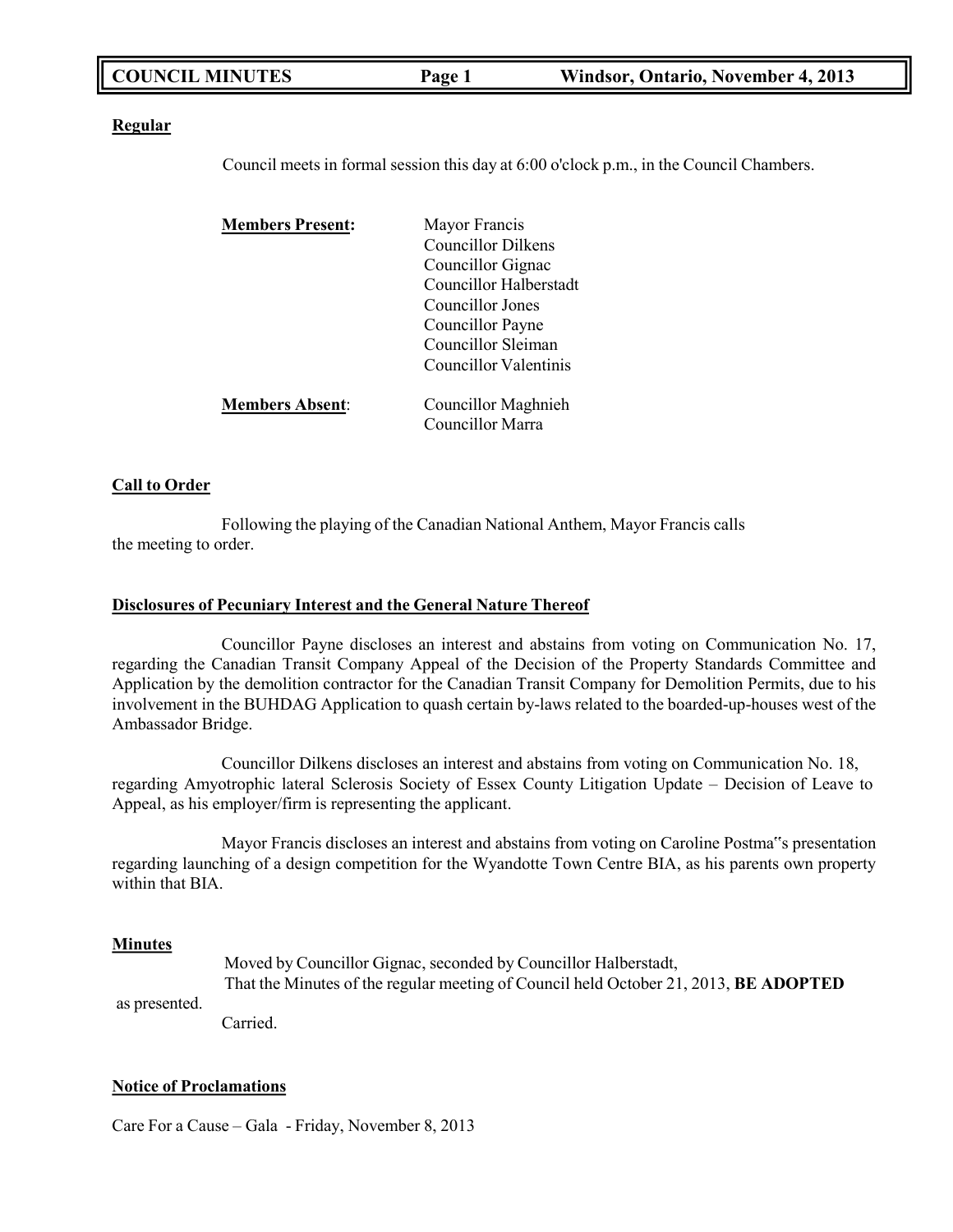## **COUNCIL MINUTES Page 2 November 4, 2013**

### **Committee of the Whole**

Moved by Councillor Jones, seconded by Councillor Valentinis,

That Council do now rise and move into Committee of the Whole with the Mayor presiding for the purpose of dealing with:

- (a) communication items;
- (b) consent agenda;
- (c) hearing requests for deferrals or referrals of any items of business;
- (d) hearing presentations and delegations;
- (e) consideration of business items;
- (f) consideration of Committee reports:
	- (i) **Report of Special In-Camera Meeting or other Committee as may be held prior to Council** (if scheduled); and
	- (ii) **Report No. 1 of the Windsor Arena Closing Advisory Committee** of its meeting held October 9, 2013;

(g) consideration of by-laws 175-2013 through 178-2013 (inclusive). Carried.

### **Communications**

Moved by Councillor Jones, seconded by Councillor Gignac,

**M417–2013** That the following Communication Items 1 to 5, 7, 8, 9 and 12 to 20 inclusive, as set forth in the Council Agenda **BE REFERRED** as noted except Communication No. 6, No. 10 and No. 11, which are dealt with as follows:

### **Communication No. 6:**

Moved by Councillor Halberstadt, seconded by Councillor Jones,

**M418-2013** That Rule 6.5 of the Procedure By-law regarding Communication items **BE WAIVED** to allow a delegation to be heard without the preparation of an administrative report.

Carried.

Moved by Councillor Halberstadt, seconded by Councillor Jones,

**M419-2013** That Howard Weeks, on behalf of the group "Save Willistead Park" **BE ALLOWED** to appear as a delegation at the November 18, 2013 meeting of Council regarding concerns of the construction of a "ring road" inside the interior of Willistead Park, as outlined in his letter to Council. Carried.

SR2013

## **Communication No. 10:**

Moved by Councillor Halberstadt, seconded by Councillor Sleiman,

**M420-2013** That the request from the Windsor-Essex Children"s Aid Society dated October 15, 2013 regarding the placement of street banners on utility poles aligning the Society"s headquarters on Riverside Drive East **BE RECEIVED**, and further, that approval **BE GIVEN** to allow this in the form of an extension for one more year.

Carried.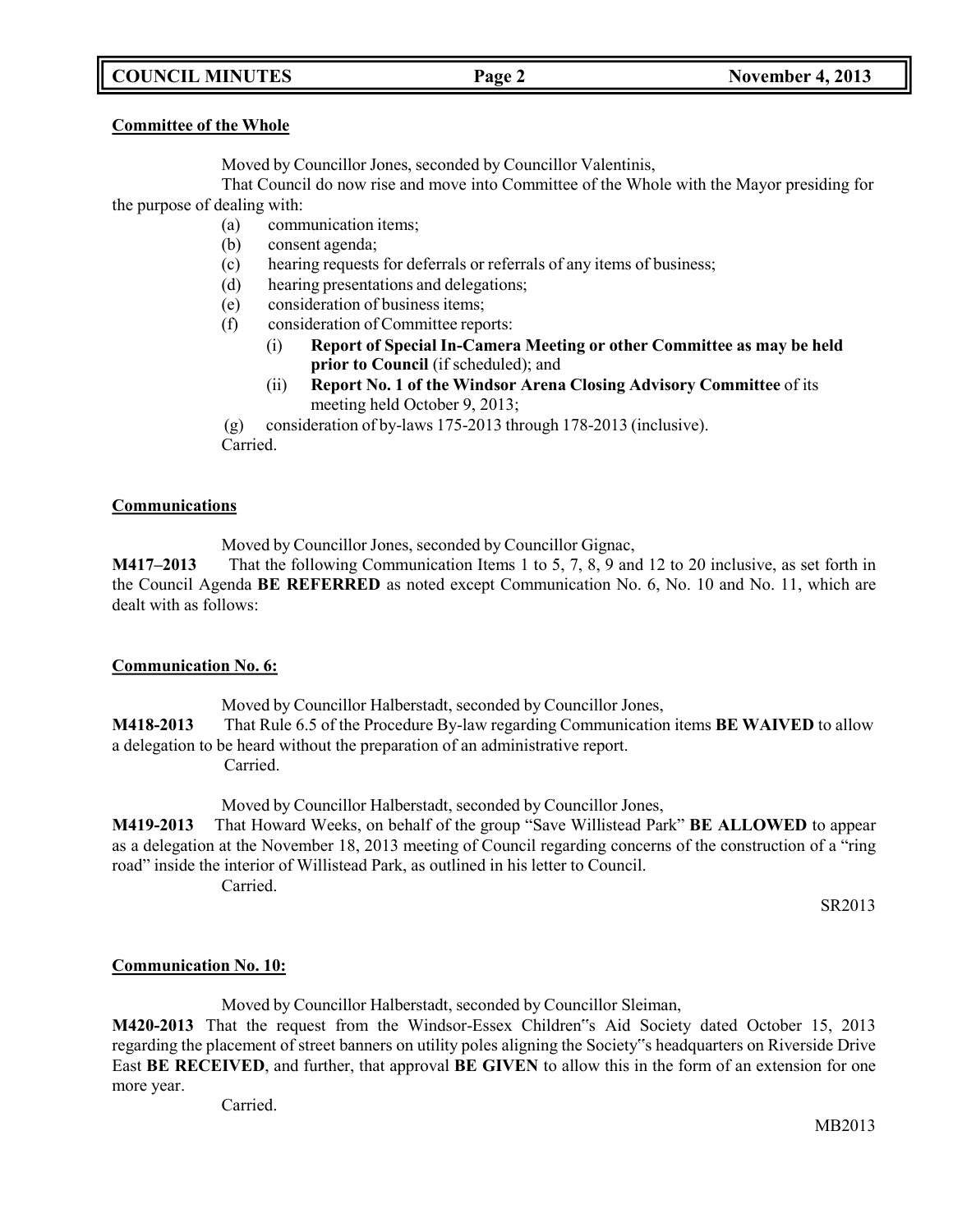**Communication No. 11:**

Moved by Councillor Jones, seconded by Councillor Dilkens,

**M421-2013** That the correspondence from the Public Service Alliance of Canada dated October 30, 2013 (attached) regarding "support for efforts to help veterans who are facing the loss of front line services in their communities" **BE RECEIVED**; and further,

That Council **OPPOSE** the closure of Windsor"s Veterans Affairs office, which would affect approximately 2,629 veterans locally, as well as the closure of 8 other offices affecting 17,223 veterans, and that a letter of request **BE SENT** asking that the closures not proceed as planned. Carried.

APR2013

| <b>Item</b>    | From                                        | <b>Description</b>                                                                                |
|----------------|---------------------------------------------|---------------------------------------------------------------------------------------------------|
|                |                                             | Appointment for Hearing - 4510 8 <sup>th</sup> Concession Road, Tuesday, March                    |
|                | <b>Environment</b> and Land                 | 4, 2014 Room 302, 400 City Hall Square                                                            |
| $\mathbf{1}$   | Tribunals Ontario -                         | <b>City Planner</b><br><b>City Solicitor</b>                                                      |
|                | Ontario Municipal Board                     | <b>Planning and Applications Clerk</b>                                                            |
|                | (OMB)                                       | Note & File                                                                                       |
|                |                                             | ZC2013                                                                                            |
|                |                                             | Statement of Claim and Notice of Arbitration for Shergar Development<br>Inc. -                    |
|                | <b>Environment</b> and Land                 | Lands between Riverside Dr & University Ave                                                       |
| $\sqrt{2}$     | Tribunals Ontario -                         | <b>City Solicitor</b>                                                                             |
|                | <b>Ontario Municipal Board</b>              | <b>Chief Building Official</b>                                                                    |
|                | (OMB)                                       | <b>City Planner</b><br>Note & File                                                                |
|                |                                             | ZC2013                                                                                            |
|                |                                             | Appointment for Hearing - 4490 $7th$ Concession Rd & 4500 Walker Rd -                             |
|                |                                             | Windsor Christian Fellowship, Tuesday, March 18, 2014 Room 302, 400                               |
|                | Environment and Land<br>Tribunals Ontario - | City Hall Square                                                                                  |
| 3              | Ontario Municipal Board                     | <b>City Solicitor</b><br><b>City Planner</b>                                                      |
|                | (OMB)                                       | <b>Zoning Applications Clerk</b>                                                                  |
|                |                                             | Note & File                                                                                       |
|                |                                             | ZO2013                                                                                            |
|                | CEO, Tourism Windsor                        | Federation of Canadian Municipalities Sustainable Communities<br>Conference - Financial Breakdown |
| $\overline{4}$ | <b>Essex Pelee Island</b>                   | Note & File                                                                                       |
|                |                                             | <b>MMF2013</b>                                                                                    |
|                | Stephen Marshall                            | Work being done at Willistead                                                                     |
| 5              | Chair of the Board of                       | <b>Executive Director of Parks &amp; Recreation</b><br>Note & File                                |
|                | Willistead Manor                            | <b>SR2013</b>                                                                                     |
|                |                                             | Concerns regarding the construction of a "ring road" inside the interior of                       |
|                | Howard Weeks-                               | Willistead Park                                                                                   |
| 6              | Organizer-"Save<br>Willistead Park"         | <b>Executive Director of Parks &amp; Facilities</b><br>Note & File                                |
|                |                                             | <b>SR2013</b>                                                                                     |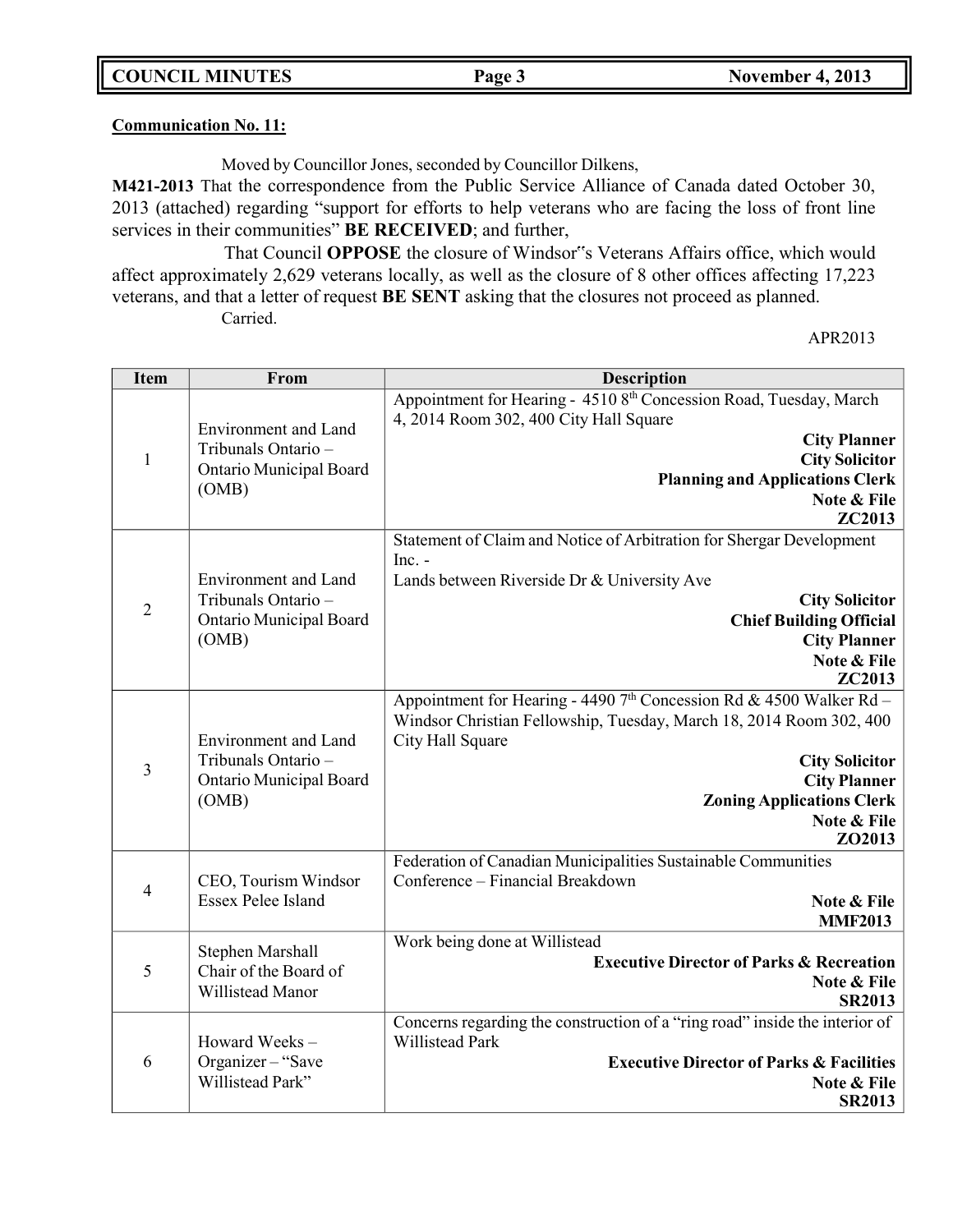**COUNCIL MINUTES Page 4 November 4, 2013**

| $\overline{7}$ | Communications $\overline{\mathcal{X}}$<br>Marketing Coordinator of<br>County of Lambton | Public Forum – Great Lakes Water Levels – November 5, 2013<br>Note & File<br>EI2013                                                                                                                                |
|----------------|------------------------------------------------------------------------------------------|--------------------------------------------------------------------------------------------------------------------------------------------------------------------------------------------------------------------|
| $\,8\,$        | <b>Ontario Good Roads</b><br>Association (OGRA)                                          | Board of Directors $-1st$ Call Nominations for 2014/2015<br><b>City Engineer</b><br>Note & File<br><b>SW2013</b>                                                                                                   |
| 9              | World Art Games-<br>Canada President (WAG)                                               | 2017 World Art Games / Request for Proposal<br><b>COUNCIL DIRECTION REQUESTED</b><br><b>Manager of Cultural Affairs</b><br>Note & File<br><b>SR2013</b>                                                            |
| 10             | Windsor-Essex<br>Children"s Aid Society                                                  | Proposal for street banners on utility poles aligning the Society"s<br>headquarters on Riverside Drive East.<br><b>COUNCIL DIRECTION REQUESTED</b><br><b>City Engineer</b><br>Note & File<br><b>MB2013</b>         |
| 11             | Public Service Alliance of<br>Canada                                                     | Request for a resolution that would oppose the closure of Windsor"s<br>Veterans Affairs office<br><b>COUNCIL DIRECTION REQUESTED</b><br>Note & File<br><b>APR2013</b>                                              |
| 12             | Corporation of the<br>County of Essex                                                    | Essex-Windsor EMS Response Time Plan<br>Note & File<br><b>MC2013</b>                                                                                                                                               |
| 13             | Federation of Canadian<br>Municipalities (FCM)                                           | Statement by FCM President Claude Dauphin following delivery of the<br>2013 Speech from the Throne<br>Note & File<br><b>GF2013</b>                                                                                 |
| 14             | City Engineer                                                                            | City of Windsor Support for the Development of a National Canadian<br>Standards Association (CSA) Standard for Consumer Products Labelled<br>"Flushable"<br>Note & File<br>EI2013<br><b>Livelink Report #16788</b> |
| 15             | City Solicitor                                                                           | Council Question CQ119-2007 Fencing in Plans of Subdivision<br>Note & File<br><b>ZP 2013</b><br><b>Livelink Report #16808</b>                                                                                      |
| 16             | City Engineer                                                                            | Sprucewood and Maplewood Emergency Sewer Repair<br>Note & File<br><b>SW2013</b><br>Livelink Report #16817                                                                                                          |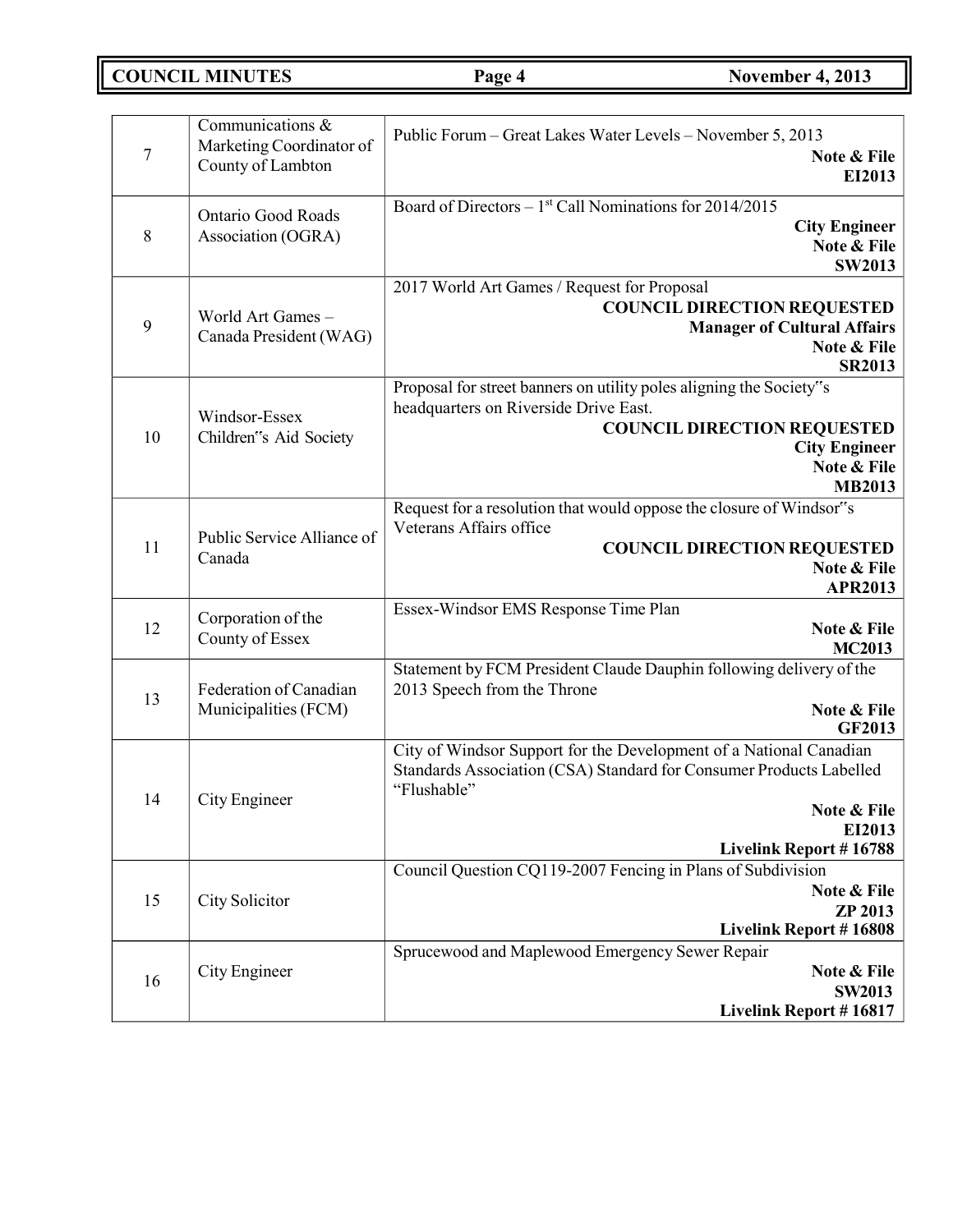**COUNCIL MINUTES Page 5 November 4, 2013**

| 17 | City Solicitor           | The Canadian Transit Company v. The Corporation of the City of<br>Windsor Federal Court Notice of Application and The Corporation of the<br>City of Windsor v. The Canadian Transit Company Appeal of the<br>Decision of the Property Standards Committee and Application by the<br>demolition contractor for the Canadian Transit Company for Demolition<br><b>Permits</b><br>Note & File<br><b>AL2013</b><br>Livelink Report #16824 |
|----|--------------------------|---------------------------------------------------------------------------------------------------------------------------------------------------------------------------------------------------------------------------------------------------------------------------------------------------------------------------------------------------------------------------------------------------------------------------------------|
|    |                          | Amyotrophic Lateral Sclerosis Society of Essex County                                                                                                                                                                                                                                                                                                                                                                                 |
|    |                          | Litigation Update – Decision on Leave to Appeal                                                                                                                                                                                                                                                                                                                                                                                       |
| 18 | City Solicitor           | Note & File                                                                                                                                                                                                                                                                                                                                                                                                                           |
|    |                          | <b>AL2013</b>                                                                                                                                                                                                                                                                                                                                                                                                                         |
|    |                          | Livelink Report #16825                                                                                                                                                                                                                                                                                                                                                                                                                |
|    | Chief, Essex-Windsor     | Essex-Windsor EMS Response Time Plan (See also Communication                                                                                                                                                                                                                                                                                                                                                                          |
| 19 | <b>Emergency Medical</b> | No. 12)                                                                                                                                                                                                                                                                                                                                                                                                                               |
|    | <b>Services</b>          | Note & File                                                                                                                                                                                                                                                                                                                                                                                                                           |
|    |                          | <b>MC2013</b>                                                                                                                                                                                                                                                                                                                                                                                                                         |
|    |                          | Commemoration of the Holodomor, the Ukrainian famine genocide of                                                                                                                                                                                                                                                                                                                                                                      |
|    | Ukrainian Canadian       | 1932-33.                                                                                                                                                                                                                                                                                                                                                                                                                              |
| 20 |                          | <b>COUNCIL DIRECTION REQUESTED</b>                                                                                                                                                                                                                                                                                                                                                                                                    |
|    | Congress                 | Note & File                                                                                                                                                                                                                                                                                                                                                                                                                           |
|    |                          | <b>APR2013</b>                                                                                                                                                                                                                                                                                                                                                                                                                        |

Carried.

Councillor Payne discloses an interest and abstains from voting on Communication No. 17. Councillor Dilkens discloses an interest and abstains from voting on Communication No. 18.

## **Consent Agenda**

Moved by Councillor Sleiman, seconded by Councillor Valentinis,

That the following Consent Agenda and the recommendations contained in the administrative reports **BE APPROVED** as amended:

- Item 1 1680 Kildare Road Application for Waste Disposal Site, MOE Reference Number 9903-9AHR3T
- Item 2 Update on Age Friendly Windsor Initiative
- Item 3 New Photocopier Leases for the Family Aquatic Complex
- Item 5 3303 Walker Road Parking and Boulevard Landscaping Encroachment
- Item 6 Windsor International Airport, Heating System Replacement
- Item 7 Initiation of Construction of Curbs and Gutters and Boulevard Restoration on Baby Street from Chippawa Street to approximately 85 metres southerly
- Item 9 Ontario Power Authority Feed-in-Tariff Program 3.0
- Item 10 Blanket Municipal Support for Ontario Power Authority FIT Application
- Item 11 Sale, Licence and Redevelopment Agreement by and among the University of Windsor, the Windsor-Detroit Tunnel Corporation and The Corporation of the City of Windsor of the following properties: Former Armouries; Former Bus Depot; Chatham Street East Parkette
- Item 12 Purchase of Remembrance Day Banners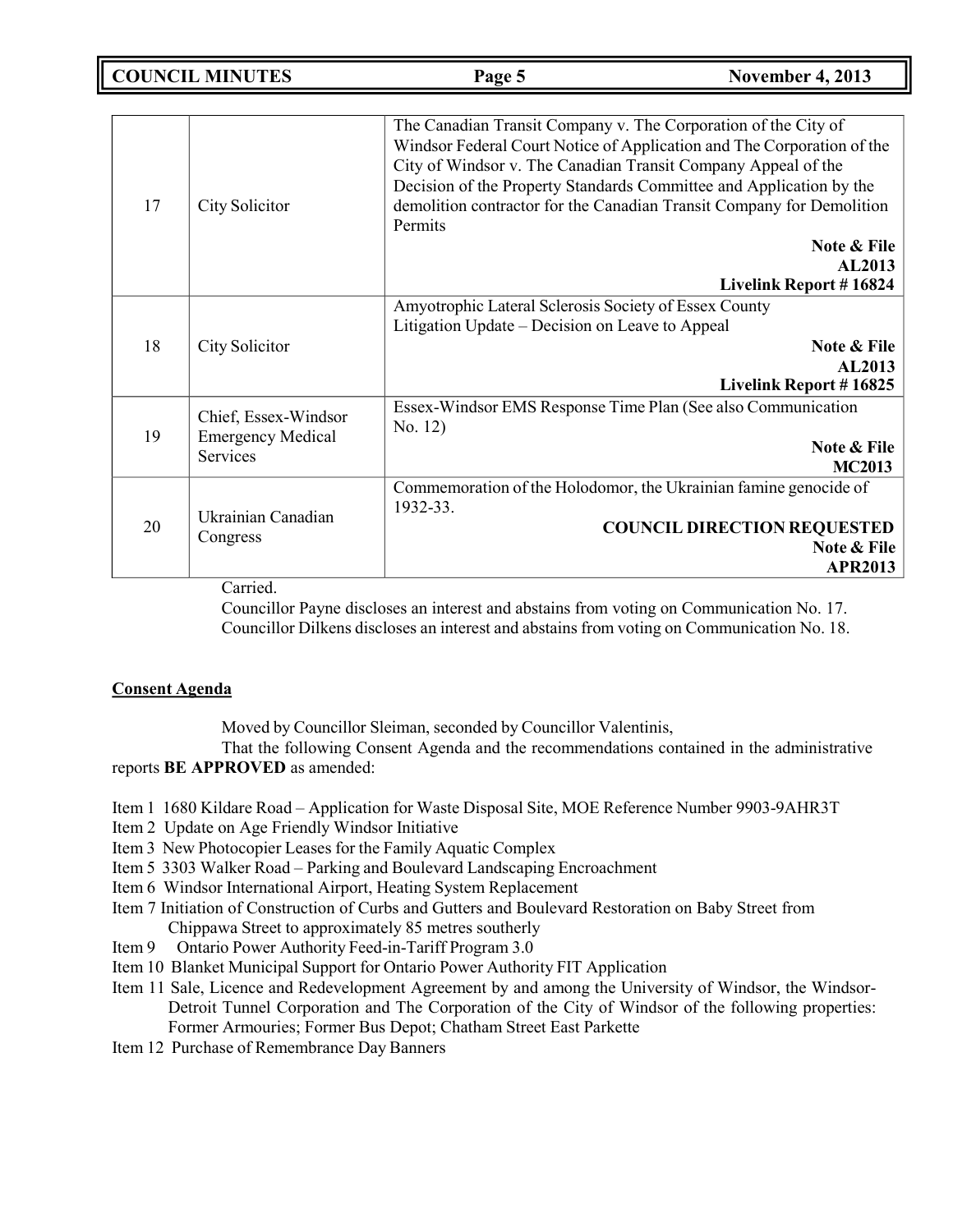## **Consent Committee Reports**

| <b>Social Development, Health &amp; Culture Standing Committee</b> |                |                                                                                                                                                   |
|--------------------------------------------------------------------|----------------|---------------------------------------------------------------------------------------------------------------------------------------------------|
| No.                                                                |                | <b>Description</b>                                                                                                                                |
|                                                                    | Report No. 182 | Seed and Feed Program Outcomes and Update on a Food Charter for Windsor<br>and Essex County                                                       |
| 2                                                                  | Report No. 183 | Update of the following three Windsor"s Community Museum Policies:<br>Collections Policy, Conservation Policy and Exhibition Policy               |
| 3                                                                  | Report No. 185 | Establishment of Mayor"s Arts Awards as per Recommendation #12 of the<br>Municipal Cultural Master Plan                                           |
| $\overline{4}$                                                     | Report No. 186 | Minutes of the Seniors Advisory Committee Meeting held September 4, 2013                                                                          |
| 5                                                                  | Report No. 187 | Seniors Advisory Committee 2013 Annual Report                                                                                                     |
| 6                                                                  | Report No. 189 | Report No. 89 of the Windsor Accessibility Advisory Committee (Proposal for<br>Funding from Capital Project 7035138)                              |
|                                                                    | Report No. 190 | Report No. 90 of the Windsor Accessibility Advisory Committee (memo from<br>the Accessibility/Diversity Officer providing background information) |
| 8                                                                  | Report No. 191 | Minutes of the Windsor Accessibility Advisory Committee meeting held June<br>20, 2013                                                             |

| <b>Planning &amp; Economic Development Standing Committee</b> |                |                                                                              |
|---------------------------------------------------------------|----------------|------------------------------------------------------------------------------|
| No.                                                           |                | <b>Description</b>                                                           |
|                                                               | Report No. 176 | Repeal of East Pelton Secondary Plan: North Portion OPA No. 83               |
| 2                                                             | Report No. 178 | 617847 Ontario Ltd. - Draft Plan of Subdivision - North of McNorton Street,  |
|                                                               |                | East Boundary, City of Windsor Subdivision Agreement: Clarify terms of       |
|                                                               |                | Agreement                                                                    |
| 3                                                             | Report No. 179 | Request to close part of north/south and east/west alleys north of Wyandotte |
|                                                               |                | Street East, between Lauzon Road and St. Paul Avenue                         |
| 4                                                             | Report No. 180 | Minutes of Property Standards Committee meeting held September 16, 2013      |
| 5                                                             | Report No. 181 | Minutes of the Windsor Heritage Committee meeting held September 11, 2013    |
| 6                                                             | Report No. 182 | Report No. 331 of the Windsor Heritage Committee (Commercial/Residential     |
|                                                               |                | Building, 3230-3232 Sandwich Street, replace facade)                         |
|                                                               | Report No. 183 | Report No. 332 of the Windsor Heritage Committee (Medical Arts Building,     |
|                                                               |                | 1011 Ouellette Avenue Community Heritage Fund Grant, change paint in lobby)  |

Carried.

## **Deferrals and/or Referrals and Withdrawals**

## **Item 4 Tender No. 83-13 – The Supply and Delivery of Clear Diesel, Coloured Diesel and Regular Unleaded**

At the request of Administration, this matter is being deferred to the November 18, 2013 Council meeting due to an error discovered in one of the bid responses, and to allow them to address the effect of the error.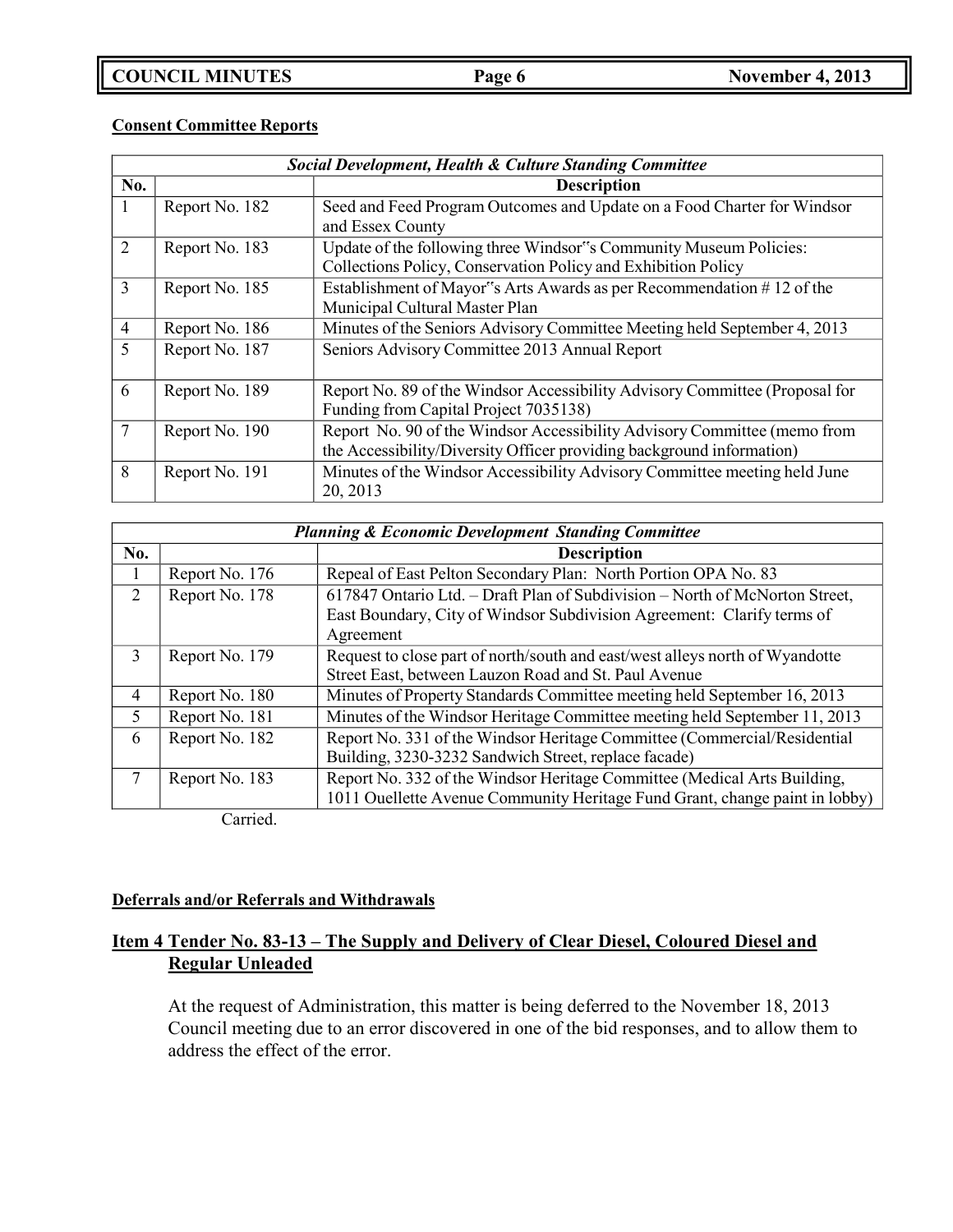|  | <b>COUNCIL MINUTES</b> |
|--|------------------------|
|--|------------------------|

## **Report No. 188 of the Social Development, Health & Culture Standing Committee (Seniors Advisory Committee Report No. 12 – (Draft) Age Friendly Windsor Action Plan Livability, Lifestyles and Wellbeing, 2 nd Report to the Community 2014-2017)**

At the request of the Chair of the Seniors Advisory Committee, this matter is being deferred to a future meeting of Council as they are unable to be in attendance.

MB2013

ZO/11734

(For final disposition of this matter, see Clause **M405-2013** in Schedule "A" attached hereto.)

## **Report No. 177 of the Planning & Economic Development Standing Committee (South Windsor Developments Ltd., Rezoning, northeast corner Northwood Street at Dominion Blvd. (part of Lots 85 to 88 inclusive, and part of closed alley Plan 1286), special provision to permit certain commercial uses with 2 residential units on second floor**

At the request of the ward Councillor, this matter is being deferred to the November 18, 2013 meeting of Council to allow for him and all interested parties to be in attendance.

(For final disposition of this matter, see Clause **M410-2013** in Schedule "A" attached hereto.)

**Presentations & Delegations:**

## **PRESENTATIONS:**

### **2013 Sparky's Toy Drive Campaign**

### **Windsor Firefighters John McRae, Ryan Young and Sparky the Firedog**

Windsor Firefighters John McRae, Ryan Young and Sparky the Firedog appear before Council to kickoff the 2013 Sparky"s Toy Drive campaign by providing an overview of the campaign, which lasts until December 21, 2013, and conclude by emphasizing that toys are especially needed for the ages 9 to 14 demographic.

## **Polish Week 2013**

### **Jerry Barycki, Chairperson of Polish Week in Windsor 2013**

Jerry Barycki, Chairperson of Polish Week in Windsor 2013 appears before Council to present greetings from Mr. Krzysztof Zuk, Mayor of our Twin City Lublin and Grzegorz Morawski, Consul General of Poland in Toronto, and concludes by providing Council with a brief overview of the "Polish Week in Windsor" program scheduled for November 9 to 16, 2013.

Mayor Francis leaves the meeting at 6:34 o"clock p.m. and Councillor Sleiman assumes the Chair.

**Page 7 November 4, 2013**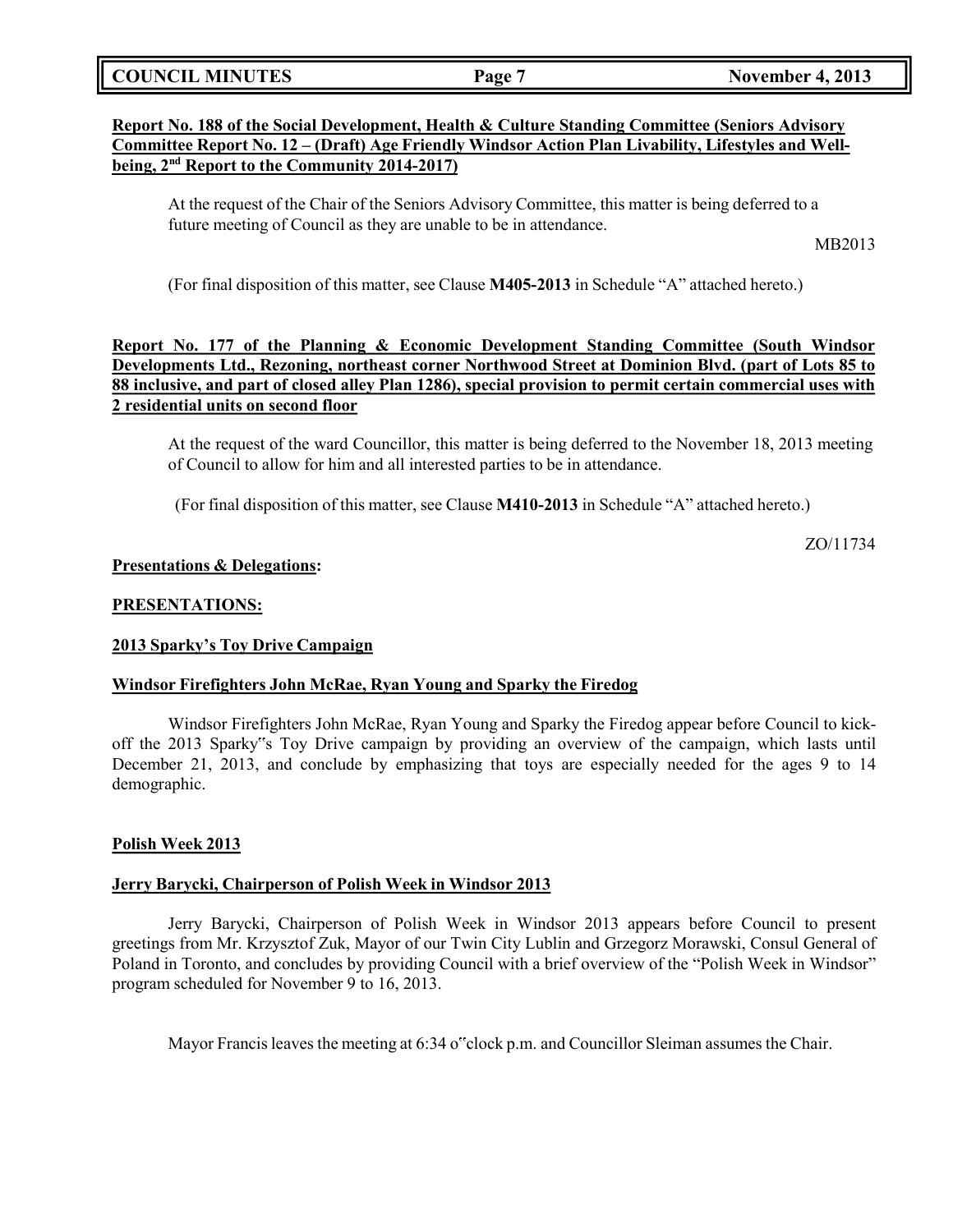## **COUNCIL MINUTES Page 8 November 4, 2013**

### **Wyandotte Town Centre BIA Update**

### **Caroline Postma, Executive Director, Wyandotte Town Centre BIA**

Caroline Postma, Executive Director, Wyandotte Town Centre BIA, appears before Council to introduce the launching of a design competition for the Wyandotte Town Centre BIA, which would provide the BIA with a design for the area to include everything from facades, streetscape to greening projects to parking designs and use of public spaces, and concludes by thanking Caesars Windsor, which has partnered with the BIA on this project.

Moved by Councillor Dilkens, seconded by Councillor Valentinis,

**M424-2013** That the presentation by Caroline Postma, Executive Director, Wyandotte Town Centre BIA regarding the "introduction of a design competition for the Wyandotte Town Centre BIA" **BE RECEIVED** for information.

> Carried. Mayor Francis discloses an interest and abstains from voting on this matter.

Mayor Francis returns to the meeting at 6:54 o"clock p.m. and Councillor Sleiman returns to his seat at the Council table.

### **DELEGATIONS**

## **Test Pilot Project – Electric Vehicle Charging Station to be located at the Windsor International Training and Aquatic Centre**

### **David Hanna, resident of Ward 1**

David Hanna, resident of Ward 1, appears before Council to provide positive comment regarding the test pilot project for an electric vehicle charging station to be located at the Windsor International Training and Aquatic Centre, stating that it is a good idea, and concludes by commenting on the benefits of solar power.

### **SR2013** 8

(For final disposition of this matter, see Clause **CR220/2013** in Schedule "A" attached hereto.)

### **Regular Business Items (for final disposition of these matters see Schedule "A" attached)**

Report No. 184 of the Social Development, Health and Culture Standing Committee – re: Downtown Farmers Market Commencing June to October 2014

### **Consideration of Committee Reports**

Moved by Councillor Halberstadt, seconded by Councillor Jones, **M425-2013** That the **Report No. 1 of the Windsor Arena Closing Advisory Committee** of its meeting held October 9, 2013 **BE ADOPTED** as presented. Carried.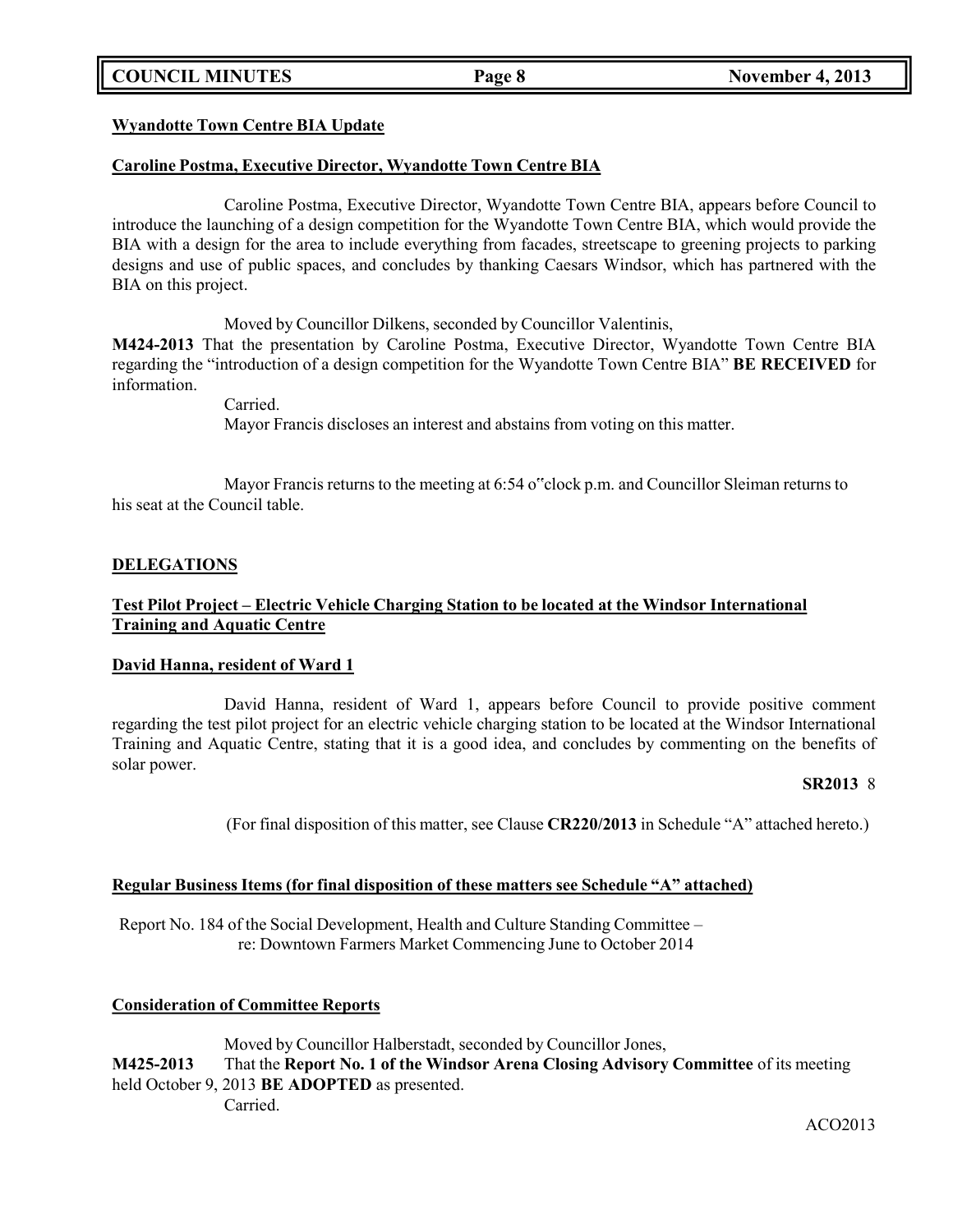|  | <b>COUNCIL MINUTES</b> |
|--|------------------------|
|--|------------------------|

### **By-laws**

Moved by Councillor Valentinis, seconded by Councillor Jones,

That the following By-laws No. 175-2013 through 178-2013 (inclusive), be introduced and read a first and second time:

- 175-2013 "A BY-LAW TO DEDICATE LAND AS A PUBLIC HIGHWAY KNOWN AS JEFFERSON BOULEVARD SERVICE ROAD" AUTHORIZED BY CR76/2011, adopted February 28, 2011
- 176-2013 "A BY-LAW TO AMEND BY-LAW NUMBER 208-2008, BEING A BY-LAW TO DELEGATE TO ADMINISTRATION THE AUTHORITY TO PROCESS, MAKE DECISIONS ON, AND TO EXECUTE AGREEMENTS FOR CERTAIN MATTERS" AUTHORIZED BY CR203-2013, adopted October 21, 2013
- 177-2013 "A BY-LAW TO FURTHER AMEND BY-LAW NUMBER 9148 BEING A BY-LAW TO REGULATE TRAFFIC WITHIN LIMITS OF THE CITY OF WINDSOR" AUTHORIZED BY M381-2013, adopted October 21, 2013
- 178-2013 "A BY-LAW TO CONFIRM PROCEEDINGS OF THE COUNCIL OF THE CORPORATION OF THE CITY OF WINDSOR AT ITS MEETING HELD ON NOVEMBER 4, 2013"

Carried.

Moved by Councillor Payne, seconded by Councillor Sleiman,

That the Committee of the Whole does now rise and report to Council respecting the business items considered by the Committee:

- **1) Communication Items (as amended)**
- **2) Consent Agenda (as amended)**
- **3) Items Deferred**
- **Items Referred**
- **4) Consideration of the Balance of Business Items (see Schedule "A")**
- **5) Committee Reports (as presented)**
- **6) By-laws given first and second readings (as presented)**

Carried.

### **Notices of Motion**

None presented.

### **Third Reading of By-laws**

Moved by Councillor Valentinis, seconded by Councillor Dilkens, That the following By-laws No. 175-2013 through 178-2013 (inclusive), having been read a first and second time be now read a third time and finally passed and that the Mayor and Clerk **BE AUTHORIZED** to sign and seal the same notwithstanding any contrary provision of the Council. Carried.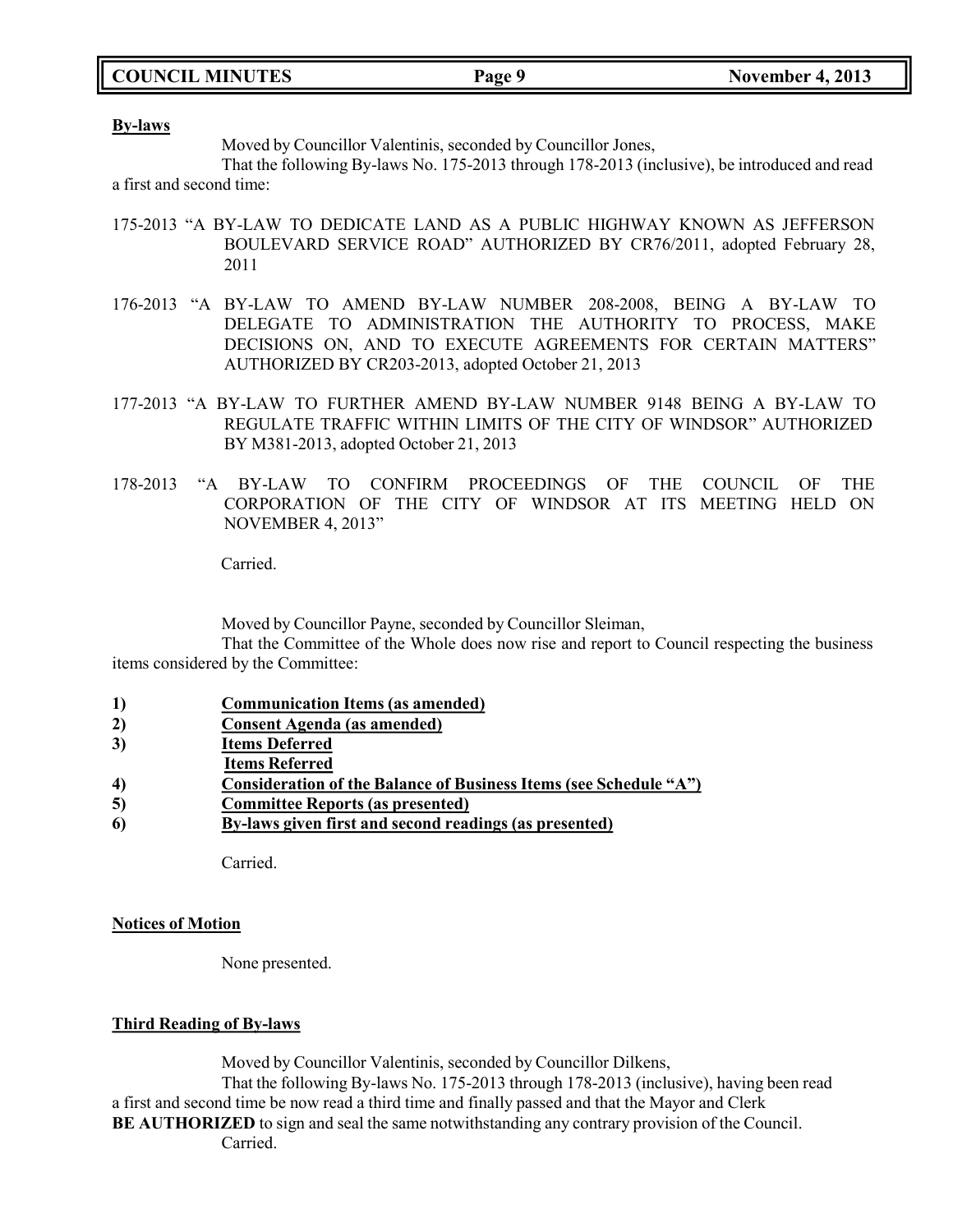**Petitions**

None presented.

### **Council Questions**

Moved by Councillor Jones, seconded by Councillor Valentinis, **M426-2013** That the following Council Question by Councillor Dilkens **BE APPROVED**, and that Administration **BE DIRECTED** to proceed with the necessary actions to respond to the Council Question in the form of a written report, consistent with Council"s instructions, and in accordance with Section 17.1 of the Procedure By-law 98-2011:

### **CQ34-2013**

That Legal and Parks review the Parks By-law with the purpose of amending the by-law to allow skateboards in Malden Park.

Carried.

Moved by Councillor Jones, seconded by Councillor Valentinis,

**M427-2013** That the following Council Question by Councillor Dilkens **BE APPROVED**, and that Administration **BE DIRECTED** to proceed with the necessary actions to respond to the Council Question in the form of written report, consistent with Council"s instructions, and in accordance with Section 17.1 of the Procedure By-law 98-2011:

### **CQ35-2013**

In light of the news that the parkway construction will last at least 1 year longer, can administration please review what options we have regarding reducing cut through truck traffic from Huron Line to EC Row to Dougall to 401

Carried.

Moved by Councillor Jones, seconded by Councillor Valentinis,

**M428 -2013** That the following Council Question by Councillor Payne **BE APPROVED**, and that Administration **BE DIRECTED** to proceed with the necessary actions to respond to the Council Question in the form of written report, consistent with Council"s instructions, and in accordance with Section 17.1 of the Procedure By-law 98-2011:

### **CQ36-2013**

That Administration report back and consider a new protocol for local roads, which have ditches and/or no curbs and are not within a reasonable distance of sewers to encourage local improvement, be included in the Road Rehabilitation Capital Budget Program.

Carried.

SW2013

ST/8821

SR2013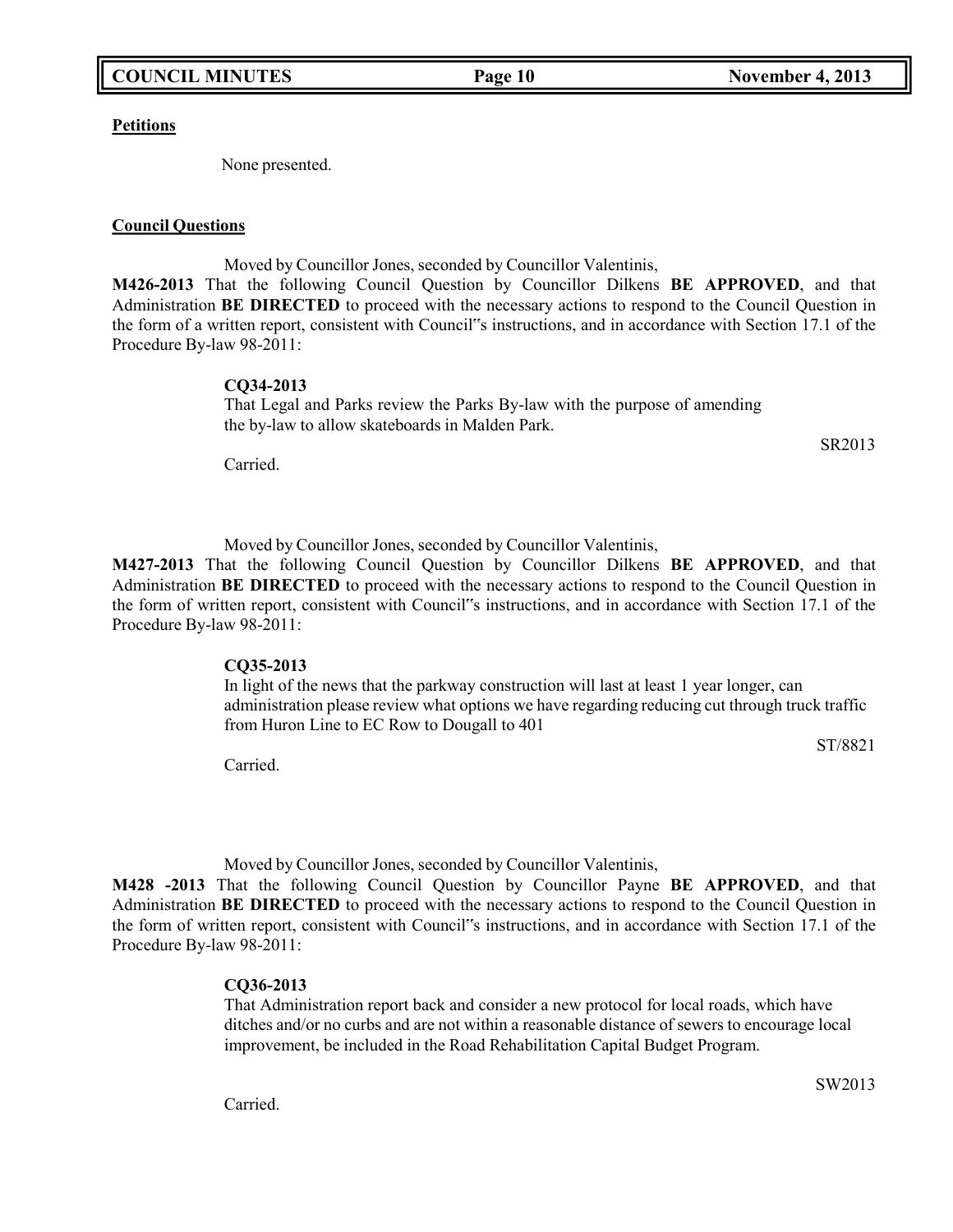## **Adjournment**

Moved by Councillor Jones, seconded by Councillor Payne, That this Council meeting stand adjourned until the next regular meeting of Council or at the call of the Mayor. Carried.

Accordingly, the meeting is adjourned at 7:12 o'clock p.m.

**MAYOR**

**CITY CLERK**

## **THIS IS A DRAFT COPY**

## **DEPUTY CITY CLERK/SENIOR MANAGER OF COUNCIL SERVICES**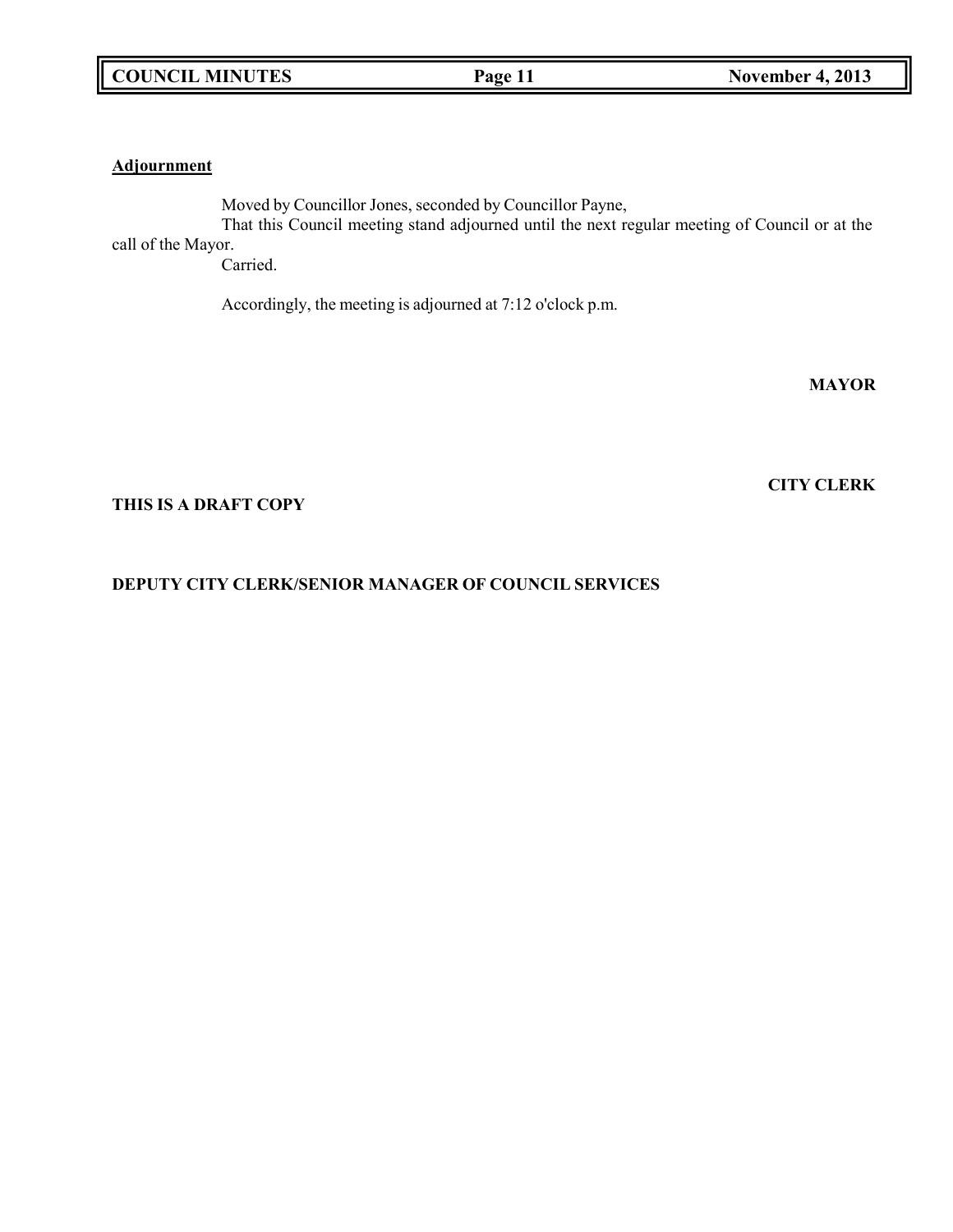## **COUNCIL MINUTES Page 12 November 4, 2013**

Sleiman Valentinis

### CR213/2013

THAT Administration **RESPOND** to the Ministry of the Environment that 1680 Kildare **BE LIMITED** to the existing zoning and operation with the current operating hours.

Carried.

Report Number **16798 EI2013 C1**

Sleiman Valentinis

### CR214/2013

**THAT** the report of the Executive Initiative Coordinators dated September 20, 2013 entitled "Update on Age Friendly Windsor Initiative" **BE RECEIVED** for information and;

**THAT** City Council **DIRECT** Administration **TO REVIEW** the draft action plan prepared by the Seniors Advisory Committee"s Age Friendly Network in order to assess any recommendations as may relate to City departments and;

**THAT** Administration **DEVELOP** a three year implementation and budget implication plan for City Council"s consideration and;

**THAT** the implementation plan **BE INCORPORATED** as part of the 2015 budget deliberations for the new City Council term.

Carried.

Report Number **16802 SS2013 C2**

Sleiman Valentinis

### CR215/2013

**WHEREAS** in the opinion of the Chief Financial Officer And City Treasurer and City Council, the proposed leases will not materially impact the debt and financial obligation of the City of Windsor, and its risks, in combination with all other leases of that category entered into or proposed to be entered into this year by the City of Windsor and will not result in a material impact for the community; therefore

**BE IT RESOLVED THAT** City Council **APPROVE** the lease of an additional three photocopiers for the Recreation and Culture Division to **BE FUNDED** within the operating budget of the Recreation and Culture Division.

Carried.

Report Number **16807 SR/11026 C3**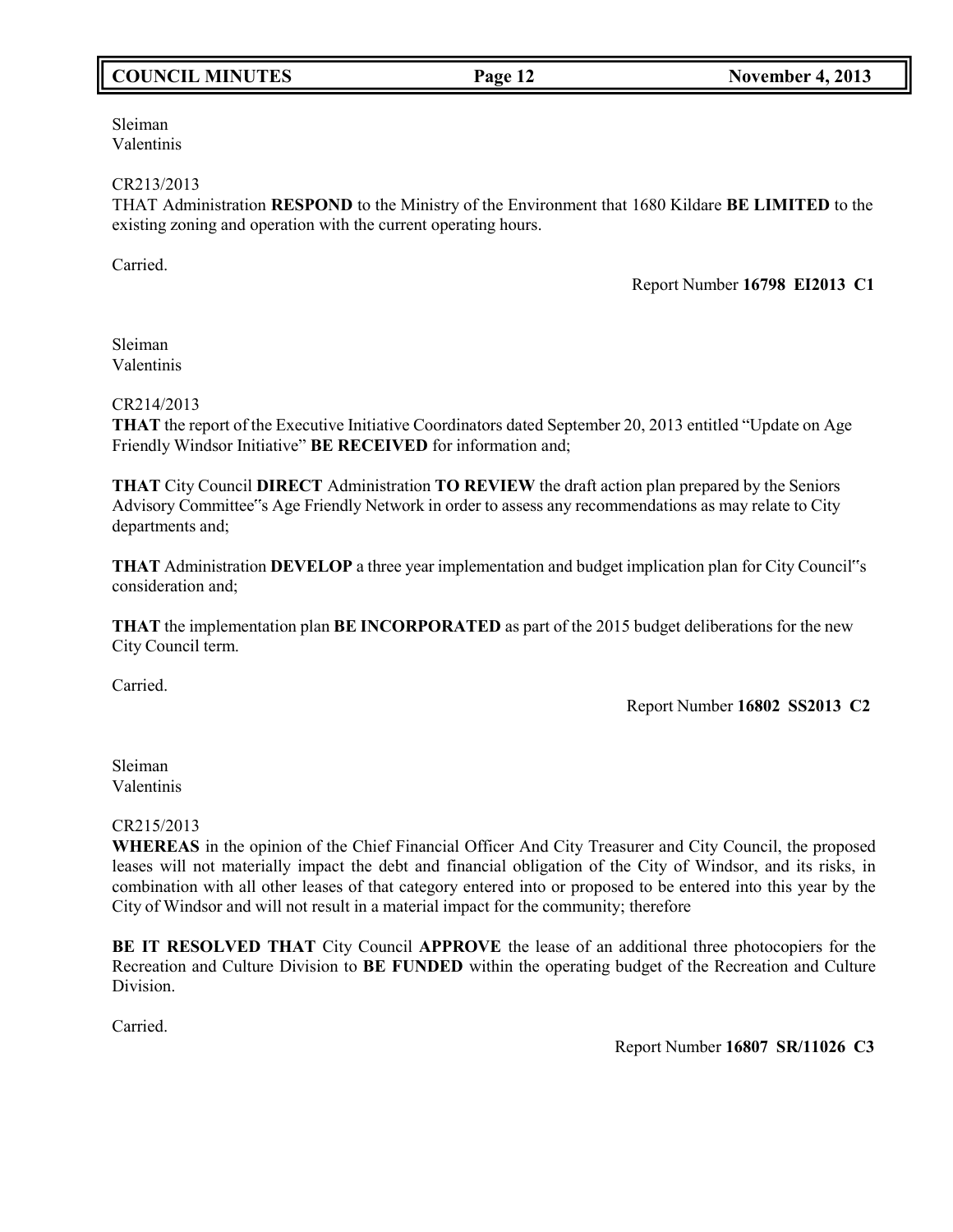Dilkens Sleiman

### CR216/2013

THAT the report of the City Engineer dated August 28, 2013 entitled "Tender No. 83-13 – The Supply and Delivery of clear diesel, coloured diesel and regular unleaded" **BE DEFERRED** to the November 18, 2013 meeting of Council, to allow for administration to address an error contained in the report.

Carried.

Report Number **16787 SW2013 4**

## Sleiman Valentinis

CR217/2013

That the request by the owner of the property municipally known as 3303 Walker Road, legally described as, Lots 776 to 779 and part Closed Alley, Registered Plan 1126 with the closed alley being more particularly designated as Parts 1, 3, and 5, Plan 12R-20866, , to permit the parking and boulevard landscaping encroachment into the Walker Road right-of-way, as shown on attached Drawing C-3212, **BE APPROVED**, subject to the owner entering into a no fee encroachment agreement, satisfactory in form to the City Solicitor and in technical content to the City Engineer, to comply with the following terms and conditions:

- (a) Furnish a copy of the Registered Deed by which ownership to the property was acquired.
- (b) Indemnify the City of Windsor against all claims which may arise by reason of its occupying sections of the public right-of-way herein before listed and file with the Risk Management Supervisor a Certificate of Insurance with a minimum amount of \$2,000,000.00 per occurrence Commercial General Liability, a cross liability endorsement, The Corporation of the City of Windsor as an additional insured and 30 days notice of cancellation.

The Certificate of Insurance must be satisfactory in form to the Risk Management Supervisor and provided to the Risk Management Supervisor with the commencement of this encroachment and annually thereafter.

For insurance purposes only, the mailing address for The Corporation of the City of Windsor is:

**The Corporation of the City of Windsor Risk Management Division 400 City Hall Square, Suite 403 Windsor, ON N9A 7K6**

(c) Remove the encroachment and restore the area within 60 days to the condition of the surrounding area upon receipt of written notice by the City Engineer to do so,

and further, that the Chief Administrative Officer and City Clerk **BE AUTHORIZED** to sign the agreement, satisfactory in form to the City Solicitor and in technical content to the City Engineer, in accordance with Bylaw 208/2008 as the authority for Category "B" encroachments.

Carried.

Report Number **16783 SE2013 C5**

**Appendices** Drawing C-3212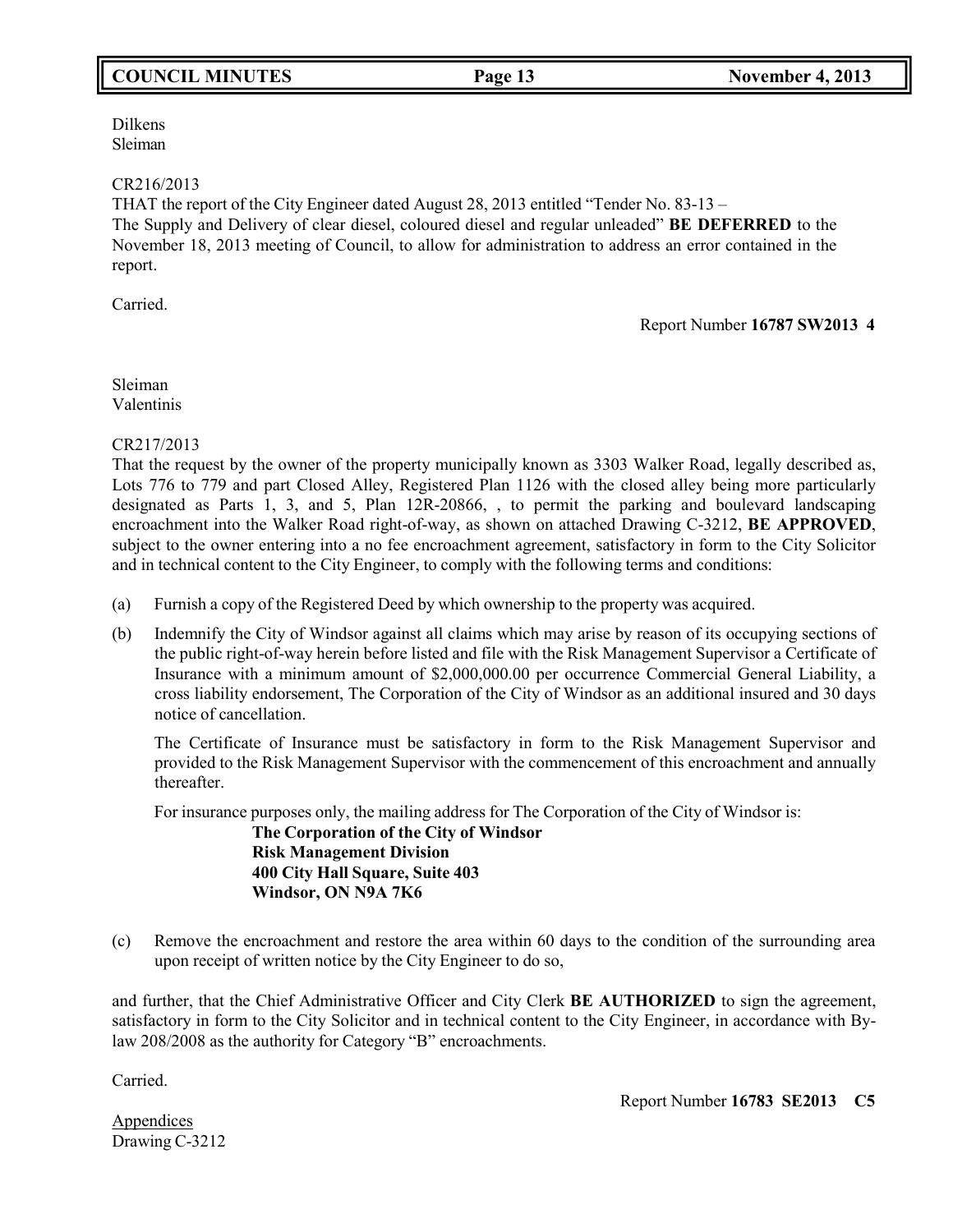Sleiman Valentinis

### CR218/2013

- I. THAT Council **APPROVE** an emergency expenditure up to a maximum of \$500,000.00 (excluding HST) inclusive of any temporary financing charges as a charge against the 2013 Enhanced Capital budget Airport placeholder (B26-2013) for the replacement of the heating system (boilers and pumps) in the terminal building at the Windsor International Airport; and
- II. THAT Administration **BE AUTHORIZED** to proceed with the tendering of the procurement and installation of a heating system for the Airport Terminal Building (ATB), according to the Purchasing Bylaw, and that all contracts for the works **BE PRE-APPROVED**, subject to being within the allocated budget;
- III. THAT, subject to the tender being within the approved budget, the Chief Administrative Officer and City Clerk **BE AUTHORIZED** to sign an agreement with the successful tenderer for the heating system, satisfactory in form to the City Solicitor, in financial content to the City Treasurer and in technical content to the City Engineer, and further, that the results of this tender be subsequently reported back to Council for information.

Carried.

Report Number **16800 APM/11784 C6**

Sleiman Valentinis

## CR219/2013

- **I.** That, in view of the City of Windsor"s intention to initiate the construction of curbs and gutters on **Baby Street from Chippawa Street to approximately 85 metres southerly as a Local Improvement Work**, as shown on **attached** Drawing C-3211, the **attached** report of the City Engineer to address the requirements of Section 6 of Ontario Regulation 586/06, **BE APPROVED** and the requirements regarding the notices to the public and owners of the lots liable to be specially charged with respect to the work, as required by Section 6 of Ontario Regulation 586/06, **BE UNDERTAKEN**, said notices to be in content as per the report of the City Engineer.
- **II.** That, assuming a sufficiently signed petition against the Baby Street curbs and gutters construction as a Local Improvement Work is NOT received, the City Engineer **BE AUTHORIZED** to proceed with the tendering and Award of Tender to the low bidder, subject to the tender meeting project specifications, the council approval of the requested 2014 budget, and being within the 2014 estimated budget and that the Chief Administrative Officer and City Clerk **BE AUTHORIZED** to sign an agreement with the successful bidders, satisfactory in legal form to the City Solicitor; in financial content to the Chief Financial Officer and City Treasurer, and in technical content with the City Engineer, and further, that the result of this tender be subsequently reported to City Council for information purposes.
- **III.** That Council **AUTHORIZE** the passing of a By-Law for the construction of curbs and gutters and boulevard restoration on Baby Street from Chippawa Street to approximately 85 metres southerly as a local improvement in accordance with Section 5 of Ontario Regulation 586/06, made under Municipal Act 2001, providing that the by-law shall not take effect until the 30-day notice of local improvement charges by-law being given and no sufficiently signed petition AGAINST undertaking the work as a local improvement being received.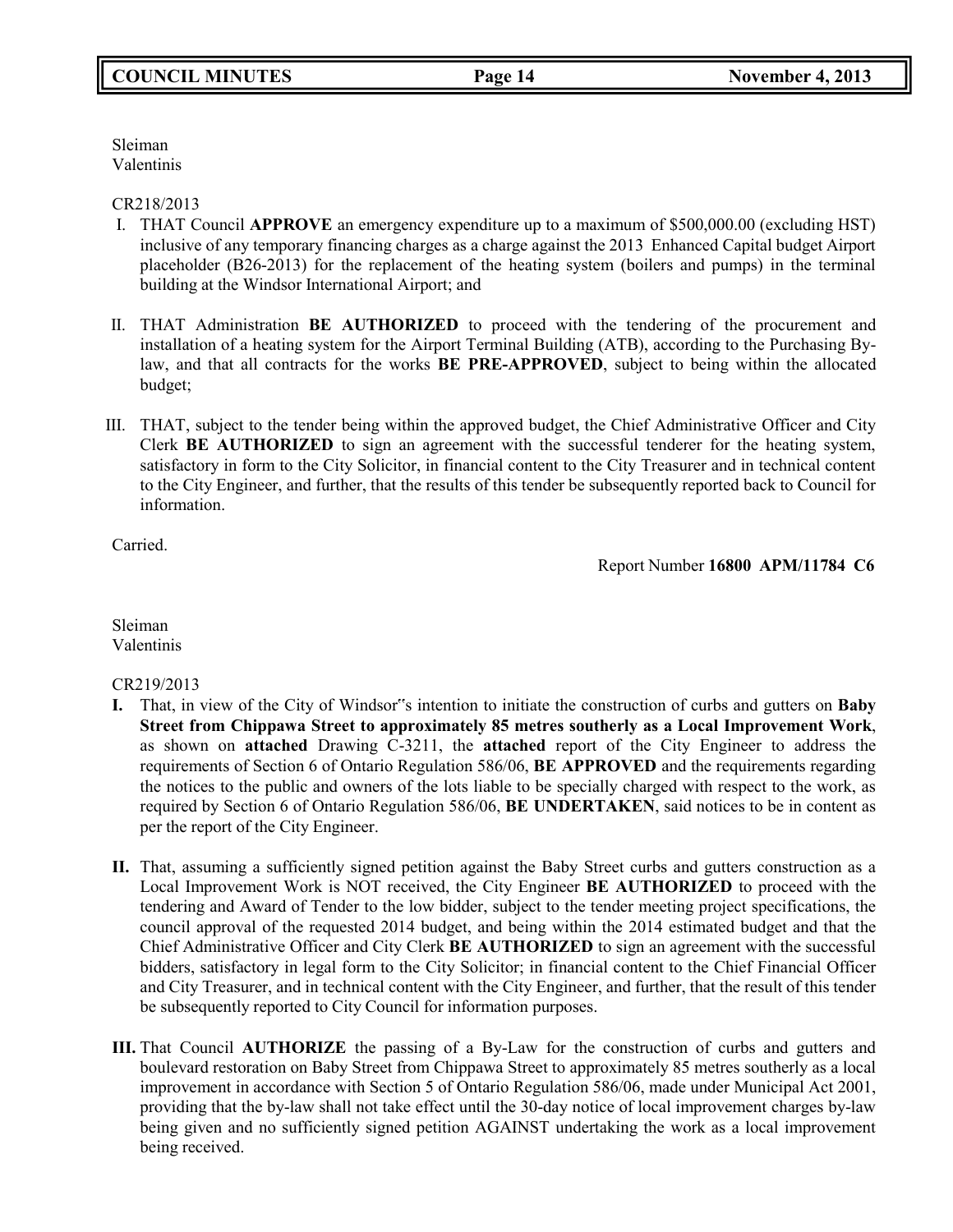## **COUNCIL MINUTES Page 15 November 4, 2013**

Carried.

Report Number **16773 SL2013 C7**

Appendices Drawing C-3211 Engineers Report

Dilkens Valentinis

CR220/2013

**THAT** Council **APPROVE** the Windsor International Training and Aquatic Centre as a test pilot site for an EV (Electric Vehicle) Charging Station for one year, **AND**

**THAT** the Administration **BRINGS FORWARD** a report to Council after 1 year of implementation with results of the test pilot and a comprehensive Policy Document with recommendations on future direction of EV charging stations for Council to consider, **AND**

**THAT** all maintenance and inspections during the test pilot will be the responsibility of the City of Windsor, **AND**

**THAT** Council **ACCEPT** the funding of \$11,000 from Enwin Energy to purchase and install the charging station; **AND**

**THAT** for the first year of this pilot project that any costs from the electricity comes from the budget that has already been allocated; and further

**THAT** the Chief Administrative Officer and City Clerk **BE AUTHORIZED** to sign the necessary contracts/agreements with Greenlots, Greenlots SKY and Enwin Utilities, inclusive of appropriate indemnification for the City of Windsor through the pilot project, satisfactory in form to the City Solicitor, in technical content to the Senior Manager Asset Planning and in financial content to the City Treasurer.

Carried.

Report Number **16772 SR2013 C8**

Sleiman Valentinis

CR221/2013

**THAT** City Council **DIRECT** Administration to proceed with applications under the Ontario Power Authority FEED-In-TARIFF Program 3.0 for the following four corporate facilities, Fire Hall # 7, WFCU Centre, Transit Windsor, Forest Glade Arena;

**THAT** Council **APPROVE** retaining OYA Solar Inc. to provide related application submission services under OPA FIT 3.0 at no cost to the City;

**THAT** the cost of \$2,000 associated with the four application fees and the \$26,000 refundable security fee be funded in accordance with CR 212/2012; and further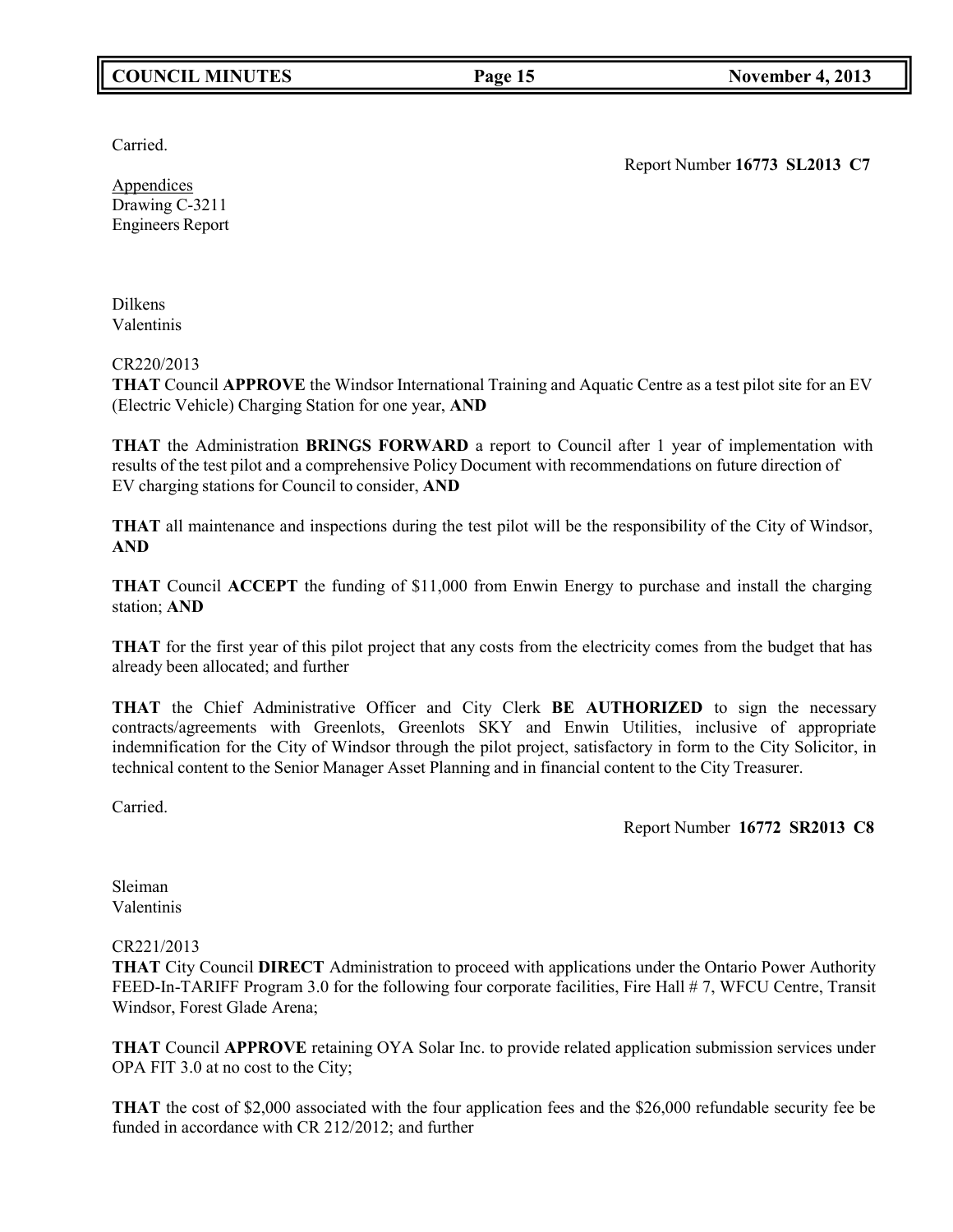| <b>COUNCIL MINUTES</b><br><b>November 4, 2013</b><br>Page 16 |
|--------------------------------------------------------------|
|--------------------------------------------------------------|

**THAT** Council **DIRECT** administration to report back the outcome of the OPA FIT application submissions along with the associated business case analysis for Council"s consideration.

Carried.

Report Number **16796 MU/8327 C9**

Sleiman Valentinis

### CR222/2013

THAT City Council **SUPPORTS** the construction and operation of rooftop solar photovoltaic generation projects in the Province"s "Feed in Tariff" (FIT) Program anywhere in the City of Windsor, and that this support **BE GRANTED** using the prescribed form (attached), and that the City Clerk **BE AUTHORIZED** to sign the prescribed form; and

THAT the City Planner **BE DIRECTED** to provide a report to City Council following the closure of the FIT Window, with a list of all applications given the City Support; and

THAT Council **DELEGATE AUTHORITY** to the City Planner to confirm on behalf of the municipality that the Municipal Council Support Resolutions from 2012 are still in effect and that Council has not rescinded, revoked or repealed such resolutions and confirm that the municipality supports the construction and operation of such rooftop solar projects.

Carried.

Report Number **16779 MU/8327 C10**

Appendices Form

Sleiman Valentinis

### CR223/2013

- A. **THAT** the report of the City Solicitor dated October 29, 2013 regarding the sale and licence to the University of Windsor and redevelopment by the University of Windsor of the Former Armouries, the Former Bus Depot and the Chatham Street East Parkette ("the lands") **BE RECEIVED** for information;
- B. **THAT** Council **AUTHORIZE** the execution by the Chief Administrative Officer and the City Clerk of the Sale, Licence and Redevelopment Agreement prepared by Clifford N. Sutts, Q.C., satisfactory in technical content to the City Engineer and to the City Planner, in financial content to the City Treasurer and in form to the City Solicitor.
- C. **THAT** Council **AUTHORIZE** the execution by the Chief Administrative Officer and the City Clerk of any necessary Encroachment Agreements with the owner of Maroon Brothers Bar and Grill at 37-39 Chatham Street East and with the owner of Booster Juice at 28-32 University Avenue East, satisfactory in technical content to City Engineer and in form to the City Solicitor.
- D. **THAT** Council **AUTHORIZE** the execution by the Chief Administrative Officer and the City Clerk of the Downtown Campus Agreement, satisfactory in technical content to the City Engineer and to the City Planner, in financial content to the City Treasurer and in form to the City Solicitor.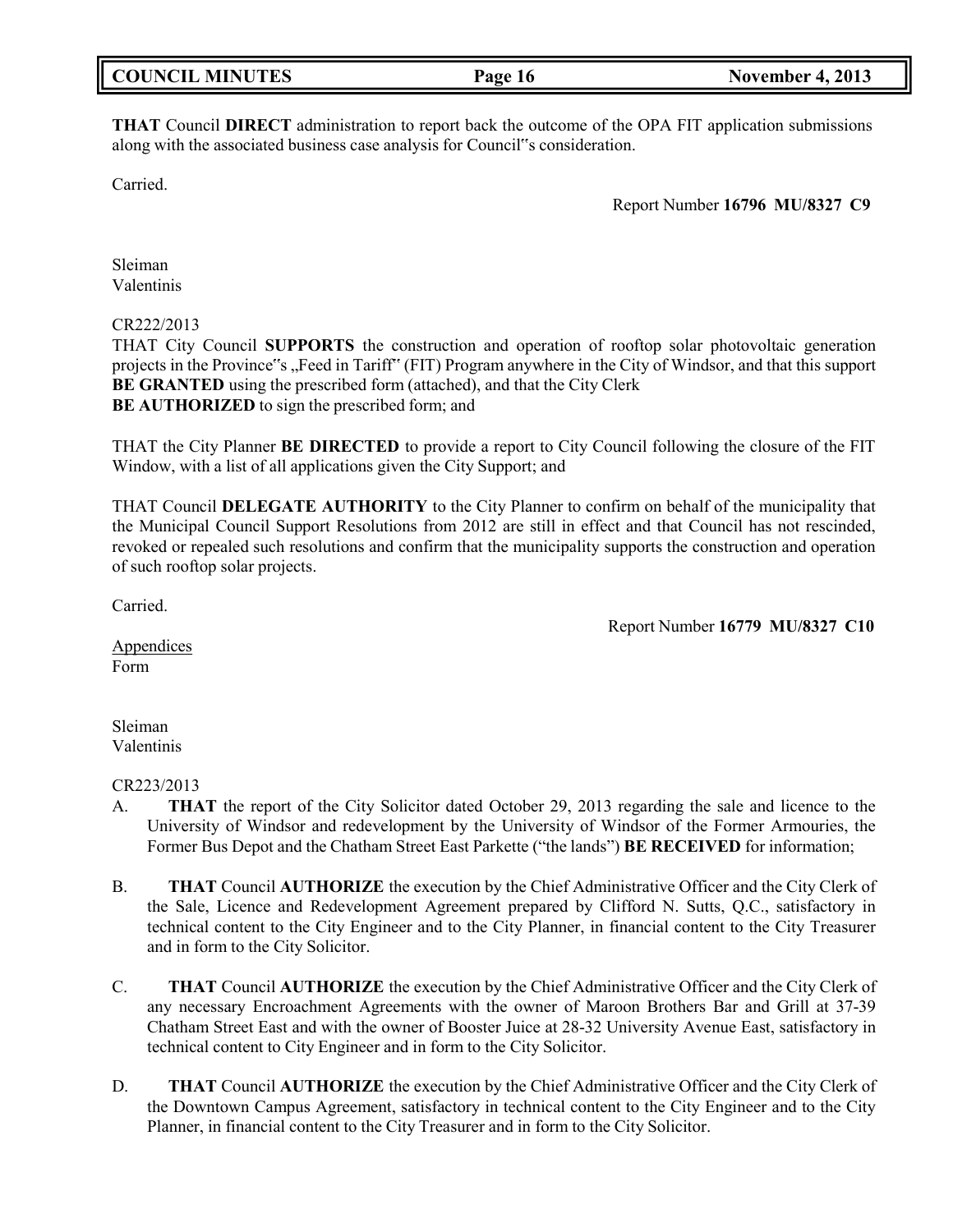**COUNCIL MINUTES Page 17 November 4, 2013**

- E. **THAT** the City Treasurer **BE AUTHORIZED** to release the Grant funds set out in the Agreement Sale, Licence and Redevelopment Agreement to the University of Windsor upon receipt by the City of the evidence required pursuant to the Agreement, satisfactory in form and content to the City Engineer, the City Treasurer and the City Solicitor.
- F. **THAT** since the dates and conditions have changed, paragraphs 1 and 2 of CR1/2013 setting out the previous advance dates and conditions of the \$10,000,000 grant **BE RESCINDED** and **BE REPLACED** by the terms and conditions contained in the agreements recommended by this report and that the provisions of CR204/2012 previously approving this transaction **BE CONFIRMED** as modified by the recommendations in this report.

Carried.

Report Number **16819 APM2013 C11**

Sleiman Valentinis

CR224/2013

THAT the report of the City Clerk dated November 1, 2013 regarding the approval of the purchase of 300 banners to commemorate Remembrance Day at a cost of \$12,300.00 plus HST, plus the cost of installation to be completed by City personnel, **BE RECEIVED FOR INFORMATION**; and

THAT Council **CONFIRM and RATIFY** its decision to approve the above noted purchase and installation, with the added amendment that the total number actually purchased was 200 banners.

Carried.

Report Number **16823 AF2013 C12**

## **STANDING COMMITTEE RESOLUTIONS**

Moved by Councillor Sleiman, seconded by Councillor Valentinis,

**M399-2013** That **Report No. 182 of the Social Development, Health & Culture Standing Committee** of its meeting held October 9 2013 regarding "Seed and Feed Program Outcomes and Update on a Food Charter for Windsor and Essex County" **BE ADOPTED** as presented.

Carried.

Report Number 16743 SS2013

Moved by Councillor Sleiman, seconded by Councillor Valentinis,

**M400-2013** That **Report No. 183 of the Social Development, Health & Culture Standing Committee** of its meeting held October 9 2013 regarding "Update of the following three Windsor"s Community Museum Policies: Collections Policy, Conservation Policy and Exhibition Policy"

**BE ADOPTED** as presented.

Carried.

Report Number 16745 APM/9754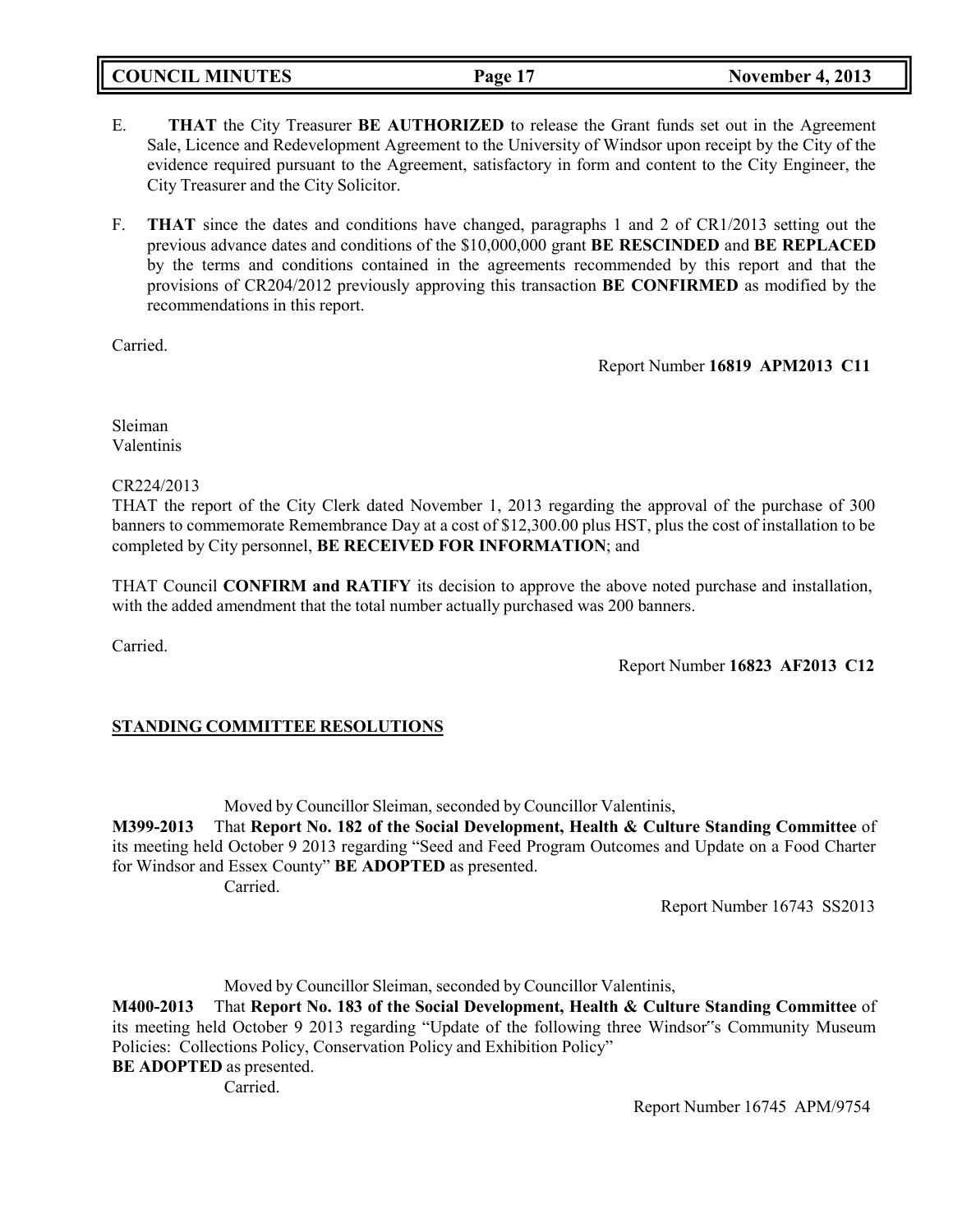| <b>COUNCIL MINUTES</b><br>Page 18 | <b>November 4, 2013</b> |
|-----------------------------------|-------------------------|
|-----------------------------------|-------------------------|

Moved by Councillor Jones, seconded by Councillor Valentinis,

**M401-2013** That **Report No. 184 of the Social Development, Health & Culture Standing Committee** of its meeting held October 9 2013 regarding "Downtown Farmers Market – Commencing June to October 2014" **BE ADOPTED** as presented.

Carried.

Councillor Gignac voting nay.

Report Number 16745 APM/9754

Moved by Councillor Sleiman, seconded by Councillor Valentinis,

**M402-2013** That **Report No. 185 of the Social Development, Health & Culture Standing Committee** of its meeting held October 9 2013 regarding "Establishment of Mayor"s Arts Awards as per Recommendation # 12 of the Municipal Cultural Master Plan" **BE ADOPTED** as presented.

Carried.

Report Number 16261 APR/10206

Moved by Councillor Sleiman, seconded by Councillor Valentinis,

**M403-2013** That **Report No. 186 of the Social Development, Health & Culture Standing Committee** of its meeting held October 9 2013 regarding "Minutes of the Seniors Advisory Committee meeting held September 4, 2013" **BE ADOPTED** as presented.

Carried.

MB2013

Moved by Councillor Sleiman, seconded by Councillor Valentinis,

**M404-2013** That **Report No. 187 of the Social Development, Health & Culture Standing Committee** of its meeting held October 9 2013 regarding "Seniors Advisory Committee 2013 Annual Report" **BE ADOPTED** as presented.

Carried.

MB2013

Moved by Councillor Sleiman, seconded by Councillor Valentinis,

**M405-2013** That **Report No. 188 of the Social Development, Health & Culture Standing Committee** of its meeting held October 9 2013 regarding "Report No. 12 of the Seniors Advisory Committee (Draft- Age Friendly Windsor Action Plan – Livability, Lifestyles and Well-being, 2<sup>nd</sup> Report to the Community 2014-2017)" **BE DEFERRED** to a future meeting of Council to allow for all interested parties to be in attendance. Carried.

MB2013

Moved by Councillor Sleiman, seconded by Councillor Valentinis,

**M406-2013** That **Report No. 189 of the Social Development, Health & Culture Standing Committee** of its meeting held October 9 2013 regarding "Report No. 89 of the Windsor Accessibility Advisory Committee (Proposal for Funding from Capital Project 7035138)" **BE ADOPTED** as presented.

Carried.

MB2013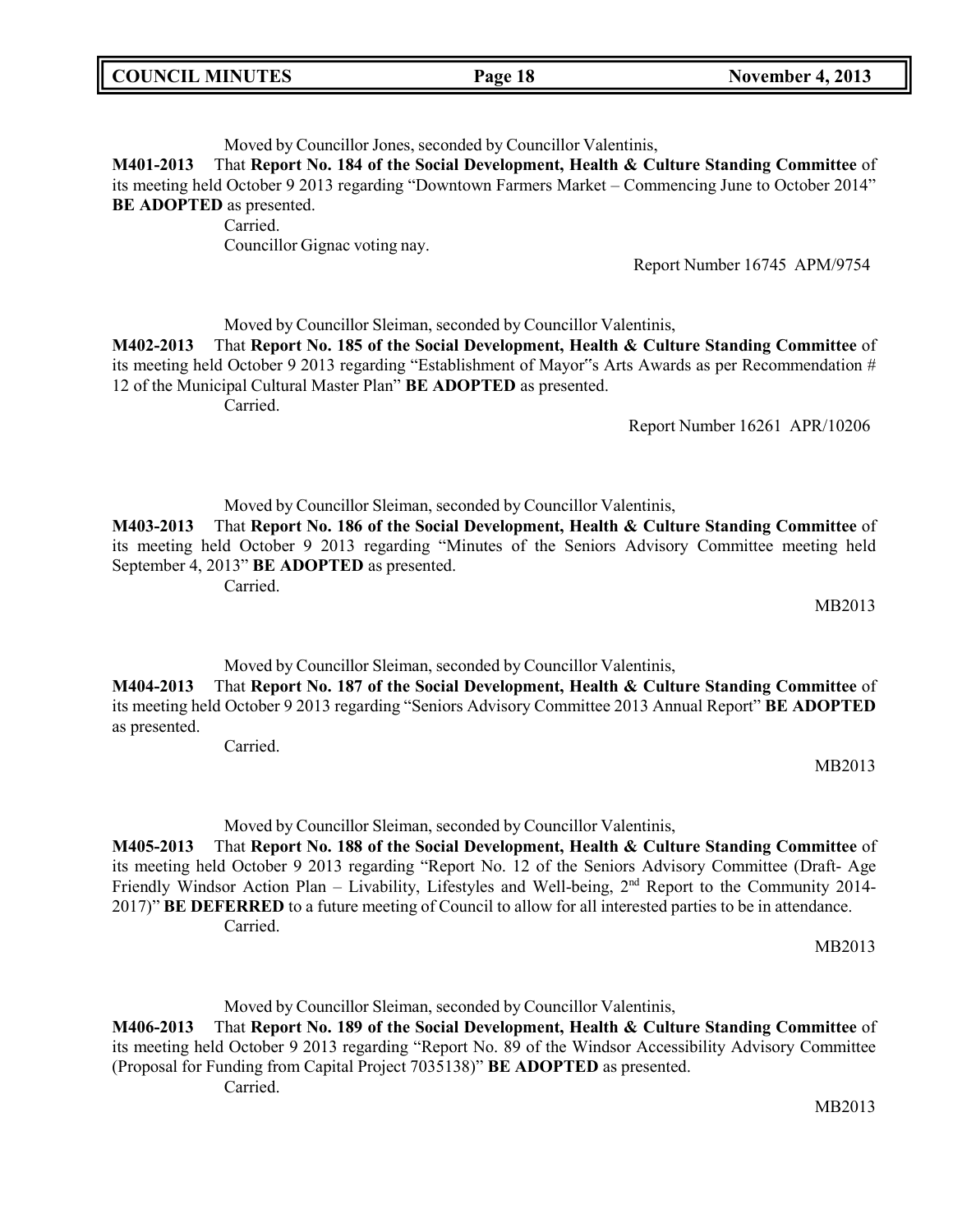| <b>COUNCIL MINUTES</b> | Page 19 | <b>November 4, 2013</b> |
|------------------------|---------|-------------------------|

Moved by Councillor Sleiman, seconded by Councillor Valentinis, **M407-2013** That **Report No. 190 of the Social Development, Health & Culture Standing Committee** of its meeting held October 9 2013 regarding "Report No. 90 of the Windsor Accessibility Advisory Committee (memo from the Accessibility/Diversity Officer providing background information re: Capital budget request for Paterson Park)" **BE ADOPTED** as presented. Carried.

MB2013

Moved by Councillor Sleiman, seconded by Councillor Valentinis,

**M408-2013** That **Report No. 191 of the Social Development, Health & Culture Standing Committee** of its meeting held October 9 2013 regarding "Minutes of the Windsor Accessibility Advisory Committee meeting held June 20, 2013" **BE ADOPTED** as presented.

Carried.

MB2013

Moved by Councillor Sleiman, seconded by Councillor Valentinis,

**M409-2013** That **Report No. 176 of the Planning & Economic Development Standing Committee** of its meeting held October 15, 2013 regarding "Repeal of East Pelton Secondary Plan: North Portion OPA No. 83" **BE ADOPTED** as presented.

Carried.

Report Number 16754 ZO/11688

Moved by Councillor Halberstadt, seconded by Councillor Valentinis,

**M410-2013** That Report No. 177 of the Planning & Economic Development Standing Committee regarding South Windsor Developments Ltd., Rezoning, northeast corner Northwood Street at Dominion Blvd.(part of Lots 85 to 88 inclusive, and part of closed alley Plan 1286), special provision to permit certain commercial uses with 2 residential units on second floor **BE DEFERRED** to the November 18, 2013 meeting of Council to allow for the Ward Councillor, and all interested parties to be in attendance.

Carried.

Report Number 16749 ZO/11734

Moved by Councillor Sleiman, seconded by Councillor Valentinis,

**M411-2013** That **Report No. 178 of the Planning & Economic Development Standing Committee** of its meeting held October 15, 2013 regarding "617847 Ontario Ltd. – Draft Plan of Subdivision – North of McNorton Street, East Boundary, City of Windsor Subdivision Agreement: Clarify terms of Agreement" **BE ADOPTED** as presented.

Carried.

Report Number 16766 ZP/11288

Moved by Councillor Sleiman, seconded by Councillor Valentinis,

**M412-2013** That **Report No. 179 of the Planning & Economic Development Standing Committee** of its meeting held October 15, 2013 regarding "Request to close part of north/south and east/west alleys north of Wyandotte Street East, between Lauzon Road and St. Paul Avenue" **BE ADOPTED** as presented.

Carried.

Report Number 16760 SAA2013

**Appendices** CC-1648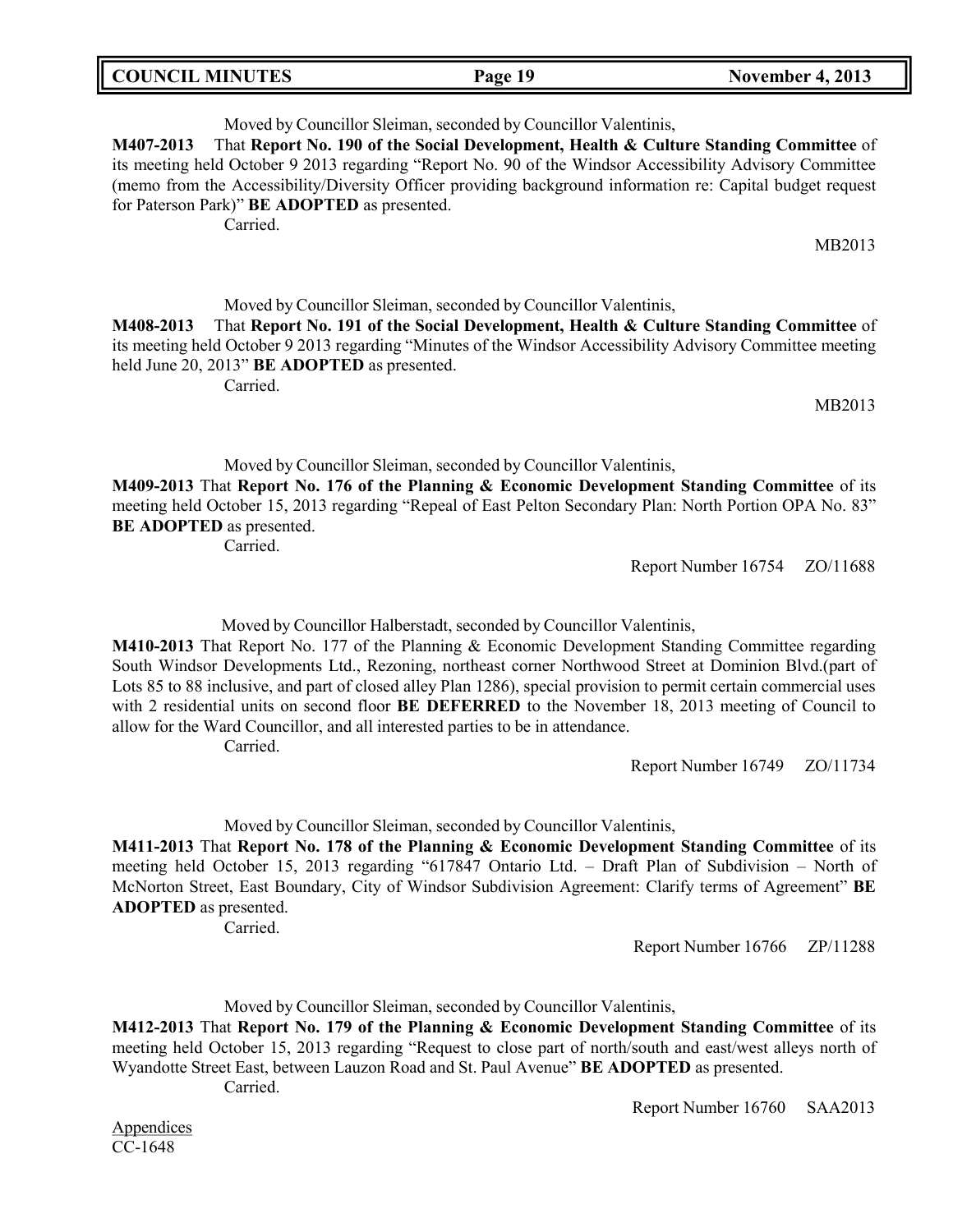| <b>COUNCIL MINUTES</b> | Page 20 | <b>November 4, 2013</b> |
|------------------------|---------|-------------------------|

Moved by Councillor Sleiman, seconded by Councillor Valentinis, **M413-2013** That **Report No. 180 of the Planning & Economic Development Standing Committee** of its meeting held October 15, 2013 regarding "Minutes of Property Standards Committee meeting held September 16, 2013" **BE ADOPTED** as presented. Carried. MB2013

Moved by Councillor Sleiman, seconded by Councillor Valentinis, **M414-2013** That **Report No. 181 of the Planning & Economic Development Standing Committee** of its meeting held October 15, 2013 regarding "Minutes of the Windsor Heritage Committee meeting held September 11, 2013" **BE ADOPTED** as presented.

Carried.

MB2013

Moved by Councillor Sleiman, seconded by Councillor Valentinis,

**M415-2013** That **Report No. 182 of the Planning & Economic Development Standing Committee** of its meeting held October 15, 2013 regarding "Report No. 331 of the Windsor Heritage Committee (Commercial/Residential Building, 3230-3232 Sandwich Street, replace facade)" **BE ADOPTED** as presented. Carried.

MB2013

Moved by Councillor Sleiman, seconded by Councillor Valentinis,

**M416-2013** That **Report No. 183 of the Planning & Economic Development Standing Committee** of its meeting held October 15, 2013 regarding "Report No. 332 of the Windsor Heritage Committee (Medical Arts Building, 1011 Ouellette Avenue Community Heritage Fund Grant, change paint in lobby)" **BE ADOPTED** as presented.

Carried.

MB2013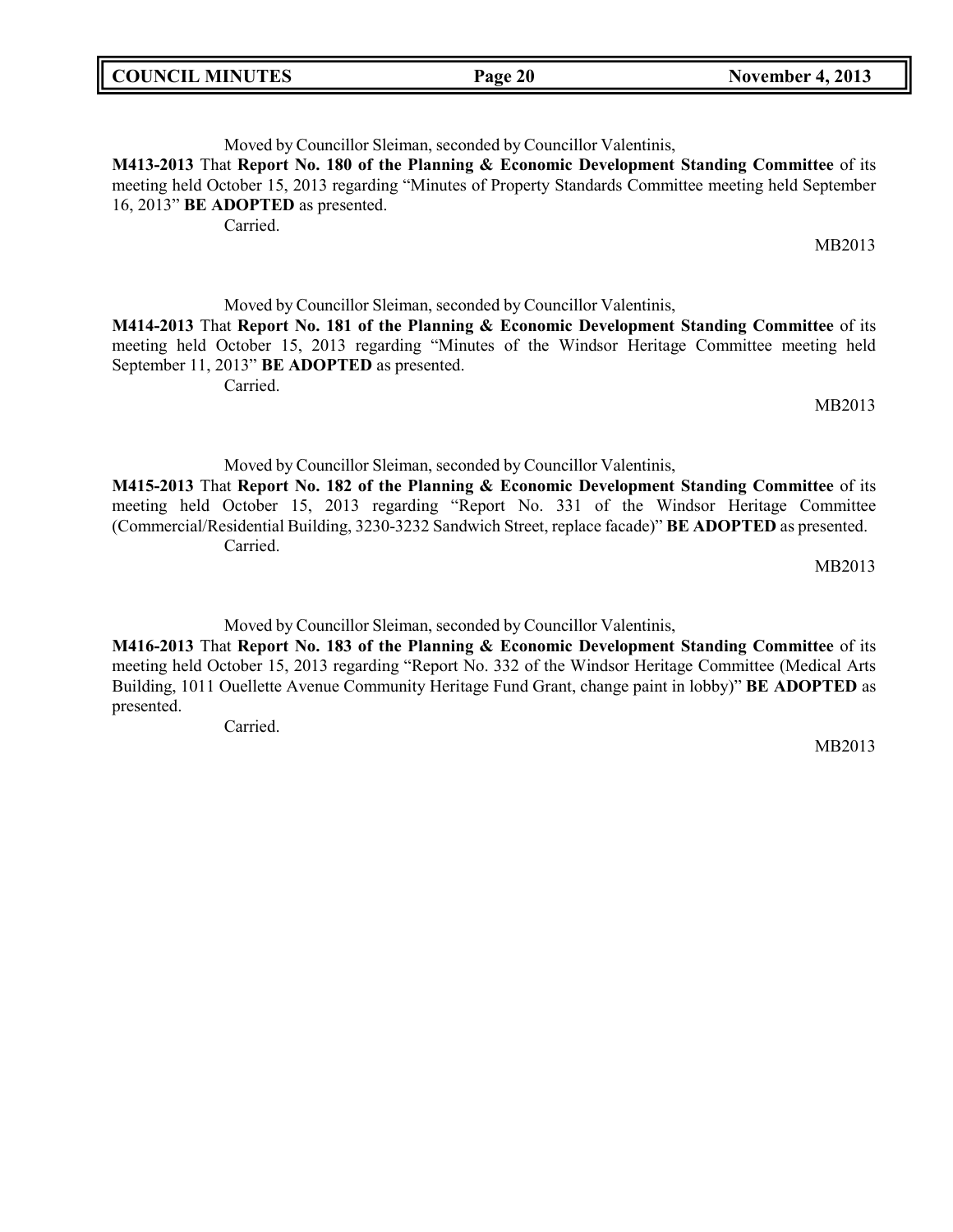**COUNCIL MINUTES Page 21 November 4, 2013**

**Adopted by Council at its meeting held November 4, 2013 [M399-2013] SG** Windsor, Ontario, November 4, 2013

## **REPORT NO. 182** of the **SOCIAL DEVELOPMENT, HEALTH & CULTURE STANDING COMMITTEE** of its meeting held October 9, 2013

**Present: Councillor Ed Sleiman, Chair Councillor Jo-Anne Gignac Councillor Alan Halberstadt Councillor Fulvio Valentinis**

That the following recommendation of the Social Development, Health and Culture Standing Committee **BE APPROVED** as follows**:**

Moved by Councillor Gignac, seconded by Councillor Valentinis,

That the report authored by the Executive Director of Housing and Children"s Services dated September 16, 2013 entitled "Seed and Feed Program Outcomes and Update on a Food Charter for Windsor and Essex County" **BE RECEIVED** for information. Carried.

*Clerk's Note:* **The administrative report authored by the Executive Director of Housing and Children's Services dated September 16, 2013 entitled** *"Seed and Feed Program Outcomes and Update on a Food Charter for Windsor and Essex County"* **is** *attached* **as background information.**

**LIVELINK 16743, SS2013**

**CHAIRPERSON**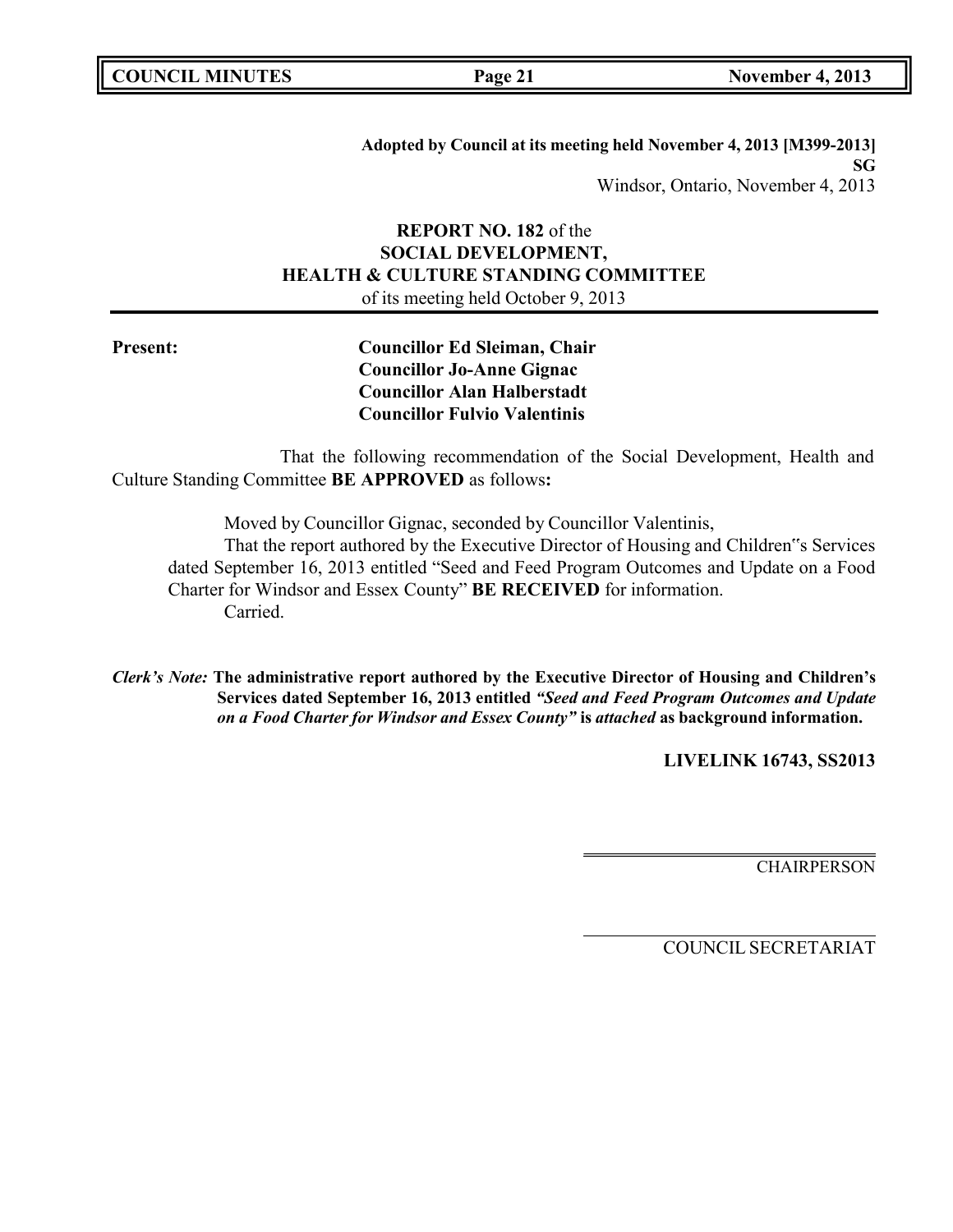|  | <b>COUNCIL MINUTES</b> |
|--|------------------------|
|--|------------------------|

**Adopted by Council at its meeting held November 4, 2013 [M400-2013] SG** Windsor, Ontario, November 4, 2013

## **REPORT NO. 183** of the **SOCIAL DEVELOPMENT, HEALTH & CULTURE STANDING COMMITTEE** of its meeting held October 9, 2013

**Present: Councillor Ed Sleiman, Chair Councillor Jo-Anne Gignac Councillor Alan Halberstadt Councillor Fulvio Valentinis**

That the following recommendation of the Social Development, Health and Culture Standing Committee **BE APPROVED** as follows**:**

Moved by Councillor Gignac, seconded by Councillor Valentinis,

That the report authored by the Manager of Cultural Affairs dated August 27, 2013 entitled "Update of the following three Windsor"s Community Museum Polices: Collections Policy, Conservation Policy and Exhibition Policy" **BE RECEIVED**; and further

That updates to the following three Windsor"s Community Museum Policies: Collections Policy, Conservation Policy and Exhibition Policy **BE ENDORSED**. Carried.

*Clerk's Note:* **The administrative report authored by the Manager of Cultural Affairs dated August 27, 2013 entitled "***Update of the following three Windsor's Community Museum Policies: Collections Policy, Conservation Policy and Exhibition Policy"* **is** *attached* **as background information.**

**LIVELINK 16745, APM/9754**

CHAIRPERSON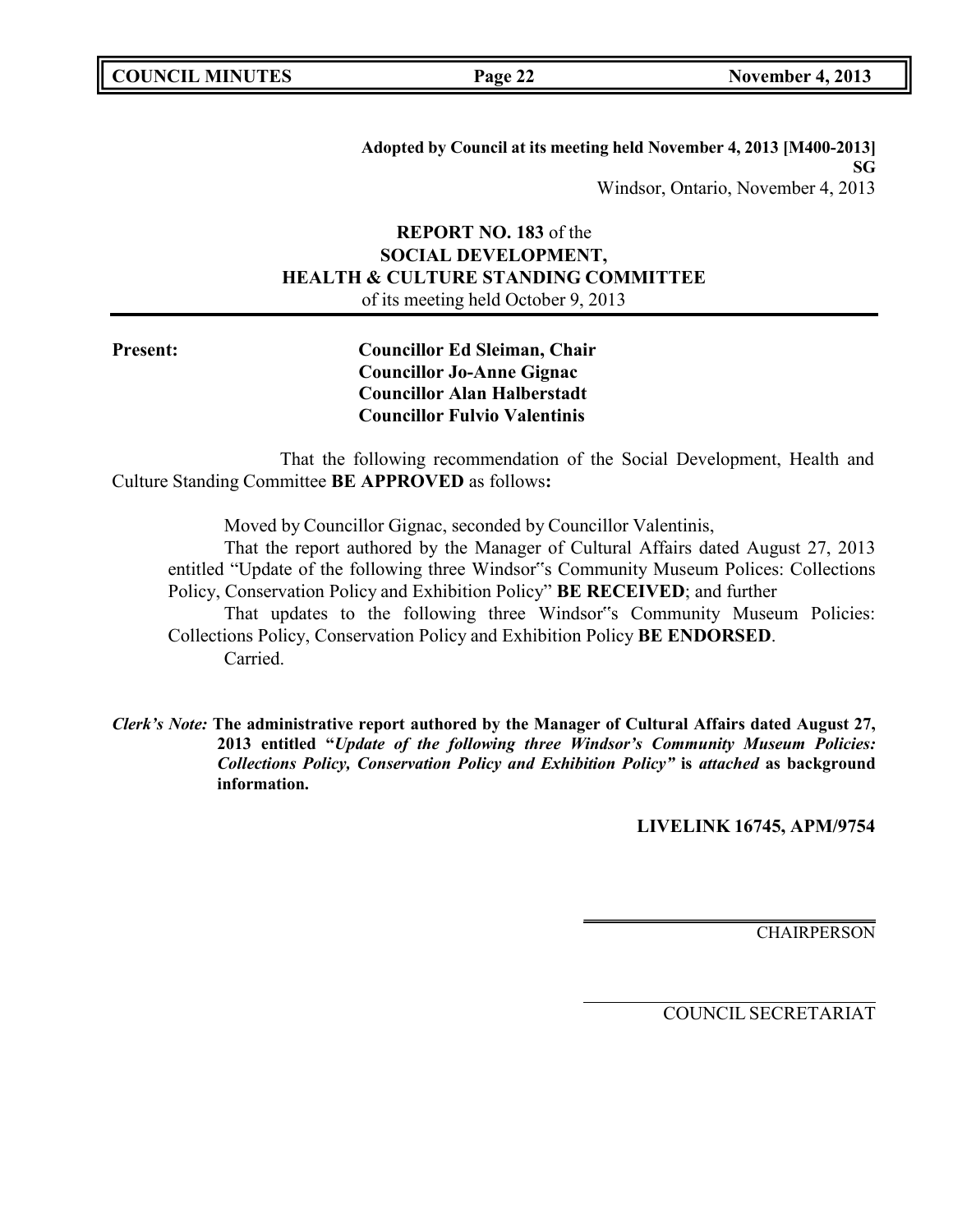**Adopted by Council at its meeting held November 4, 2013 [M401-2013] SG** Windsor, Ontario, November 4, 2013

## **REPORT NO. 184** of the **SOCIAL DEVELOPMENT, HEALTH & CULTURE STANDING COMMITTEE** of its meeting held October 9, 2013

**Present: Councillor Ed Sleiman, Chair Councillor Jo-Anne Gignac Councillor Alan Halberstadt Councillor Fulvio Valentinis**

That the following recommendation of the Social Development, Health and Culture Standing Committee **BE APPROVED** as follows**:**

Moved by Councillor Valentinis, seconded by Councillor Halberstadt,

**THAT** the report from the Manager of Leisure Outreach entitled Downtown Farmers Market – Commencing June to October 2014 **BE RECEIVED**, and further;

**THAT** the request from the Downtown Residents Association to rent Charles Clark Square, each Saturday commencing June 7, 2014 to October 25, 2014, for the Downtown Farmers" Market **BE APPROVED** subject to the terms and conditions of the Special Event Agreement, including but not limited to:

| <b>Move In</b>              | Event                    | <b>Move Out</b>       |
|-----------------------------|--------------------------|-----------------------|
| $6:00$ a.m.                 | $8:00$ a.m. $-2:00$ p.m. | By $4:00$ p.m. every  |
| Saturdays, June 7,          | Saturdays, June 7, 2014  | Saturday June 7, 2014 |
| 2014 to October 25, $\vert$ | to October 25, 2014      | to October 25, 2014   |
| 2014                        |                          |                       |

- a) To remove the trash and leftover produce from Charles Clark Square after the completion of each event, to the satisfaction of the Executive Director of Recreation and Culture. If the Applicant fails to do so, then 24 hours after the end of the event, the Corporation may, at the Applicant"s expense, clean up and repair the approved area or any part of Charles Clark Square used by the Applicant. The invoice for the work done shall become due and payable upon delivery to the Applicant of an itemized account of the labour and material required to clean and repair Charles Clark Square;
- b) To provide insurance in the amount and form satisfactory to the Manager of Purchasing and Risk Management;
- c) To submit to the Corporation, and obtain approval of, a site plan and an emergency plan; and to comply with such site plan and emergency plan at all times, once approved;
- d) To comply with all police, fire, safety and sanitary laws, by-laws and regulations of the Corporation, the Police Services Board, any Provincial or Federal authority, or made by fire insurance underwriters;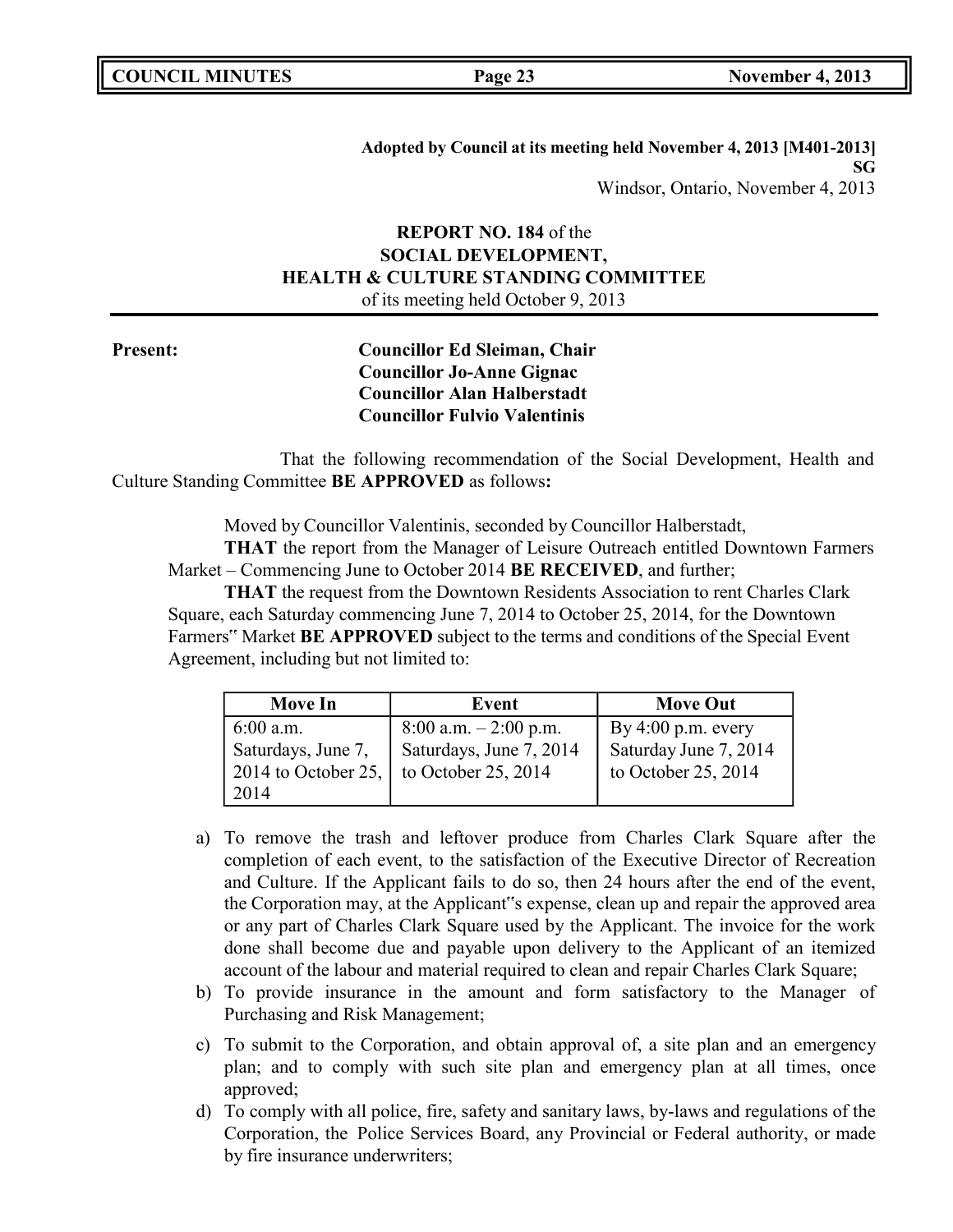- e) To obtain, at its" expense, any and all necessary, required, or appropriate licenses and permits, prior to the staging of the Event, and in accordance with all laws, procedures, policies, or guidelines whether federal, provincial, municipal or from other authority. In the case of a building permit, such permit shall be obtained prior to the erection of any tents or other applicable structures. In the case food services, consumption or otherwise, there shall be no open fires and no cooking and no consumption of food or beverages by Event patrons beneath any vendor tents;
- f) To pay any fees assessed by SOCAN, for the privilege of playing copyrighted music;
- g) The organizer will contact Essex-Windsor Solid Waste Authority in order to implement a recycling plan for the event; and further

**THAT** the request for all fees to be waived in 2014 **BE ACCEPTED;** and further

**THAT** a three year agreement that provides flexibility to Administration to entertain other requests for the use of the space as they arise **BE RECOMMENDED;** and further

**THAT** Noise By-law 6716 **BE WAIVED** for the duration of the event in 2014; and further

**THAT** the Chief Administrative Officer and City Clerk **BE AUTHORIZED** to sign the 2014 agreement satisfactory in form to the City Solicitor, in financial contact to the Chief Financial Officer and City Treasurer, and in technical content to the Executive Director of Recreation and Culture.

Carried.

**LIVELINK 16744, SR2013**

CHAIRPERSON

*Clerk's Note:* **The administrative report authored by the Acting Manager of Leisure Outreach dated September 17, 2013 entitled "***Downtown Farmers Market, Commencing June to October 2014"* **is** *attached* **as background information.**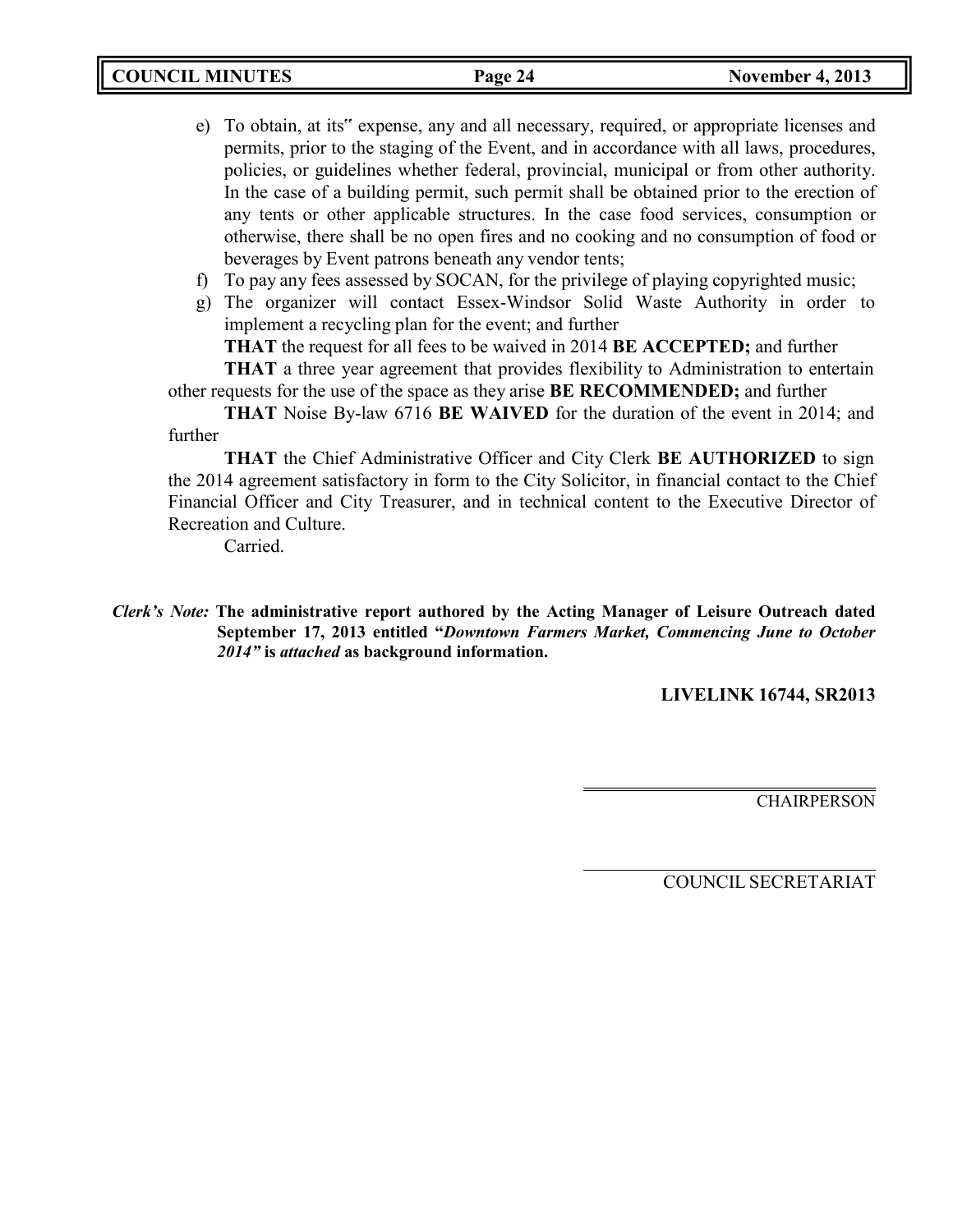**Adopted by Council at its meeting held November 4, 2013 [M402-2013] SG** Windsor, Ontario, November 4, 2013

## **REPORT NO. 185** of the **SOCIAL DEVELOPMENT, HEALTH & CULTURE STANDING COMMITTEE** of its meeting held October 9, 2013

**Present: Councillor Ed Sleiman, Chair Councillor Jo-Anne Gignac Councillor Alan Halberstadt Councillor Fulvio Valentinis**

That the following recommendation of the Social Development, Health and Culture Standing Committee **BE APPROVED** as follows**:**

Moved by Councillor Gignac, seconded by Councillor Valentinis,

**THAT** the administrative report from the Manager of Cultural Affairs entitled Establishment of Mayor"s Arts Awards as per Recommendation #12 of the Municipal Cultural Master Plan **BE RECEIVED,** and further;

**THAT** the report **BE REFINED** to include only three awards to be presented during an awards ceremony; and further

**THAT** the proposed Mayor"s Arts Award program **BE FUNDED** as part of the Culture Division"s annual operating budget in the amount of \$5,000, and further;

**THAT AUTHORIZATION BE GIVEN** to the City Solicitor or designate to develop a Memorandum of Understanding between the Corporation of the City of Windsor and Windsor Essex Endowment for the Arts (WEA) to reflect the agreed upon Arts Awards, and further;

**THAT** the CAO and City Clerk **BE AUTHORIZED** to sign the Memorandum of Understanding, satisfactory in form to the City Solicitor, and in content to the Executive Director of Recreation and Culture and financial content to the City Treasurer.

Carried.

*Clerk's Note:* **The administrative report authored by the Manager of Cultural Affairs dated August 21, 2013 entitled "***Establishment of Mayor's Arts Awards as per Recommendation #12 of the Municipal Cultural Master Plan"* **is** *attached* **as background information.**

**LIVELINK 16261, APR/10206**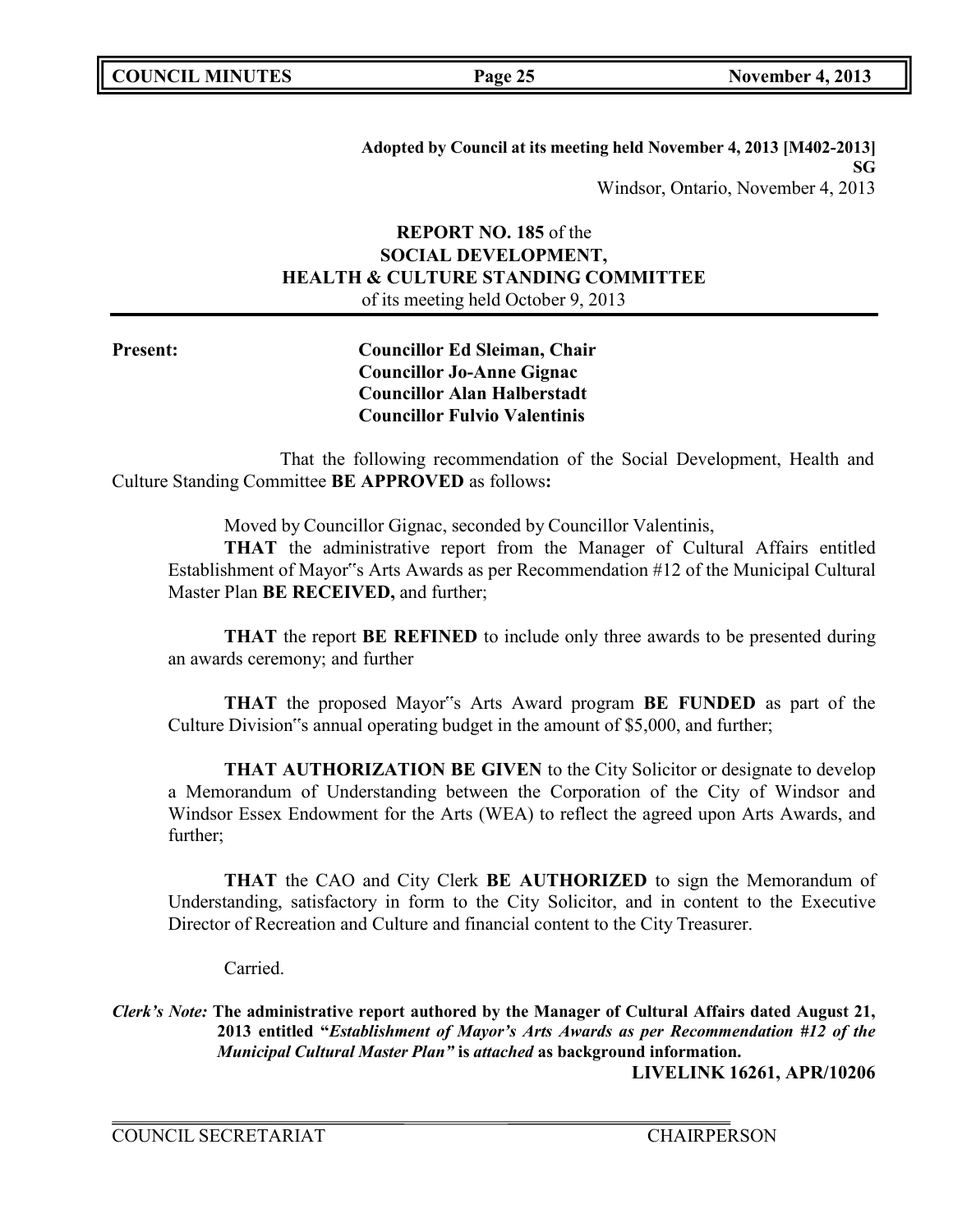**Adopted by Council at its meeting held November 4, 2013 [M403-2013] SG** Windsor, Ontario, November 4, 2013

## **REPORT NO. 186** of the **SOCIAL DEVELOPMENT, HEALTH & CULTURE STANDING COMMITTEE** of its meeting held October 9, 2013

**Present: Councillor Ed Sleiman, Chair Councillor Jo-Anne Gignac Councillor Alan Halberstadt Councillor Fulvio Valentinis**

That the following recommendation of the Social Development, Health and Culture Standing Committee **BE APPROVED** as follows**:**

Moved by Councillor Valentinis, seconded by Councillor Gignac,

**THAT** the minutes of the Seniors Advisory Committee meeting held September 4, 2013 **BE RECEIVED** for information; and further

**THAT** the Seniors Advisory Committee"s request for their 2014 budget amount of \$4,000 **BE RECEIVED**; and further

**THAT** the Seniors Advisory Committee"s request for an additional \$6,500 in 2014, over and above their annual budget of \$4,000 **BE NOTED AND FILED**. Carried.

*Clerk's Note:* **The minutes of the Seniors Advisory Committee meeting held September 4, 2013 are** *attached* **as background information.**

**CHAIRPERSON**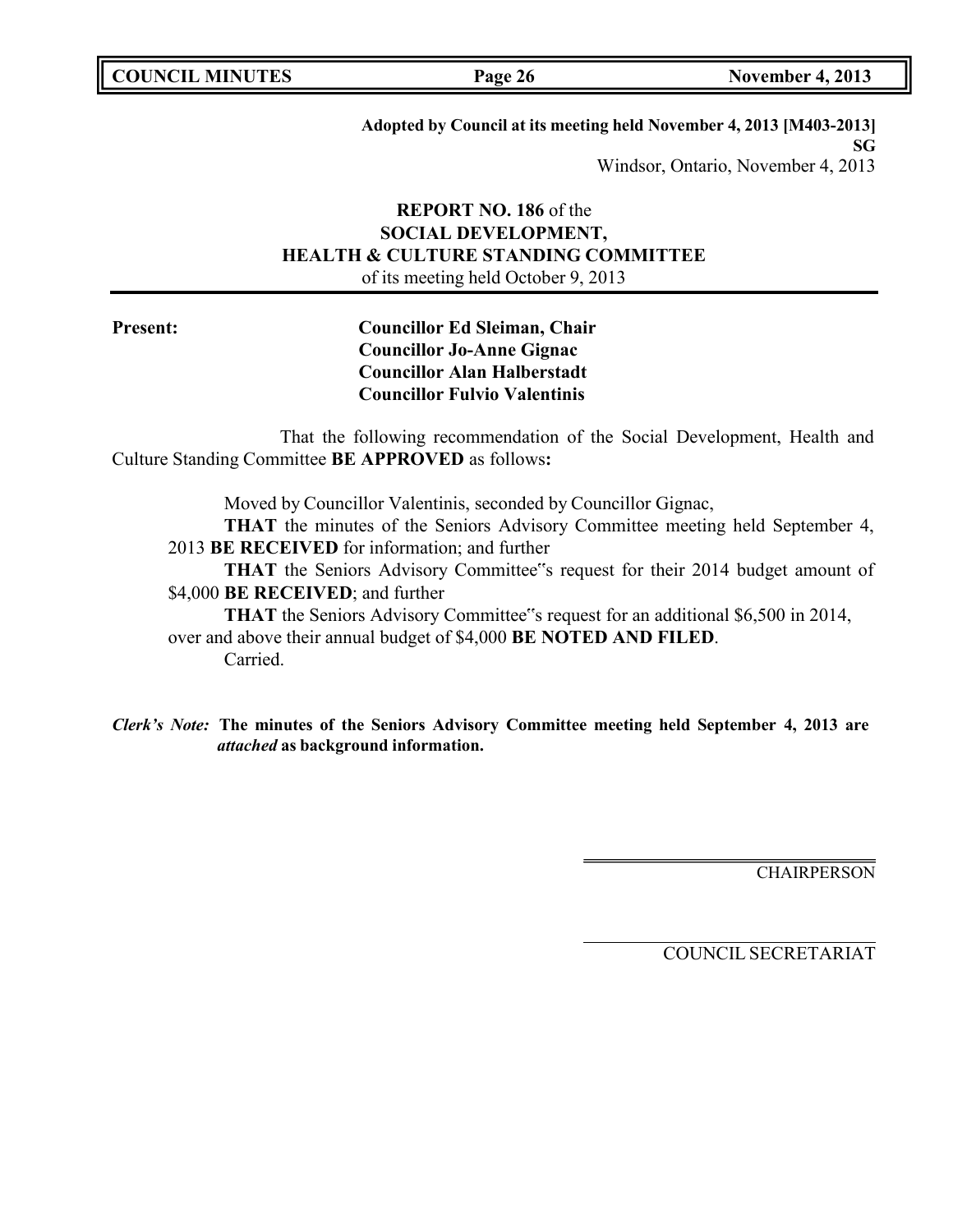| <b>COUNCIL MINUTES</b> |  |  |
|------------------------|--|--|
|------------------------|--|--|

**Adopted by Council at its meeting held November 4, 2013 [M404-2013] SG** Windsor, Ontario, November 4, 2013

## **REPORT NO. 187** of the **SOCIAL DEVELOPMENT, HEALTH & CULTURE STANDING COMMITTEE** of its meeting held October 9, 2013

**Present: Councillor Ed Sleiman, Chair Councillor Jo-Anne Gignac Councillor Alan Halberstadt Councillor Fulvio Valentinis**

That the following recommendation of the Social Development, Health and Culture Standing Committee **BE APPROVED** as follows**:**

Moved by Councillor Valentinis, seconded by Councillor Halberstadt,

**THAT** the Seniors Advisory Committee 2013 Annual Report **BE RECEIVED** for information.

Carried.

*Clerk's Note:* **The Seniors Advisory Committee 2013 annual report is** *attached* **as background information.**

**CHAIRPERSON**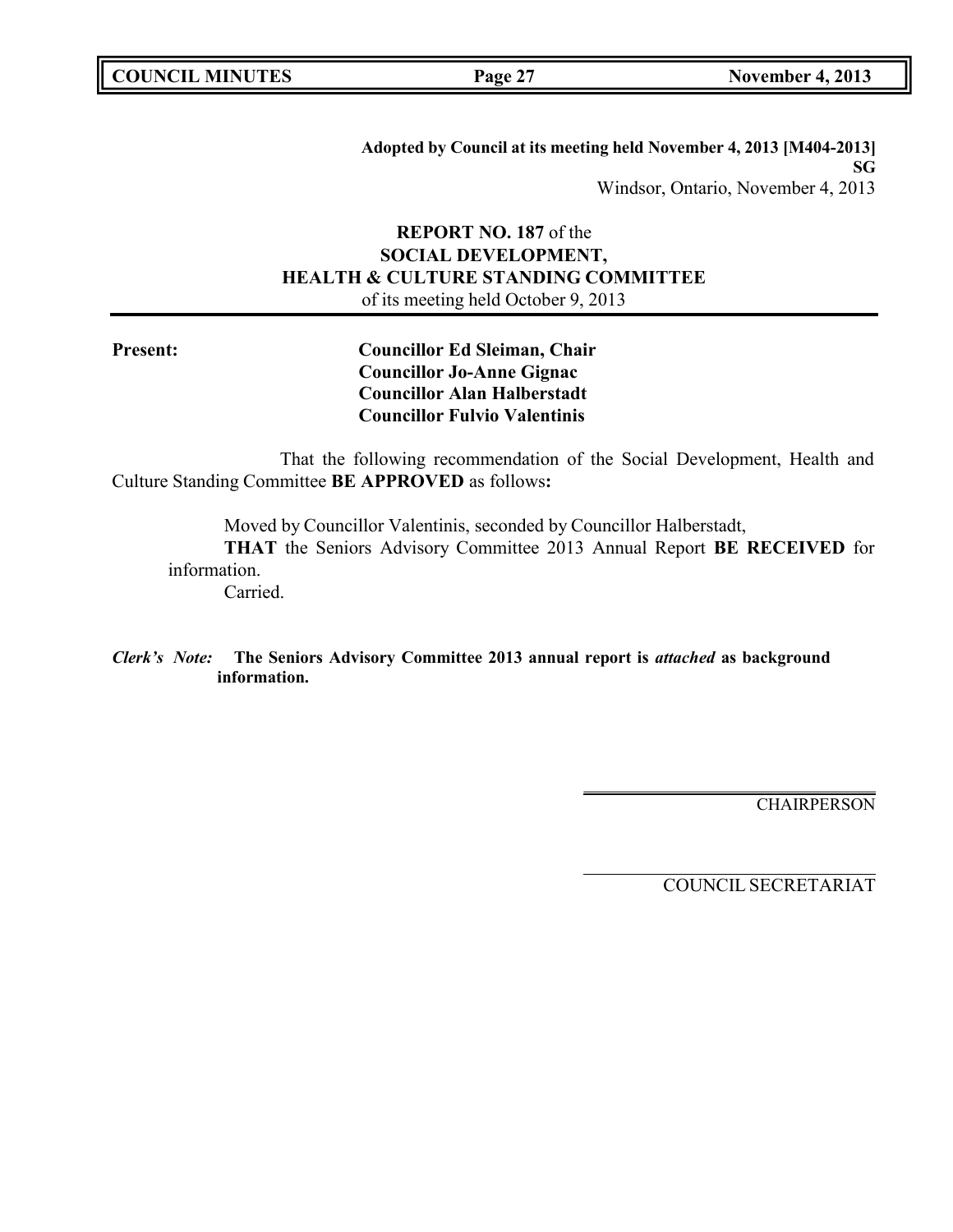**Adopted by Council at its meeting held November 4, 2013 [M405-2013] SG** Windsor, Ontario, November 4, 2013

## **REPORT NO. 188** of the **SOCIAL DEVELOPMENT, HEALTH & CULTURE STANDING COMMITTEE** of its meeting held October 9, 2013

| <b>Present:</b>   | <b>Councillor Ed Sleiman, Chair</b><br><b>Councillor Jo-Anne Gignac</b><br><b>Councillor Alan Halberstadt</b><br><b>Councillor Fulvio Valentinis</b>                                         |
|-------------------|----------------------------------------------------------------------------------------------------------------------------------------------------------------------------------------------|
| <b>Reference:</b> | Report No. 12 of the Seniors Advisory Committee (Draft-Age-<br>Friendly Windsor Action Plan – Liveability, Lifestyles and Well-<br>being, 2 <sup>nd</sup> Report to the Community 2014-2017) |

That the following recommendation of the Social Development, Health and Culture Standing Committee **BE APPROVED** as follows**:**

Moved by Councillor Halberstadt, seconded by Councillor Gignac, **THAT** Report No. 12 of the Seniors Advisory Committee entitled "Draft- Age Friendly Windsor Action Plan" **BE RECEIVED**; and futher **THAT** Administration **REVIEW** and **COMMENT** on this draft. Carried.

*Clerk's Note:* **The Draft-Age Friendly Windsor Action Plan is** *attached* **as background information.**

**CHAIRPERSON**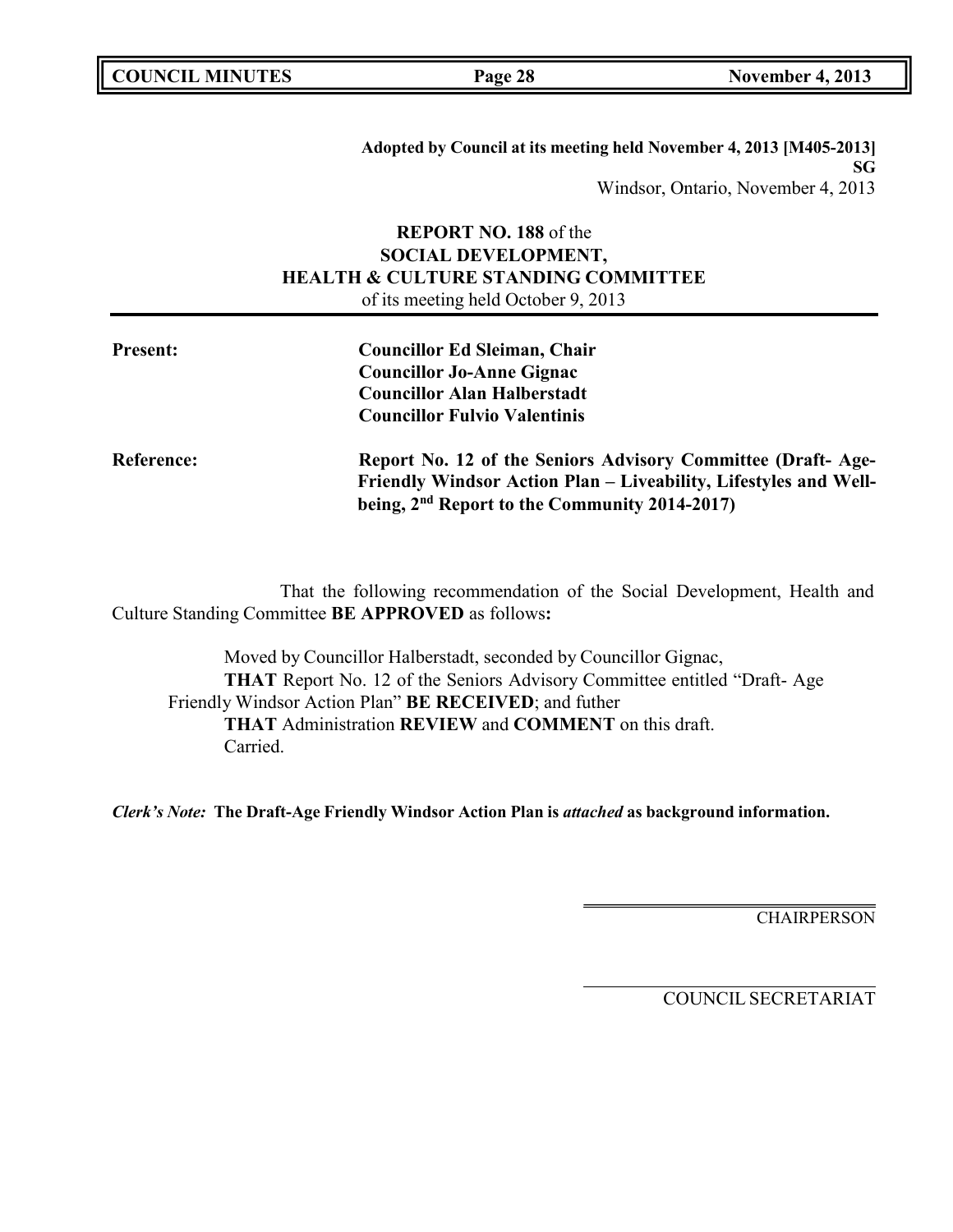|  | <b>COUNCIL MINUTES</b> |
|--|------------------------|
|--|------------------------|

**Adopted by Council at its meeting held November 4, 2013 [M406-2013] SG** Windsor, Ontario, November 4, 2013

## **REPORT NO. 189** of the **SOCIAL DEVELOPMENT, HEALTH & CULTURE STANDING COMMITTEE** of its meeting held October 9, 2013

| <b>Present:</b>   | <b>Councillor Ed Sleiman, Chair</b><br><b>Councillor Jo-Anne Gignac</b>                                              |
|-------------------|----------------------------------------------------------------------------------------------------------------------|
|                   | <b>Councillor Alan Halberstadt</b><br><b>Councillor Fulvio Valentinis</b>                                            |
| <b>Reference:</b> | Report No. 89 of the Windsor Accessibility Advisory Committee<br>(Proposal for Funding from Capital Project 7035138) |

That the following recommendation of the Social Development, Health and Culture Standing Committee **BE APPROVED** as follows**:**

Moved by Councillor Gignac, seconded by Councillor Valentinis, **THAT** Report No. 89 of the Windsor Accessibility Advisory Committee **BE APPROVED**. Carried.

*Clerk's Note:* **Report No. 89 of the Windsor Accessibility Advisory Committee is** *attached* **as background information.**

**CHAIRPERSON**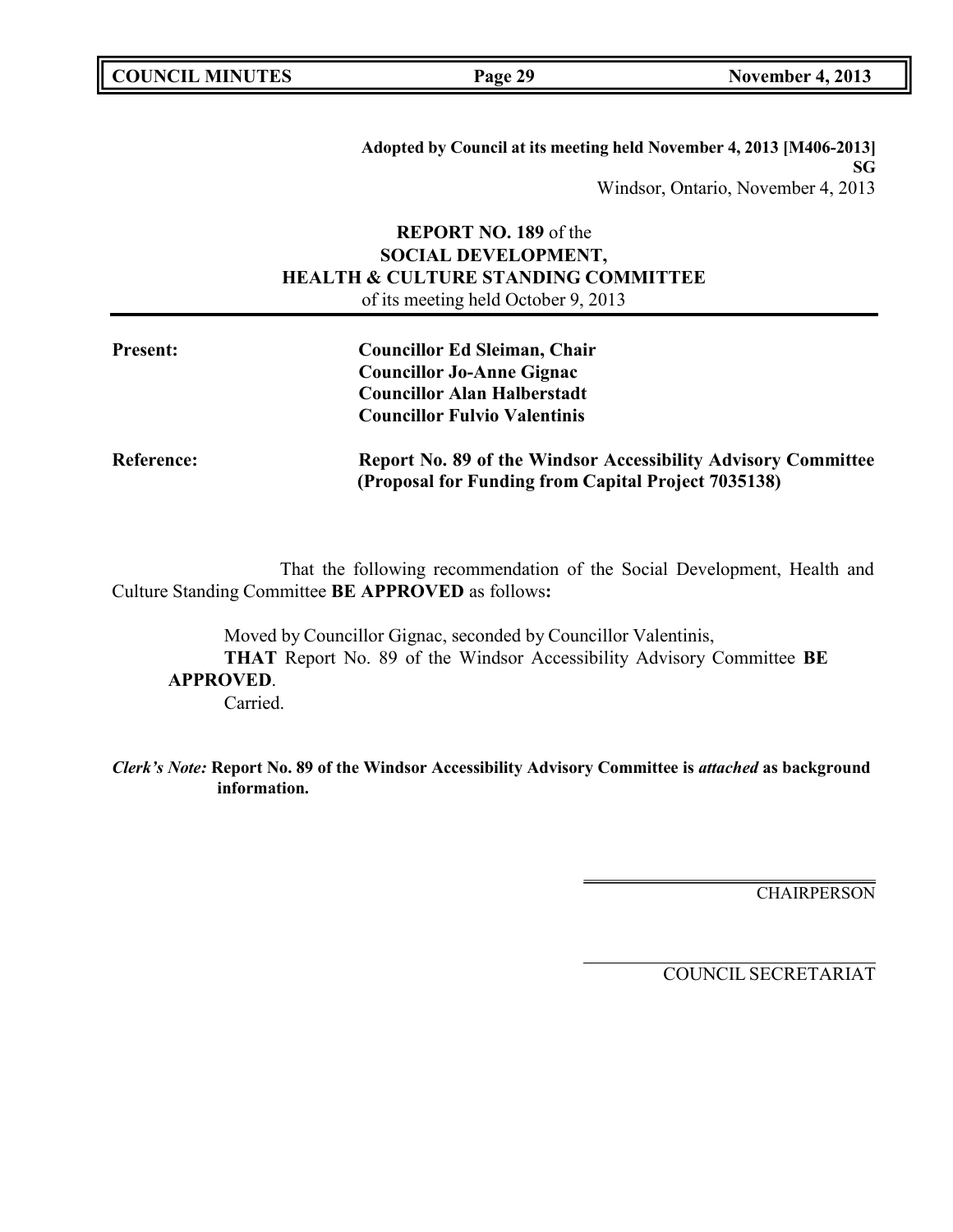| <b>COUNCIL MINUTES</b> |  |
|------------------------|--|
|------------------------|--|

**Adopted by Council at its meeting held November 4, 2013 [M407-2013] SG** Windsor, Ontario, November 4, 2013

## **REPORT NO. 190** of the **SOCIAL DEVELOPMENT, HEALTH & CULTURE STANDING COMMITTEE** of its meeting held October 9, 2013

| <b>Present:</b>   | <b>Councillor Ed Sleiman, Chair</b><br><b>Councillor Jo-Anne Gignac</b><br><b>Councillor Alan Halberstadt</b><br><b>Councillor Fulvio Valentinis</b> |
|-------------------|------------------------------------------------------------------------------------------------------------------------------------------------------|
| <b>Reference:</b> | Report No. 90 of the Windsor Accessibility Advisory Committee<br>(memo from the Accessibility/Diversity Officer providing<br>background information) |

That the following recommendation of the Social Development, Health and Culture Standing Committee **BE APPROVED** as follows**:**

Moved by Councillor Gignac, seconded by Councillor Valentinis, **THAT** Report No. 90 of the Windsor Accessibility Advisory Committee **BE APPROVED**. Carried.

*Clerk's Note:* **Report No. 90 of the Windsor Accessibility Advisory Committee is** *attached* **as background information.**

**CHAIRPERSON**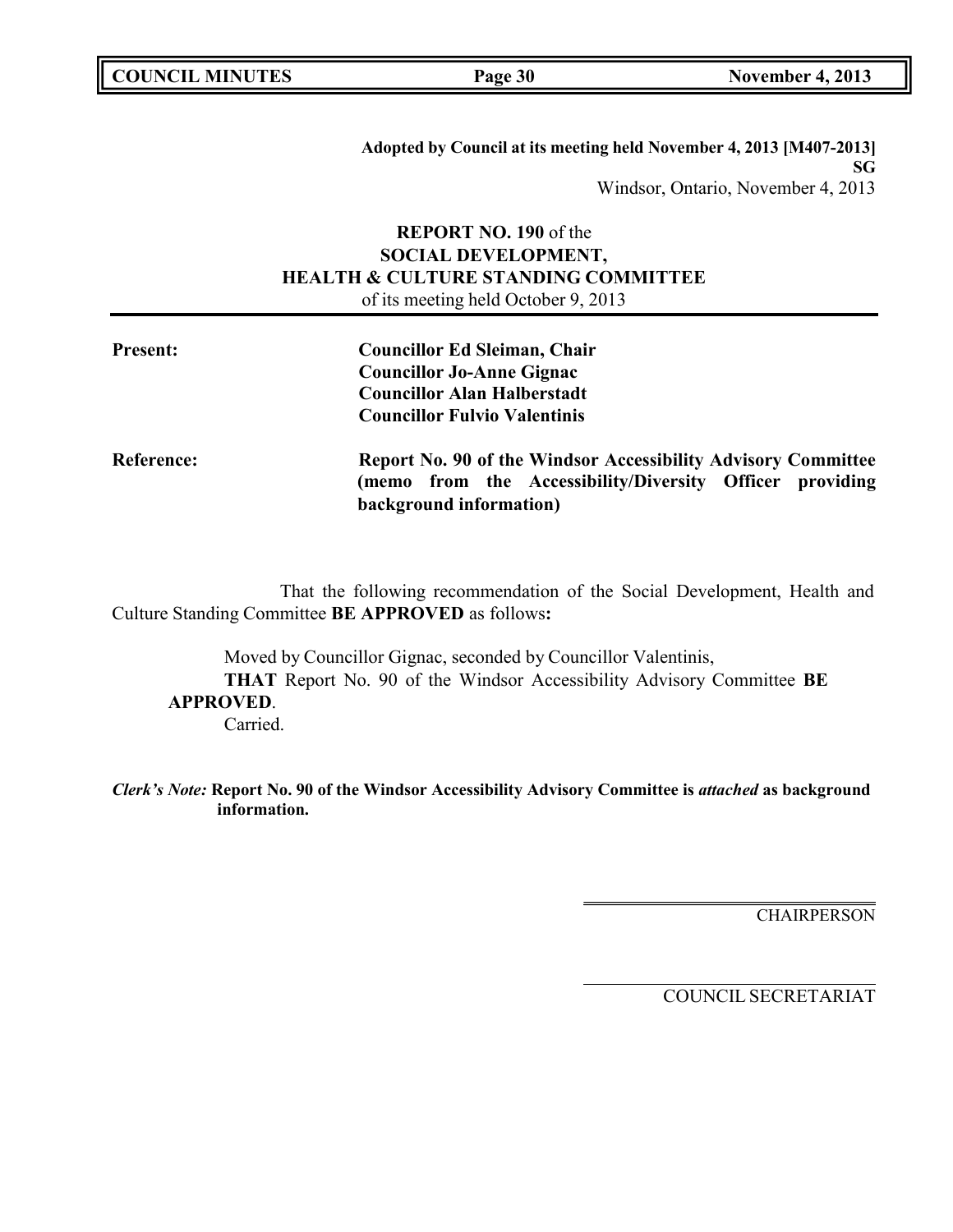| <b>COUNCIL MINUTES</b> |  |  |
|------------------------|--|--|
|------------------------|--|--|

**Adopted by Council at its meeting held November 4, 2013 [M408-2013] SG** Windsor, Ontario, November 4, 2013

## **REPORT NO. 191** of the **SOCIAL DEVELOPMENT, HEALTH & CULTURE STANDING COMMITTEE** of its meeting held October 9, 2013

**Present: Councillor Ed Sleiman, Chair Councillor Jo-Anne Gignac Councillor Alan Halberstadt Councillor Fulvio Valentinis**

That the following recommendation of the Social Development, Health and Culture Standing Committee **BE APPROVED** as follows**:**

Moved by Councillor Gignac, seconded by Councillor Valentinis,

**THAT** minutes of the Windsor Accessibility Advisory Committee meeting held June 20, 2013 **BE RECEIVED** for information. Carried.

*Clerk's Note:* **The minutes of the Windsor Accessibility Advisory Committee meeting held June 20, 2013 are** *attached* **as background information.**

**CHAIRPERSON**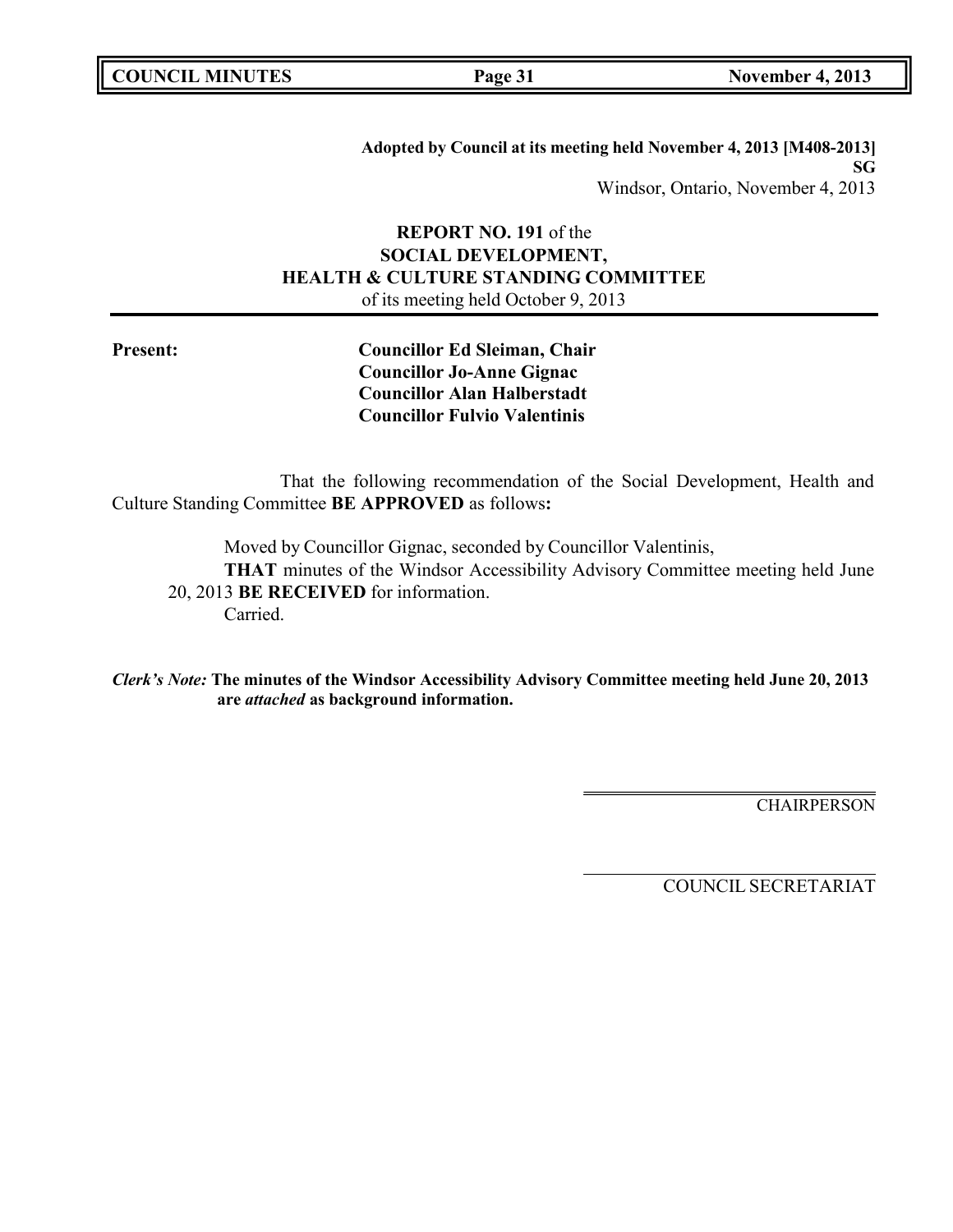| <b>COUNCIL MINUTES</b> |  |
|------------------------|--|
|------------------------|--|

**Adopted by Council at its meeting held November 4, 2013 [M409-2013]** /AA Windsor, Ontario November 4, 2013

## **REPORT NO. 176** of the **PLANNING & ECONOMIC DEVELOPMENT STANDING COMMITTEE** of its meeting held October 15, 2013

| <b>Present:</b> | <b>Councillor Drew Dilkens</b> |
|-----------------|--------------------------------|
|                 | <b>Councillor Bill Marra</b>   |
|                 | <b>Councillor Hilary Payne</b> |
|                 | <b>Councillor Ed Sleiman</b>   |
|                 | <b>Merrill Baker</b>           |
| <b>Regrets:</b> | <b>Barbara Bjarneson</b>       |
|                 | <b>Cheryl Cross-Leal</b>       |

That the following recommendations of the Planning & Economic Development Standing Committee **BE APPROVED** as follows**:**

Moved by Councillor Dilkens, seconded by Councillor Sleiman I That Official Plan Amendment No. 83 - East Pelton Secondary Plan: North Portion **BE REPEALED** in its entirety (details of the amendment and schedules); and II That Administration **BE DIRECTED** to prepare a By-law to repeal Official Plan Amendment No.83. Carried.

## **LIVELINK #16754, ZO/11688**

*Clerk's Note:*The administrative report authored by the City Planner dated September 27, 2013 entitled "*Repeal of East Pelton Secondary Plan: North Portion OPA No. 83*" is *attached* as background information.

**CHAIRPERSON**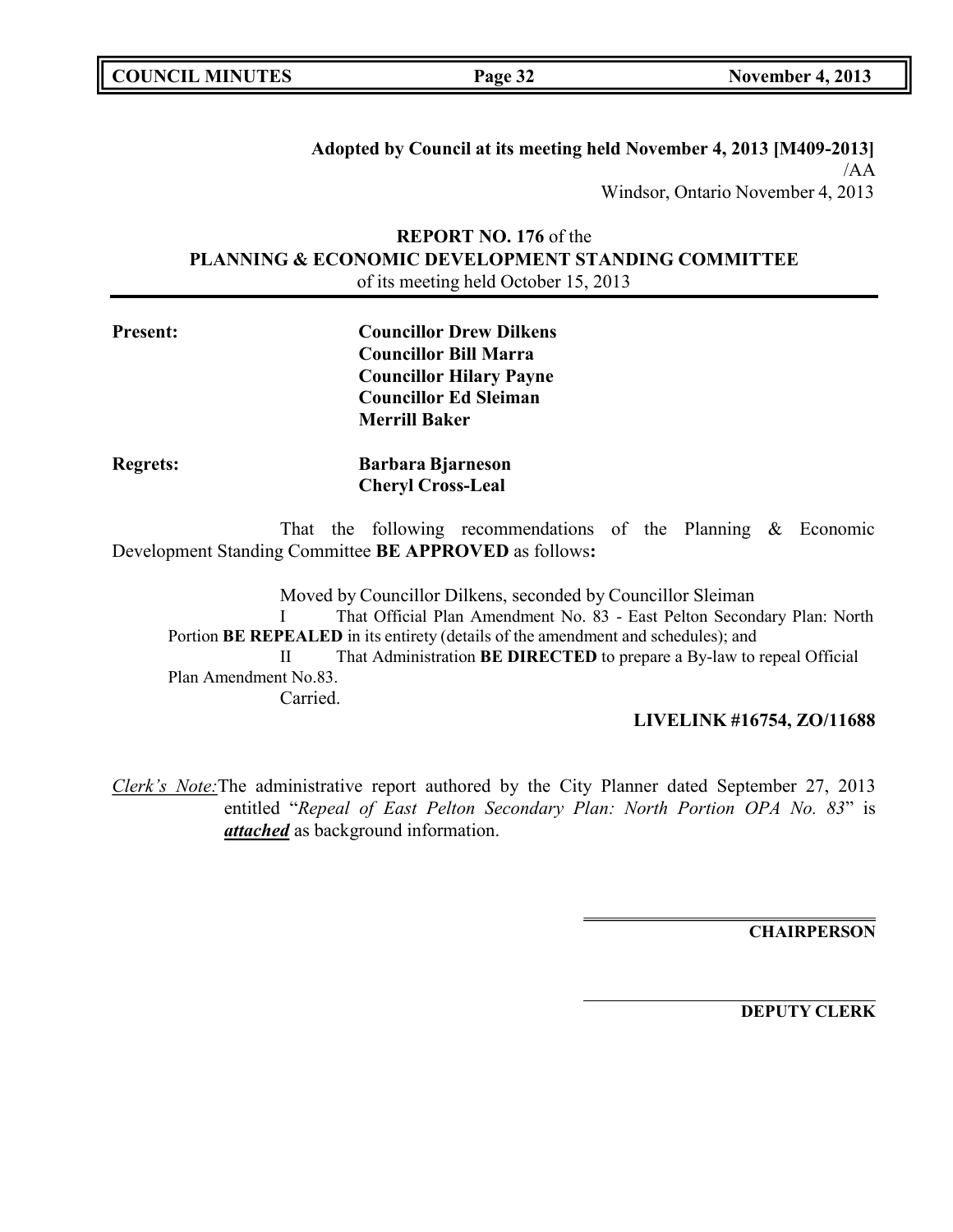**COUNCIL MINUTES Page 33 November 4, 2013**

**DEFERRED** to the November 18, 2013 meeting of Council to allow for the Ward Councillor, and all interested parties to be in attendance **as adopted by Council at its meeting held November 4, 2013 [M410-2013]** /AA

Windsor, Ontario November 4, 2013

## **REPORT NO. 177** of the **PLANNING & ECONOMIC DEVELOPMENT STANDING COMMITTEE** of its meeting held October 15, 2013

**Present: Councillor Drew Dilkens Councillor Bill Marra Councillor Hilary Payne Councillor Ed Sleiman Merrill Baker Regrets: Barbara Bjarneson Cheryl Cross-Leal**

That the following recommendations of the Planning & Economic Development Standing Committee **BE APPROVED** as follows**:**

Moved by Councillor Sleiman, seconded by Councillor Dilkens

1. That an amendment to Zoning By-law 8600 **BE DENIED** amending the zoning Part of Lots 85 to 88 (inclusive), Plan 1286 from Residential District (RD) 1.1 to Residential District (RD) 1.1 with special provisions to permit retail store, not including the sale of motor vehicles, Personal Service Shop, Business Office, Restaurant, and take-out food outlet, with specific lot coverage, rear yard and parking requirements, and that Traffic Engineering review the intersection and return sooner(than 2016/17) with improvements to make it safe.

Carried.

**LIVELINK #16749, ZB/11734**

*Clerk's Note:*The administrative report authored by the City Planner dated September 11, 2013 entitled "*South Windsor Developments Ltd., Rezoning, northeast corner Northwood Street at Dominion Blvd. (part of Lots 85 to 88 inclusive, and part of closed alley Plan 1286), special provision to permit certain commercial uses with 2 residential units on second floor*" is *attached* as background information.

**CHAIRPERSON**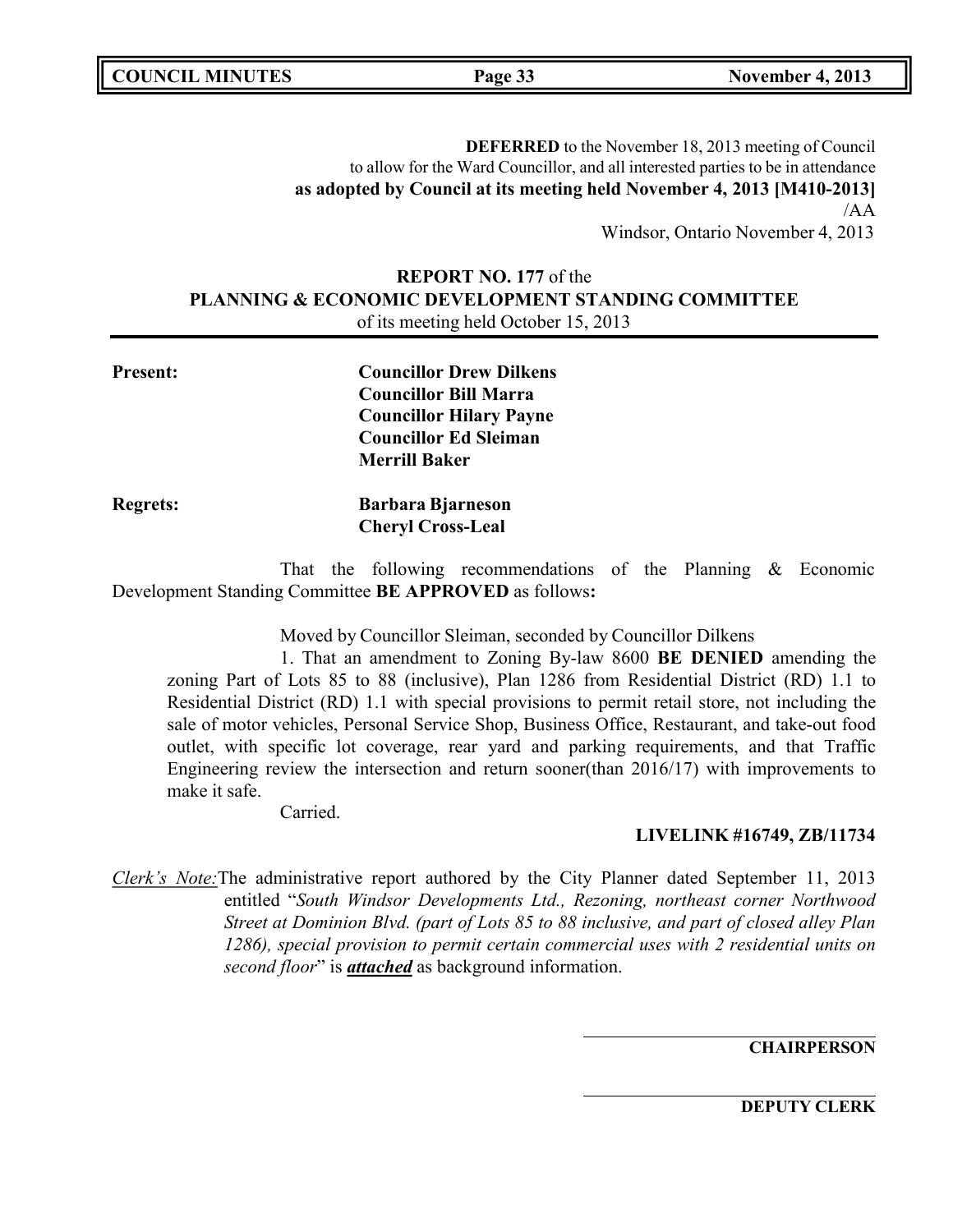**COUNCIL MINUTES Page 34 November 4, 2013**

**Adopted by Council at its meeting held November 4, 2013 [M411-2013]** /AA Windsor, Ontario November 4, 2013

## **REPORT NO. 178** of the **PLANNING & ECONOMIC DEVELOPMENT STANDING COMMITTEE** of its meeting held October 15, 2013

| <b>Present:</b> | <b>Councillor Drew Dilkens</b> |
|-----------------|--------------------------------|
|                 | <b>Councillor Bill Marra</b>   |
|                 | <b>Councillor Hilary Payne</b> |
|                 | <b>Councillor Ed Sleiman</b>   |
|                 | <b>Merrill Baker</b>           |
| <b>Regrets:</b> | <b>Barbara Bjarneson</b>       |
|                 | <b>Cheryl Cross-Leal</b>       |
|                 |                                |

That the following recommendations of the Planning & Economic Development Standing Committee **BE APPROVED** as follows**:**

Moved by Councillor Dilkens, seconded by Councillor Sleiman

1. **That** the terms of the subdivision agreement with 617847 Ontario Ltd.- (R. Valente, Principal) regarding payment of oversizing costs for the Plan of Subdivision located north of McNorton Street , between Radcliffe Avenue and the City Limit **be clarified** as follows:

- The Corporation confirms receipt of payment in the amount of **Ninety Thousand Eight Hundred Seventy-Four dollars (\$90,874.00)** which represents payment of Geranium Homes (Windsor) Limited"s share of previously oversized services that were constructed to ensure that the Geranium Homes lands could be serviced.
- The Owner agrees to pay the Corporation, prior to the issuance of a any construction permit for any part of the subject lands, its share of the cost of previously installed pond and storm sewer, in the amount of **One Hundred Twenty Six Thousand One Hundred Sixty-One Dollars and Eighty-Eight Cents (\$126,161.88)** ("Oversizing Costs").
- The Corporation agrees that, in the event development of the subject lands occurs in phases, payment of Oversizing Costs may be phased in the same proportion as the lands being developed. Payment of Oversizing Costs for the entire phase will be due and payable prior to the issuance of the first construction permit for such phase.
- The Corporation agrees that, the Owner will have three and one half years from November 1, 2013 (until May 1, 2017), to make said Oversizing Costs payment in full, free of interest charges, except as hereinafter provided.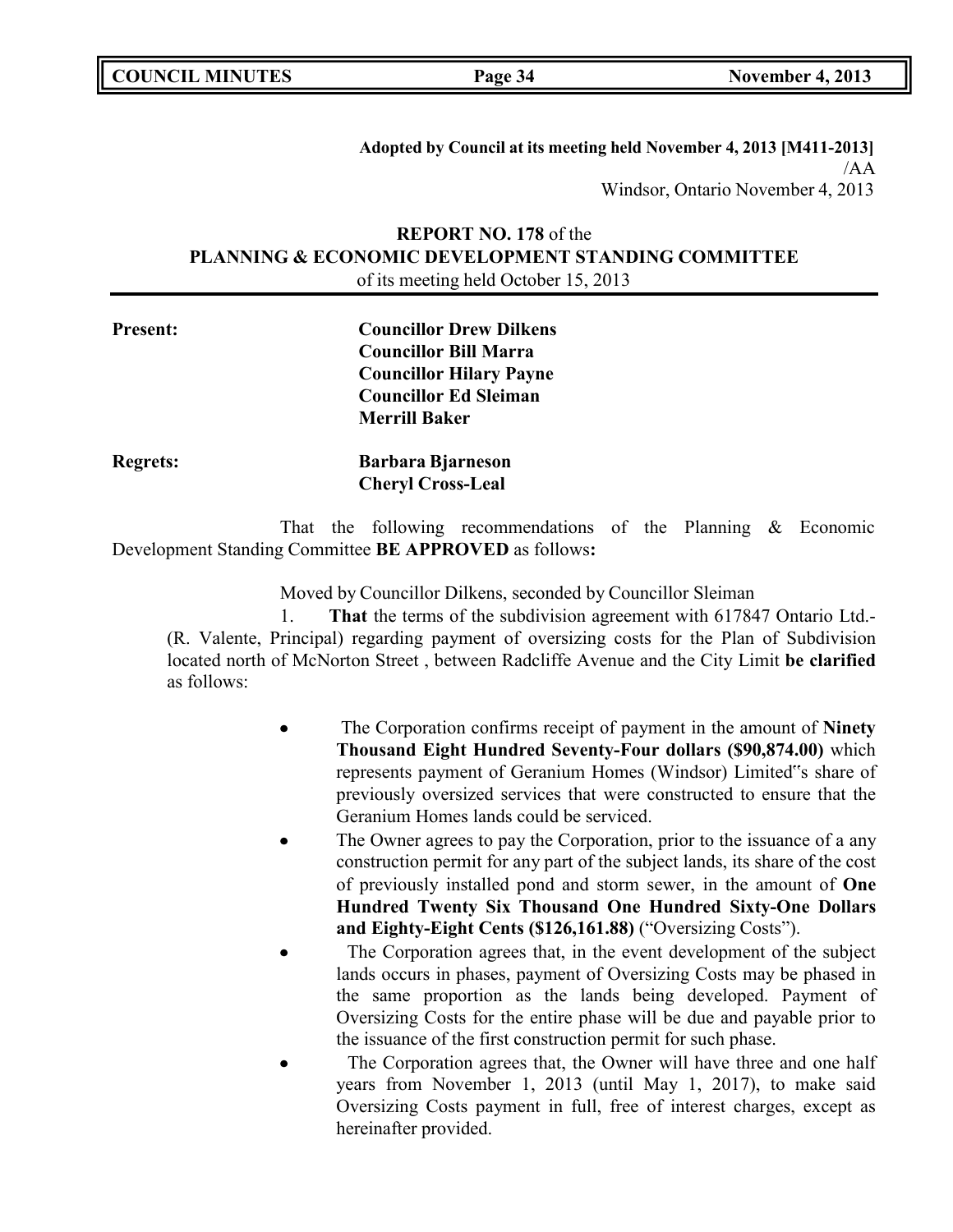The Owner further agrees that interest shall be applied on any Oversizing Costs outstanding as of May 1, 2017, at a rate of 4 percent (4.0%) per annum applied as simple interest commencing on November 1, 2013 until the date of the final payment of the outstanding Oversizing Costs.

Carried.

### **LIVELINK #16766, ZP/11288**

*Clerk's Note:*The administrative report authored by the City Planner dated September 26, 2013 entitled "617847 Ontario Ltd. - *Draft Plan of Subdivision – North of McNorton Street, East Boundary, City of Windsor Subdivision Agreement: Clarify terms of Agreement*" is *attached* as background information.

**CHAIRPERSON**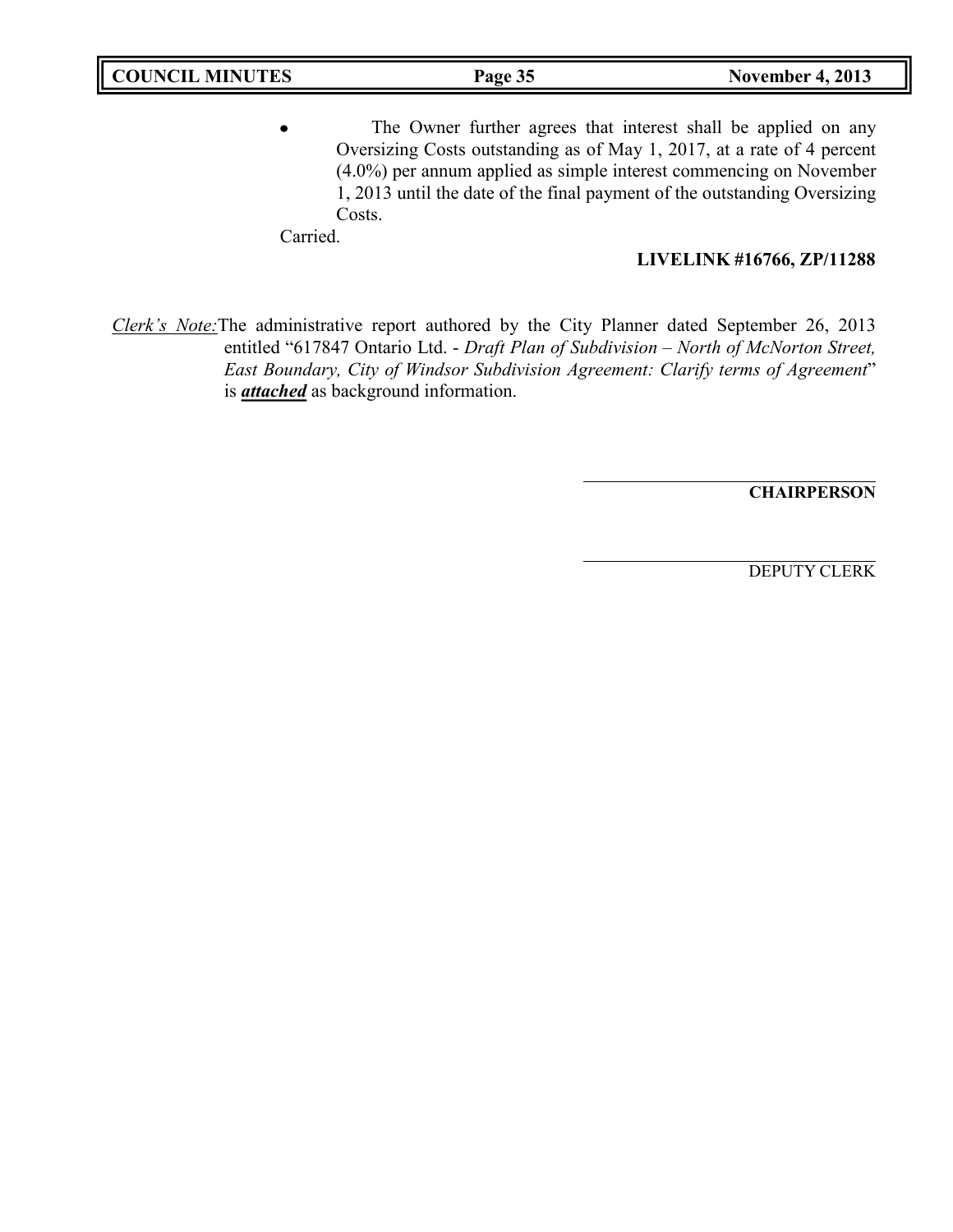**COUNCIL MINUTES Page 36 November 4, 2013**

**Adopted by Council at its meeting held November 4, 2013 [M412-2013]** /AA Windsor, Ontario November 4, 2013

## **REPORT NO. 179** of the **PLANNING & ECONOMIC DEVELOPMENT STANDING COMMITTEE** of its meeting held October 15, 2013

**Present: Councillor Drew Dilkens Councillor Bill Marra Councillor Hilary Payne Councillor Ed Sleiman**

That the following recommendations of the Planning & Economic Development Standing Committee **BE APPROVED** as follows**:**

Moved by Councillor Dilkens, seconded by Councillor Sleiman

I. THAT the southerly portion of the 4.27 metre (14.0 feet) wide northsouth alley north of Wyandotte Street East, between Lauzon Road and St. Paul Avenue, shown as Part <sub>n</sub>A" on Drawing No. CC-1648 *attached* hereto as Appendix "A", **BE ASSUMED** for subsequent closure;

II. THAT the southerly portion of the 4.27 metre (14.0 feet) wide northsouth alley north of Wyandotte Street East, between Lauzon Road and St. Paul Avenue, shown as Part "A" on Drawing No. CC-1648 *attached* hereto as Appendix "A", **BE CLOSED AND CONVEYED** to the abutting property owner to the east (the applicant), subject to the easements and conveyance costs noted below;

III. THAT the easterly portion of the 4.27 metre (14.0 feet) wide east-west alley north of Wyandotte Street East, between Lauzon Road and St. Paul Avenue, shown as Parts "B" and "C" on Drawing No. CC-1648 *attached* hereto as Appendix "A", **BE ASSUMED** for subsequent closure;

IV. THAT the easterly portion of the 4.27 metre (14.0 feet) wide east-west alley north of Wyandotte Street East, between Lauzon Road and St. Paul Avenue, shown as Parts "B" and "C" on Drawing No. CC-1648 *attached* hereto as Appendix "A", BE CLOSED **AND CONVEYED** to the abutting property owner to the south (the applicant), subject to the easements and conveyance costs noted below;

V. THAT Easements **BE REQUIRED** in favour of:

- Bell Canada, for Parts A, B & C  $\bullet$
- EnWin Utilities Ltd., for Parts A, B & C  $\bullet$
- Cogeco Cable Canada LP, for Parts A, B, & C  $\bullet$
- $\bullet$ Union Gas, for Parts B&C only

VI. THAT The City Planner **BE REQUESTED** to supply the appropriate legal description, in accordance with Drawing Number CC-1648, *attached* hereto as Appendix  $``A"$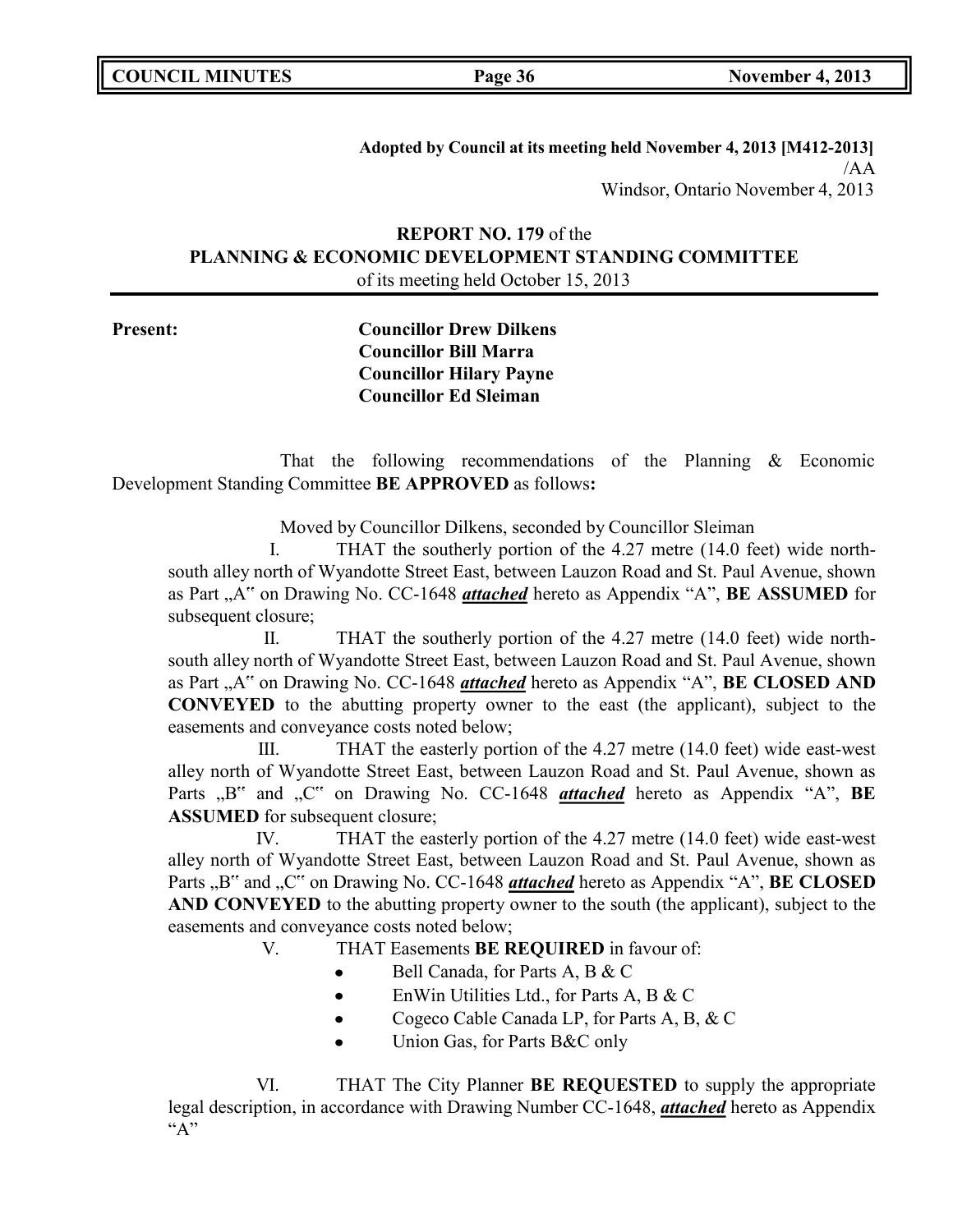VII. THAT The City Planner, or designate, **BE AUTHORIZED** to publish the required legal notice

VIII. The City Solicitor **BE REQUESTED** to prepare the necessary by-laws;

IX. The Chief Administrative Officer and City Clerk **BE AUTHORIZED** to sign all necessary documents approved as to form and content satisfactory to the City Solicitor;

X. The matter **BE COMPLETED** electronically pursuant to By-law Number 366-2003z

XI That administration **BE DIRECTED** to **REPORT BACK** to Council on the feasibility of reducing the Conveyance Costs in light of the potential community benefits of the requested alley closure with respect to traffic impacts and related matters.

Carried.

### **LIVELINK #16760, SAA2013**

*Clerk's Note:*The administrative report authored by the City Planner dated September 10, 2013 entitled "*Request to close part of north/south and east/west alleys north of Wyandotte Street East, between Lauzon Road and St. Paul Avenue*" is *attached* as background information.

**CHAIRPERSON**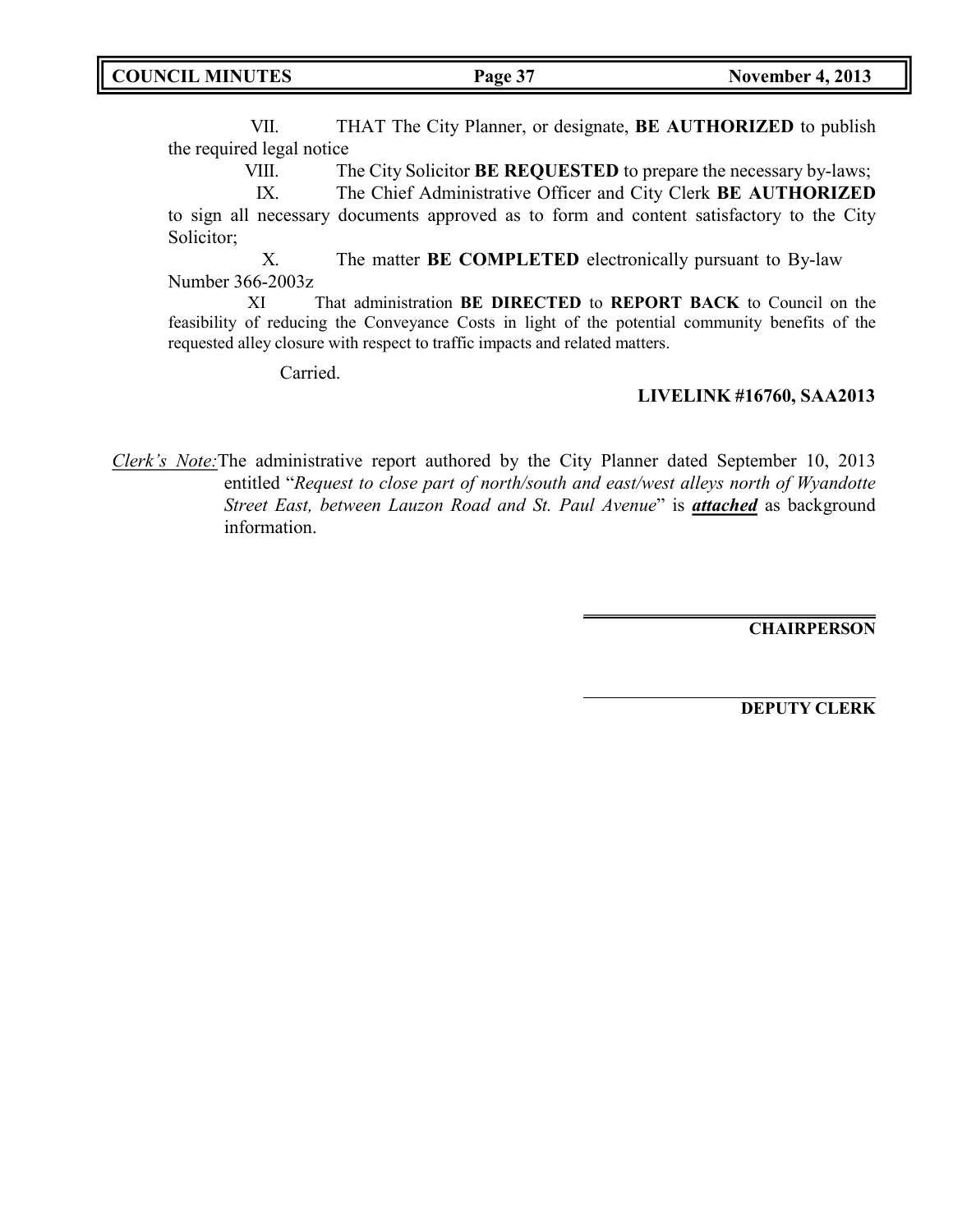**COUNCIL MINUTES Page 38 November 4, 2013**

**Adopted by Council at its meeting held November 4, 2013 [M413-2013]** /AA Windsor, Ontario November 4, 2013

**REPORT NO. 180** of the **PLANNING & ECONOMIC DEVELOPMENT STANDING COMMITTEE** of its meeting held October 15, 2013

**Present: Councillor Drew Dilkens Councillor Bill Marra Councillor Hilary Payne Councillor Ed Sleiman**

That the following recommendations of the Planning & Economic Development Standing Committee **BE APPROVED** as follows**:**

Moved by Councillor Payne, seconded by Councillor Dilkens That the minutes of the Property Standards Committee meeting held September 16, 2013 **BE RECEIVED** for information. Carried.

*Clerk's Note:*The minutes of the Property Standards Committee meeting held September 16, 2013 are *attached* as background information.

**CHAIRPERSON**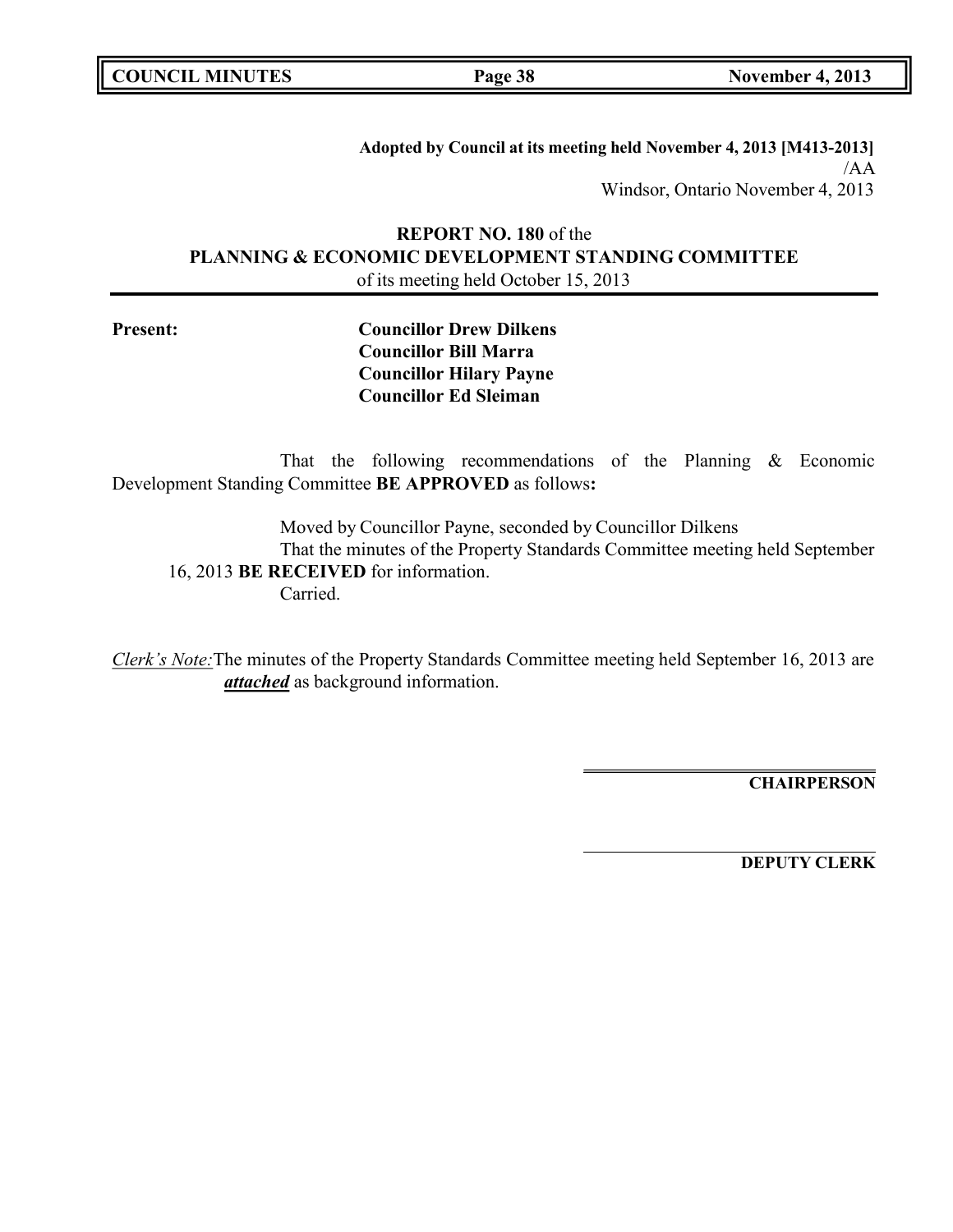**COUNCIL MINUTES Page 39 November 4, 2013**

**Adopted by Council at its meeting held November 4, 2013 [M414-2013]** /AA Windsor, Ontario November 4, 2013

## **REPORT NO. 181** of the **PLANNING & ECONOMIC DEVELOPMENT STANDING COMMITTEE** of its meeting held October 15, 2013

**Present: Councillor Drew Dilkens Councillor Bill Marra Councillor Hilary Payne Councillor Ed Sleiman**

That the following recommendations of the Planning & Economic Development Standing Committee **BE APPROVED** as follows**:**

Moved by Councillor Payne, seconded by Councillor Dilkens That the minutes of the Windsor Heritage Committee meeting held September 11, 2013 **BE RECEIVED** for information. Carried.

*Clerk's Note:*The minutes of the Windsor Heritage Committee meeting held September 11, 2013 are *attached* as background information.

**CHAIRPERSON**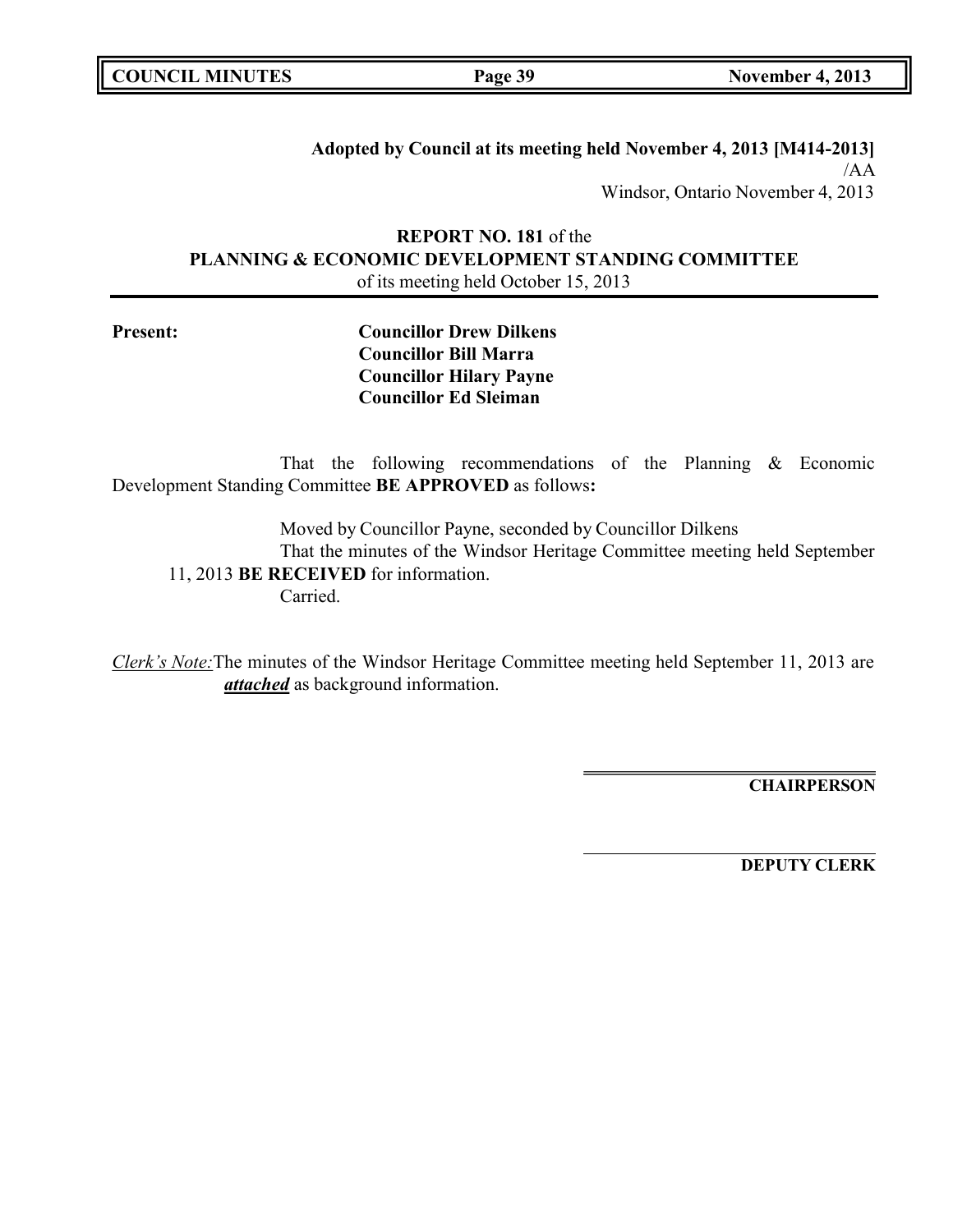| <b>COUNCIL MINUTES</b> |  |
|------------------------|--|
|------------------------|--|

**Adopted by Council at its meeting held November 4, 2013 [M415-2013]** /AA Windsor, Ontario November 4, 2013

## **REPORT NO. 182** of the **PLANNING & ECONOMIC DEVELOPMENT STANDING COMMITTEE** of its meeting held October 15, 2013

| <b>Present:</b>   | <b>Councillor Drew Dilkens</b><br><b>Councillor Bill Marra</b><br><b>Councillor Hilary Payne</b><br><b>Councillor Ed Sleiman</b>    |  |
|-------------------|-------------------------------------------------------------------------------------------------------------------------------------|--|
| <b>Reference:</b> | Report No. 331 of the Windsor Heritage Committee<br>(Commercial/Residential Building, 3230-3232 Sandwich Street,<br>replace facade) |  |

That the following recommendations of the Planning & Economic Development Standing Committee **BE APPROVED** as follows**:**

Moved by Councillor Payne, seconded by Councillor Dilkens

That replacement of the façade of 3230-3232 Sandwich Street, a building in the Sandwich Heritage Conservation District, **BE APPROVED** as proposed (attached as Appendix "A"), with the option to use Drawings 11.1 and 27, for those features subject to Council approval according to the Sandwich Heritage Conservation Plan, and under provisions of Part V of the *Ontario Heritage Act*; and

That any further changes determined to be minor by the Heritage Planner to the facades of the building that require Council Approval as per the Sandwich Heritage Conservation District Plan, be delegated to the City Planner for final approval.

Carried.

*Clerk's Note:*The Report No. 331 of the Windsor Heritage Committee is *attached* as background information.

**CHAIRPERSON**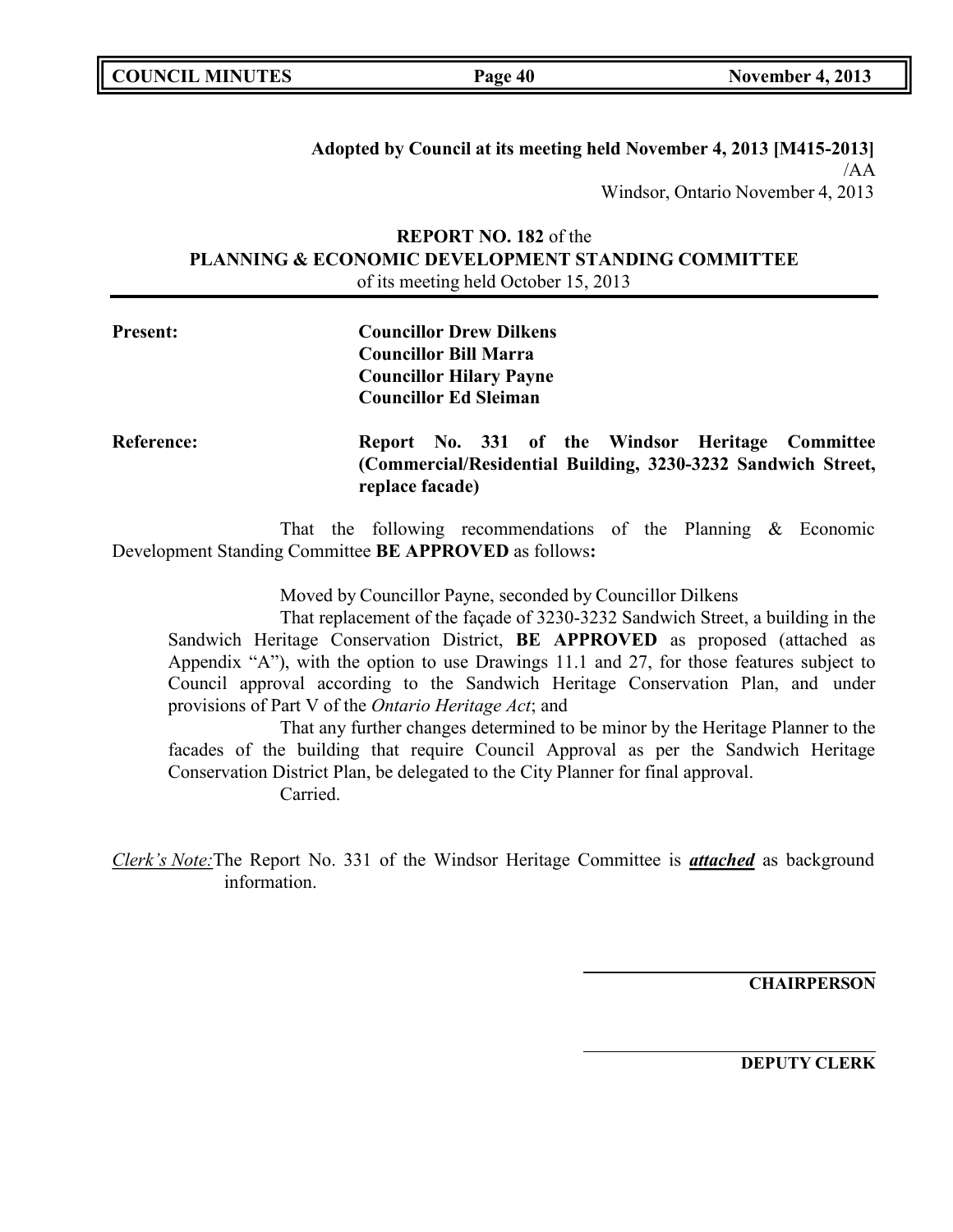| <b>COUNCIL MINUTES</b> |  |
|------------------------|--|
|------------------------|--|

**Adopted by Council at its meeting held November 4, 2013 [M416-2013]** /AA Windsor, Ontario November 4, 2013

## **REPORT NO. 183** of the **PLANNING & ECONOMIC DEVELOPMENT STANDING COMMITTEE** of its meeting held October 15, 2013

| <b>Present:</b>   | <b>Councillor Drew Dilkens</b><br><b>Councillor Bill Marra</b><br><b>Councillor Hilary Payne</b><br><b>Councillor Ed Sleiman</b>                           |
|-------------------|------------------------------------------------------------------------------------------------------------------------------------------------------------|
| <b>Reference:</b> | Report No. 332 of the Windsor Heritage Committee (Medical<br>Arts Building, 1011 Ouellette Avenue Community Heritage<br>Fund Grant, change paint in lobby) |

That the following recommendations of the Planning & Economic Development Standing Committee **BE APPROVED** as follows**:**

Moved by Councillor Payne, seconded by Councillor Dilkens

That Council **APPROVE** a request for clarification regarding the exclusion of paint colour or pattern in the first floor lobby and foyer, which are mentioned in the designation by-law for 1011 Ouellette Avenue.

That the request by 1339539 Ontario Limited for a grant of \$15,000 from the Community Heritage Fund **BE APPROVED** for repair of the front canopy, interior lobby and front wall at the Medical Arts Building located at 1011 Ouellette Avenue, provided that funds up to the approved amount will be disbursed when work is complete, and works receipts produced. The Chief Building Official and City Planner will determine if work is according to applicable codes and historic standards.

Carried.

*Clerk's Note:*The Report No. 332 of the Windsor Heritage Committee is *attached* as background information.

**CHAIRPERSON**